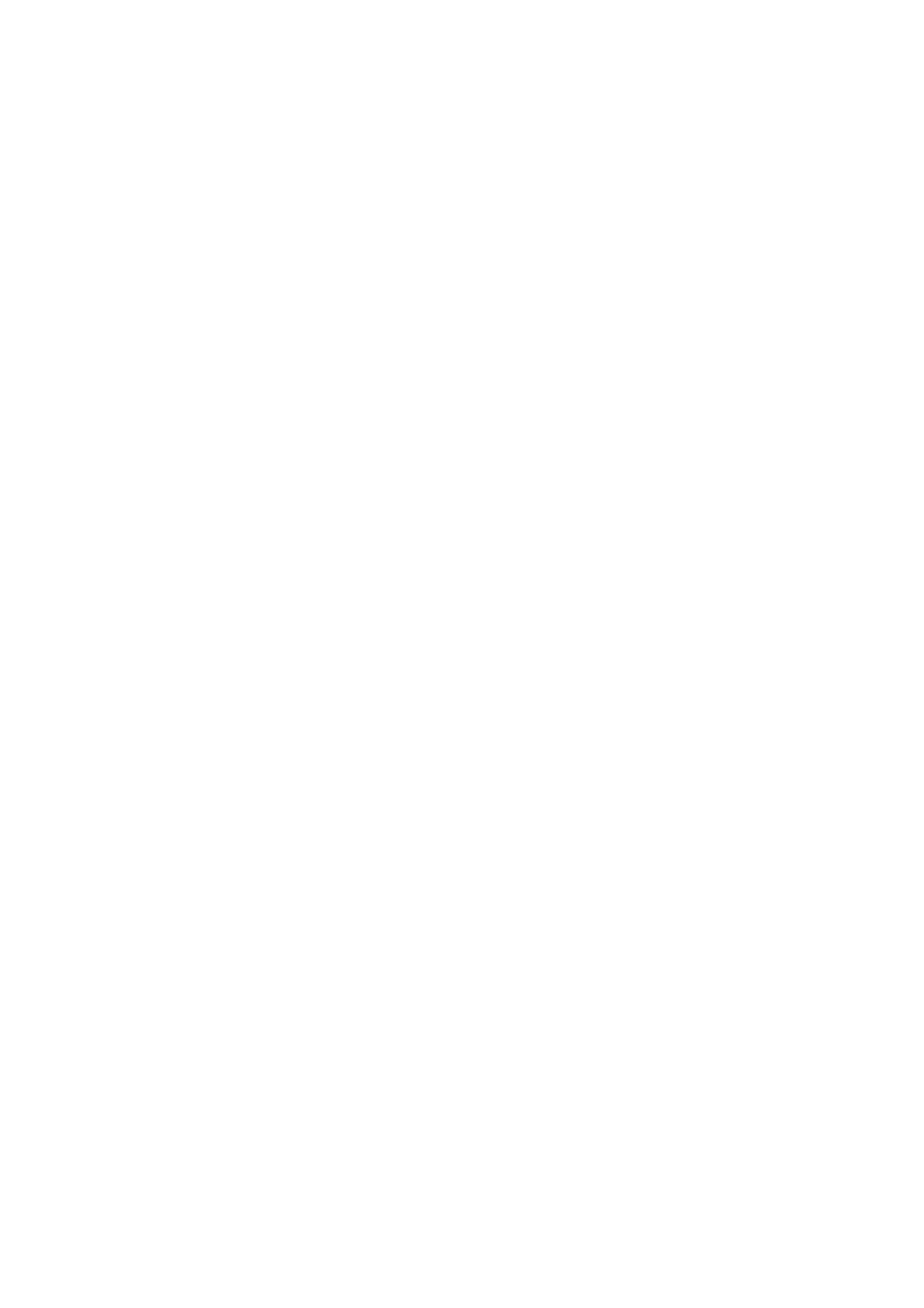# A Critical Review of the IMF's Tools for Crisis Prevention\*

Roberto Marino / Ulrich Volz

\* Parts of the paper were written while the first author was a Senior Visiting Researcher at the German Development Institute. The authors are grateful for the very helpful comments received from Joshi Bikas, Julia Leininger, Maris Leemets, Julie McKay, Frank Moss, Carlos Perez-Verdía, Raymond Ritter, Birgit Schmitz, Ted Truman, Peter Wolff, Regine Wölfinger, Gerardo Zuñiga and at a seminar presentation at the European Central Bank. Roberto Marino thanks the German Development Institute for its hospitality and support. The views expressed in this paper are our personal views and do not necessarily reflect the views of the Mexican government.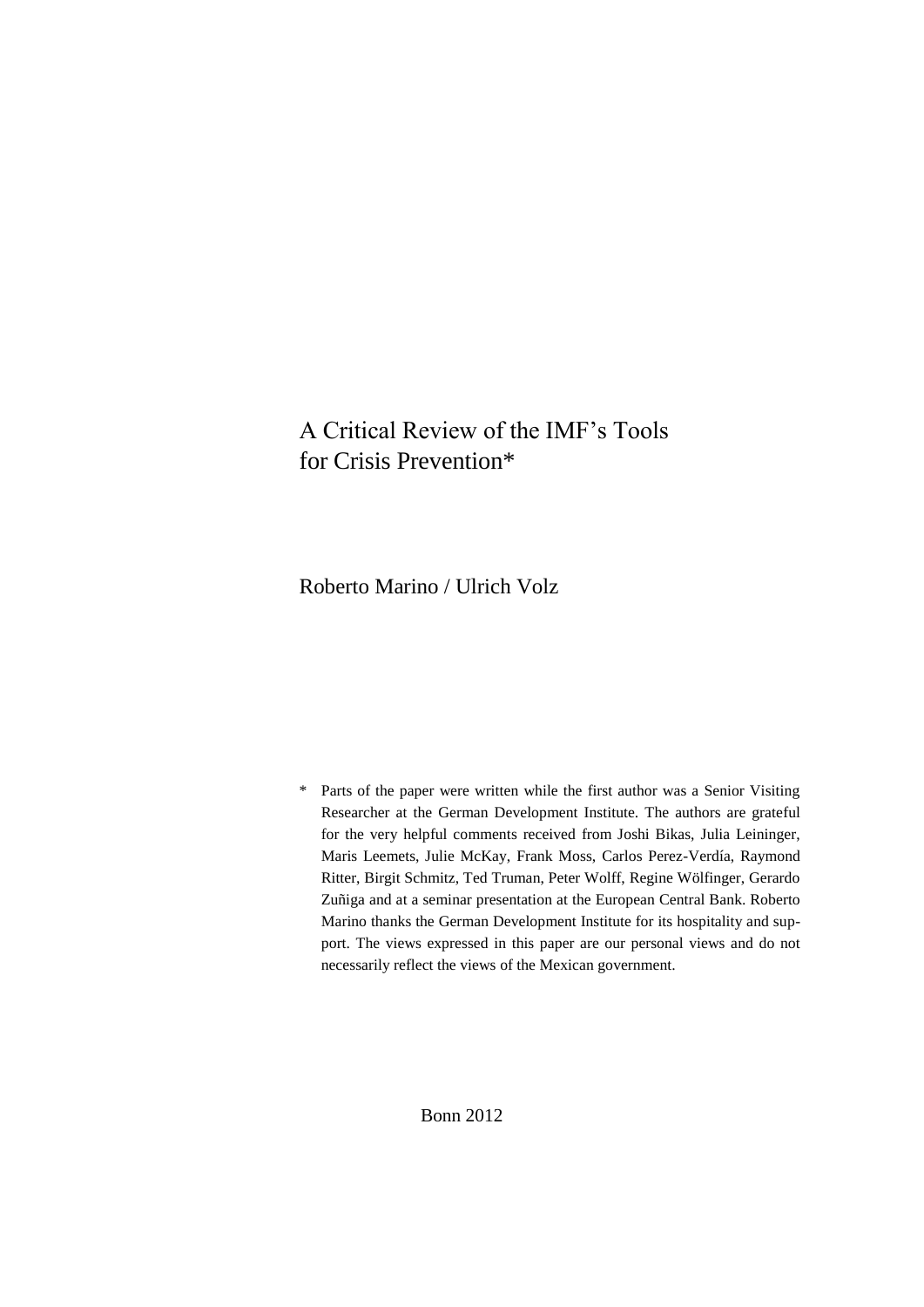Discussion Paper / Deutsches Institut für Entwicklungspolitik ISSN 1860-0441

Die Deutsche Nationalbibliothek verzeichnet diese Publikation in der Deutschen Nationalbibliografie; detaillierte bibliografische Daten sind im Internet über http://dnb.d-nb.de abrufbar.

The Deutsche Nationalbibliothek lists this publication in the Deutsche Nationalbibliografie; detailed bibliographic data is available in the Internet at http://dnb.d-nb.de.

ISBN: 978-3-88985-547-3

**Roberto Marino** is a Special Representative for the Mexican Presidency of the G20, Secretaría de Hacienda y Crédito Público de Mexico. E-mail: roberto\_marino@hacienda.gob.mx

**Ulrich Volz** is a Senior Researcher at the German Development Institute / Deutsches Institut für Entwicklungspolitik (DIE). E-mail: ulrich.volz@die-gdi.de.

© Deutsches Institut für Entwicklungspolitik gGmbH Tulpenfeld 6, 53113 Bonn +49 (0)228 94927-0 +49 (0)228 94927-130 E-Mail: [die@die-gdi.de](mailto:die@die-gdi.de) http:/[/www.die-gdi.de](http://www.die-gdi.de/)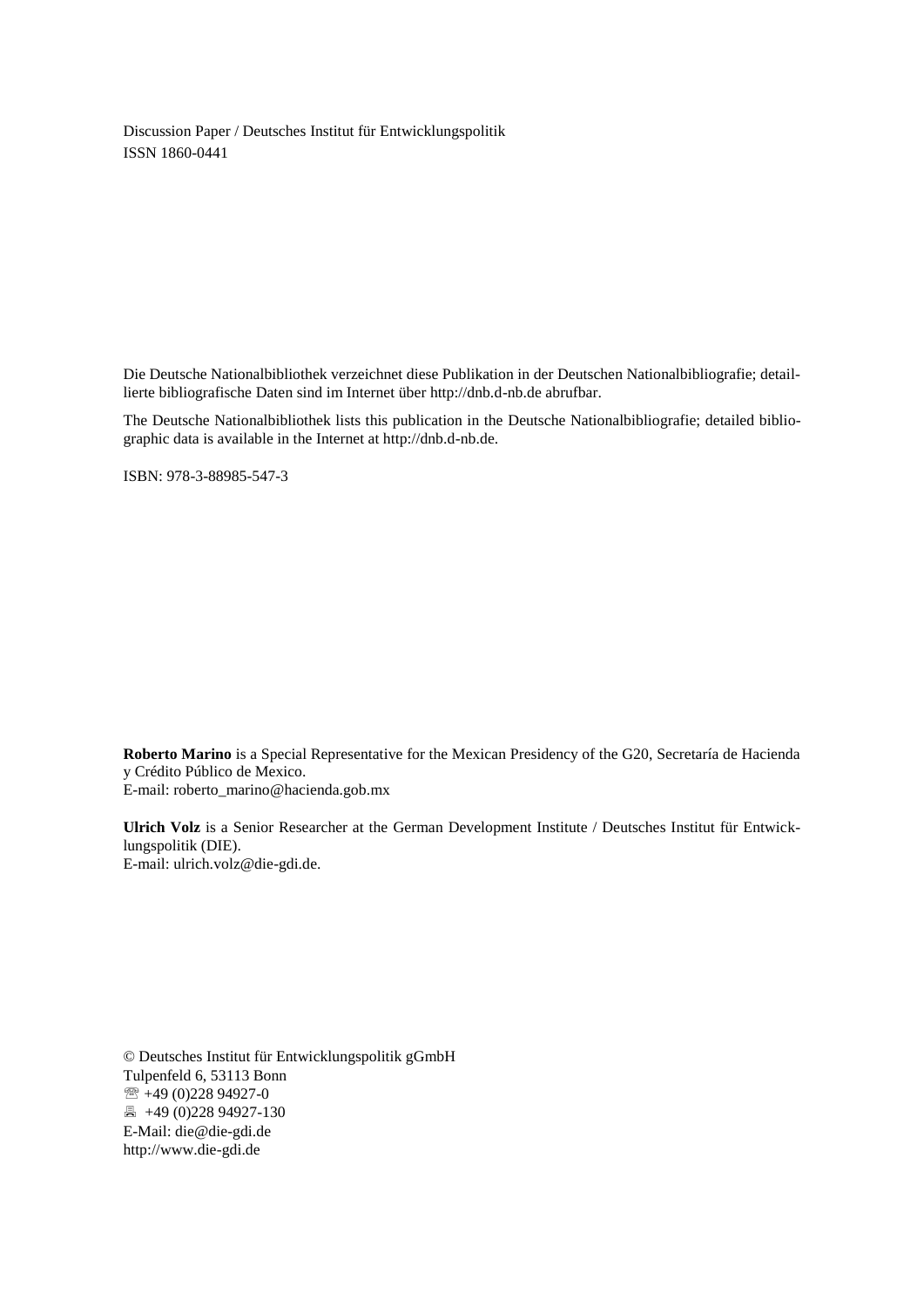# Abstract

Against the backdrop of the International Monetary Fund's (IMF) increasing focus on crisis prevention measures and the G20's discussion of "global safety nets", this paper analyses the IMF's tools for crisis prevention, with particular emphasis on the recently developed Flexible Credit Line (FCL) and Precautionary Credit Line (PCL). The paper reviews why it took the Fund so long to develop crisis prevention facilities that would find subscribers and scrutinises initial experiences with the FCL and PCL. Moreover, it discusses the systemic implications of and problems associated with such crisis prevention facilities and examines why only so few countries are using these facilities thus far. Based on this analysis, it offers policy recommendations for the development of the IMF's crisis prevention facilities.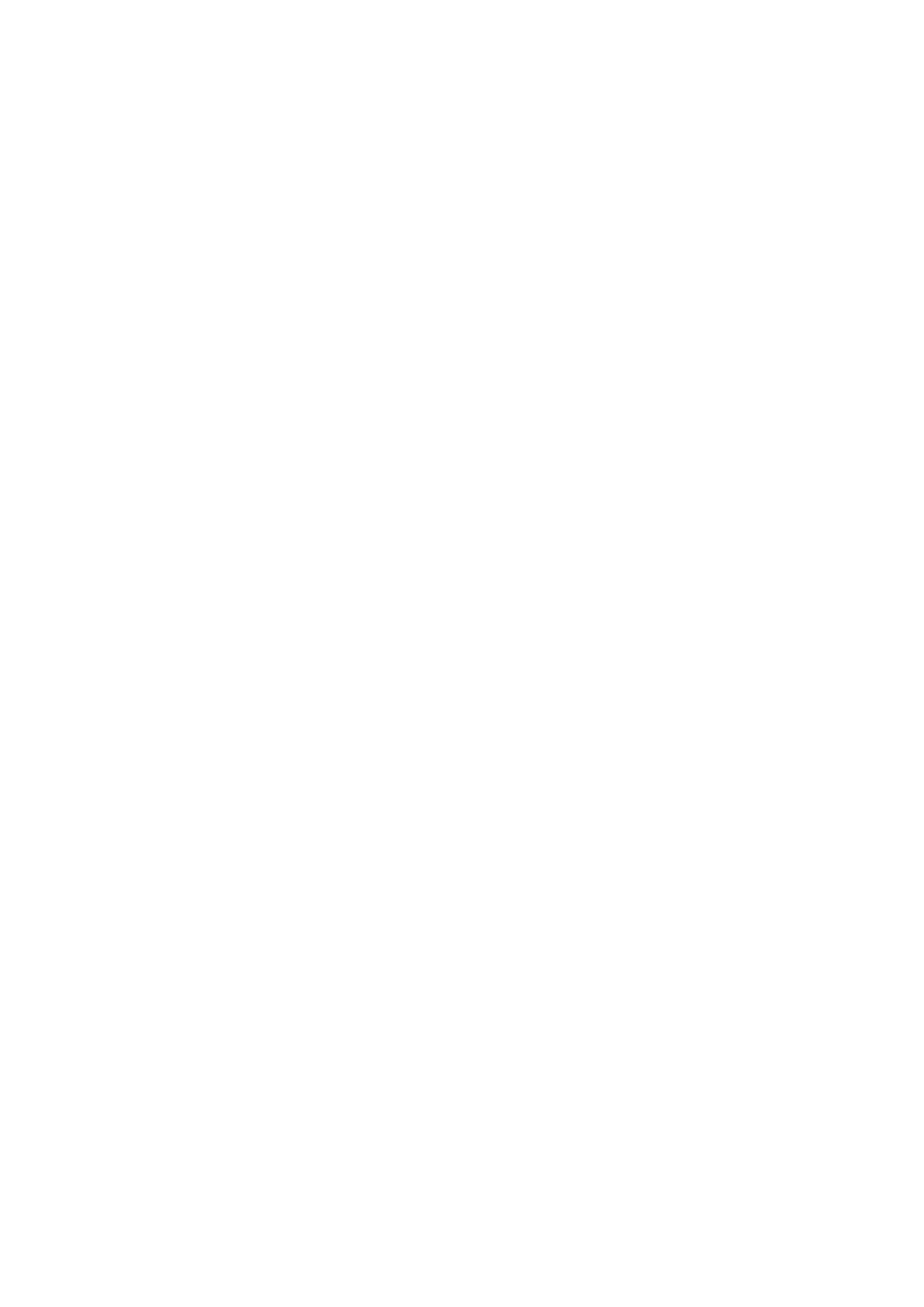# Contents

# **Abbreviations**

| $\mathbf{1}$            | <b>Introduction</b>                                                                    | $\mathbf{1}$ |
|-------------------------|----------------------------------------------------------------------------------------|--------------|
| $\mathbf{2}$            | <b>IMF</b> surveillance                                                                | $\mathbf{3}$ |
| 3                       | <b>Crisis prevention facilities of the Fund</b>                                        | 5            |
| $\overline{\mathbf{4}}$ | <b>Experiences with the FCL and PCL</b>                                                | 12           |
| 4.1                     | Experiences with the FCL                                                               | 12           |
| 4.2                     | Experiences with the PCL                                                               | 24           |
| 5                       | Problems and concerns with the Fund's precautionary facilities                         | 25           |
| 5.1                     | Why are more countries not taking advantage of the Fund's<br>precautionary facilities? | 25           |
| 5.2                     | Further problems with the Fund's precautionary facilities                              | 29           |
| 6                       | <b>Conclusions and recommendations</b>                                                 | 32           |

# **Bibliography 35**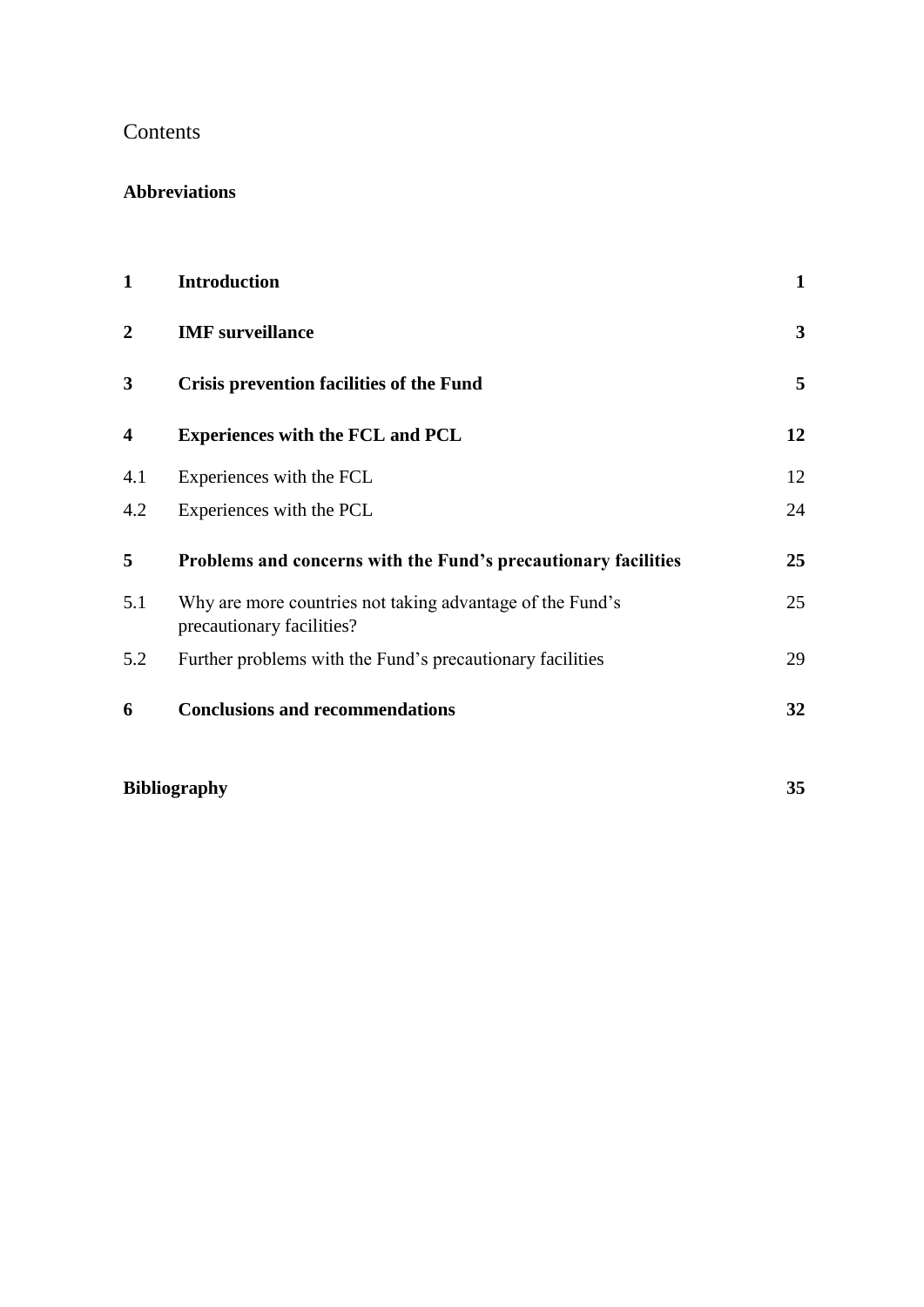# **Figures**

|               | Figure 1: Effect of FCL announcement on Mexican<br>macro and financial indicators    | 20 |
|---------------|--------------------------------------------------------------------------------------|----|
|               | Figure 2: Effect of FCL announcement on Colombian<br>macro and financial indicators  | 21 |
|               | Figure 3: Effect of FCL announcement on Polish<br>macro and financial indicators     | 22 |
|               | Figure 4: Effect of PCL announcement on Macedonian<br>macro and financial indicators | 23 |
| <b>Tables</b> |                                                                                      |    |
|               | Table 1: FCL arrangements to date                                                    | 13 |
| Table 2:      | Key economic figures for Colombia, Macedonia,                                        | 16 |

Mexico and Poland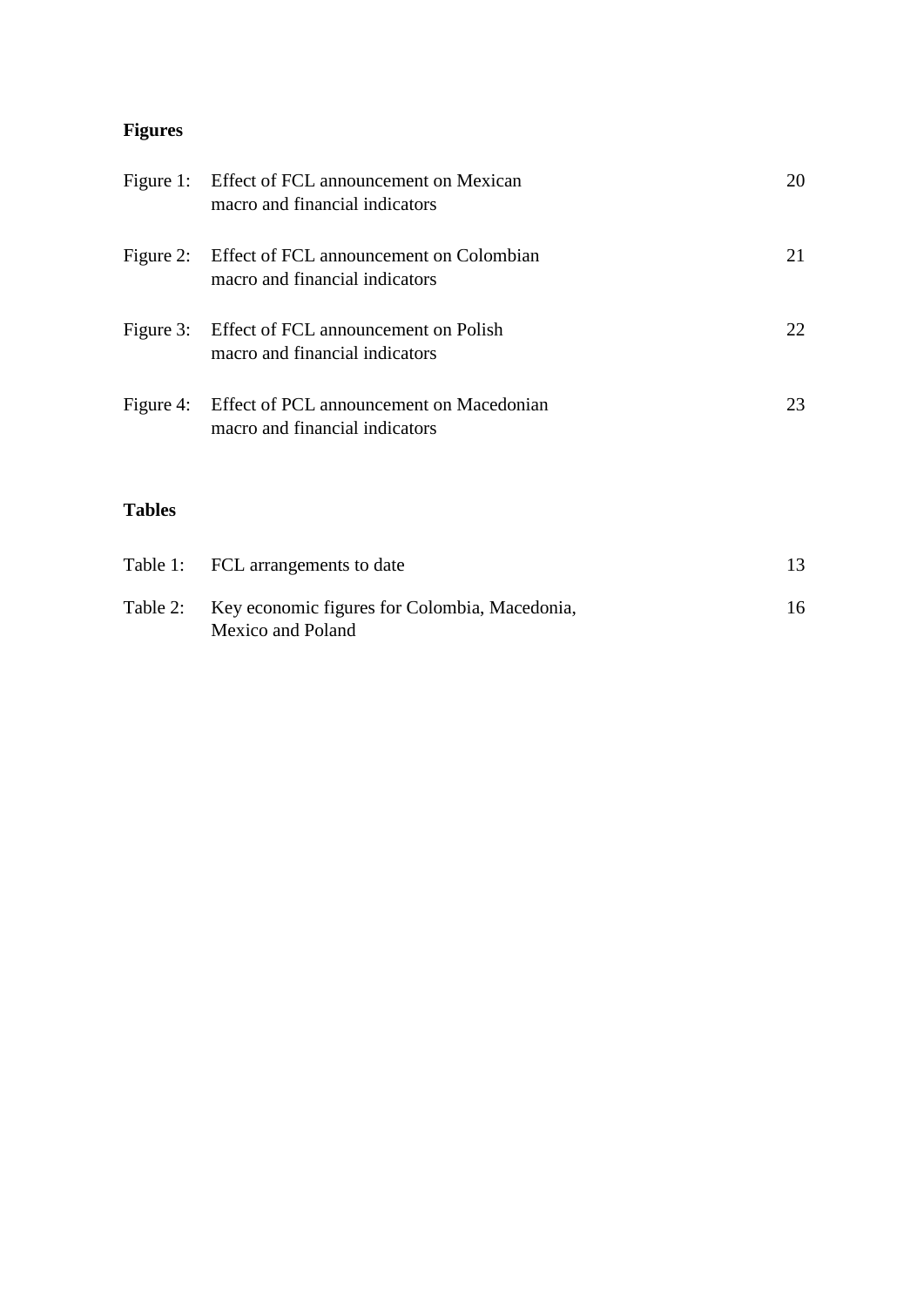# Abbreviations

| <b>CCL</b>   | Contingent Credit Line                                |
|--------------|-------------------------------------------------------|
| <b>CEMBI</b> | Corporate Emerging Markets Bond Index                 |
| <b>CMIM</b>  | Chiang Mai Initiative Multilateralisation             |
| <b>DDO</b>   | Deferred Drawdown Option                              |
| DPL.         | Development Policy Loan                               |
| <b>EMBIG</b> | <b>Emerging Markets Bond Index Global</b>             |
| <b>EWE</b>   | Early Warning Exercise                                |
| <b>FCL</b>   | Flexible Credit Line                                  |
| <b>FSAP</b>  | <b>Financial Sector Assessment Programmes</b>         |
| GDP          | Gross domestic product                                |
| GFSR         | Global Financial Stability Report                     |
| <b>IMF</b>   | <b>International Monetary Fund</b>                    |
| <b>IMFC</b>  | <b>International Monetary and Financial Committee</b> |
| <b>MAP</b>   | <b>Mutual Assessment Process</b>                      |
| <b>NAB</b>   | New Arrangement to Borrow                             |
| <b>PCL</b>   | Precautionary Credit Line                             |
| <b>PLL</b>   | Precautionary Liquidity Line                          |
| RAL          | <b>Reserve Augmentation Line</b>                      |
| <b>RFA</b>   | <b>Regional Financing Arrangement</b>                 |
| ROSC         | Reports on Observance of Standards and Codes          |
| <b>SDDS</b>  | Special Data Dissemination Standard                   |
| <b>SDR</b>   | <b>Special Drawing Rights</b>                         |
| SLF          | Short-Term Liquidity Facility                         |
| STFF         | Short-Term Financing Facility                         |
| WEO          | World Economic Outlook                                |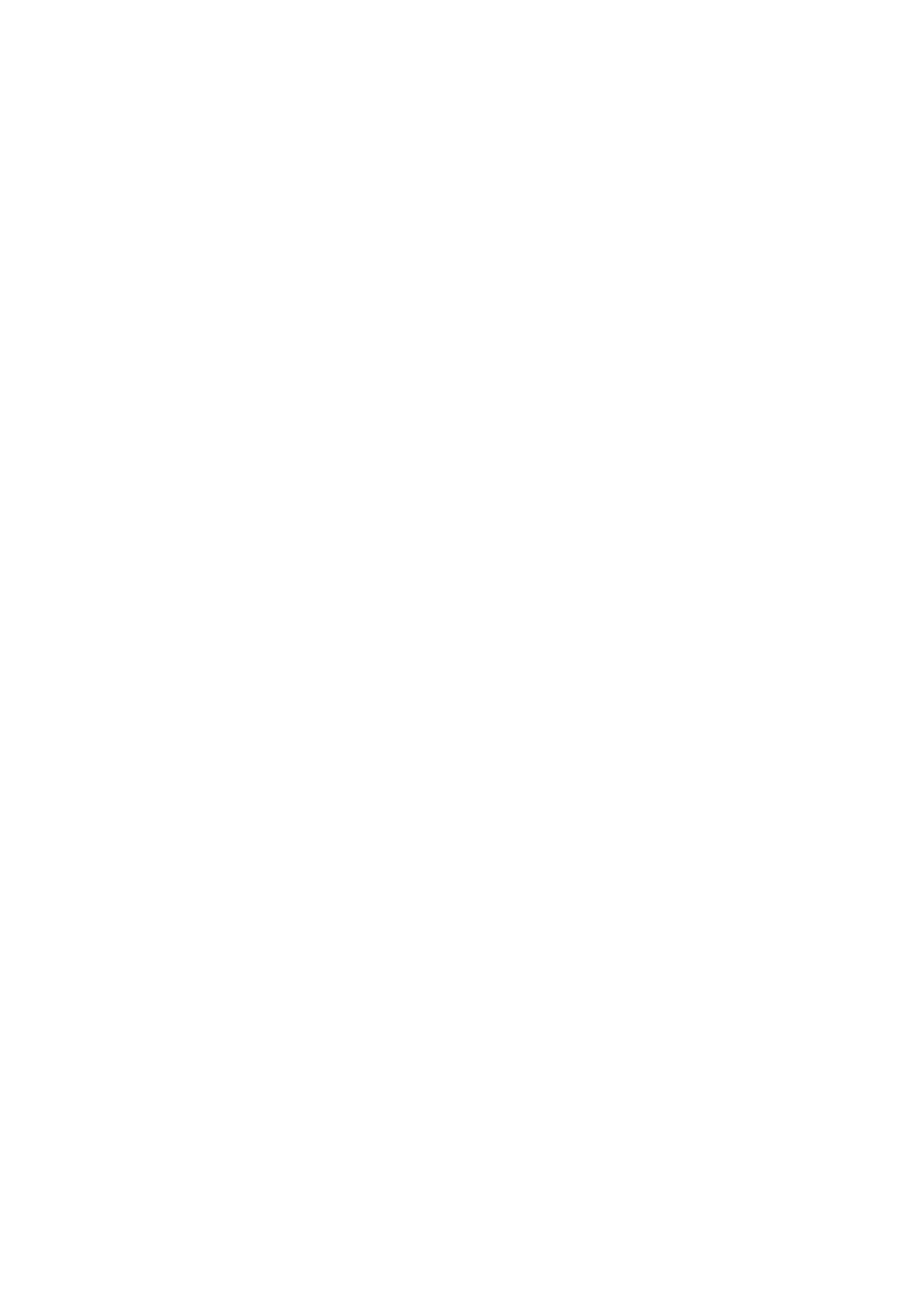# **1 Introduction**

The international financial system has been shaken by a number of crises over the last three decades. Some had a systemic dimension while others were confined to specific geographic regions or individual countries. Until the eruption of the 2008 crisis the general perception was that crises would occur mainly in developing and emerging market economies.

While the trend towards globalisation has produced many benefits, it has also meant that the world's financial system has become more complex, with a growing number of major players who are capable of placing greater stress on the system through their domestic policies. The growing interconnectedness of economies in trade and finance means that problems in one country can easily be transmitted to other countries. The cost and frequency of crises has increased. Therefore, under these circumstances it is important to improve the international toolkit for crisis prevention. The goal should be to act preemptively in order to ensure the implementation of policies that prevent the build-up of unsustainable imbalances and make adequate resources readily available for dealing with episodes of contagion in the financial markets.

Historically, the International Monetary Fund (IMF) has been more occupied with crisis resolution than crisis prevention. While the creation of crisis prevention facilities has been discussed since the early 1990s, it took the Fund's Executive Board until March 2009 to launch a facility – the Flexible Credit Line (FCL) – with *ex ante* conditionality for member countries with very strong economic fundamentals and institutional policy frameworks that would find subscribers. Shortly thereafter, in August 2010, the Fund launched the Precautionary Credit Line (PCL) for countries that do not qualify for the FCL due to moderate vulnerabilities in spite of sound fundamentals and policy track records. The creation of these two facilities marked a new era in the Fund's approach to crisis prevention. At the Cannes Summit in November 2011, the G20 leaders underlined their determination *"to continue [...] efforts to further strengthen global financial safety nets and [...] support the IMF in putting forward the new Precautionary and Liquidity Line (PLL) to provide on a case by case basis increased and more flexible short-term liquidity to countries with strong policies and fundamentals facing exogenous shocks"* (G20: §10). Shortly after the Cannes Summit, the IMF launched the PLL as an expansion of the PCL as a means of providing short-term liquidity support over the course of six months.

Against the backdrop of the Fund's increasing focus on crisis prevention measures and the discussion of global safety nets among the G20, the objective of this paper is to analyse the IMF's tools for crisis prevention, with a particular emphasis on recent experiences with the FCL and the PCL. The paper seeks to answer the following questions: Why did IMF crisis prevention facilities take so long to develop? What initial experience has been gathered with the FCL and PCL? What are the systemic implications of and problems associated with such crisis prevention facilities? Why are so few countries using these facilities, and how can the FCL and PLL – which has now replaced the PCL – be made more attractive?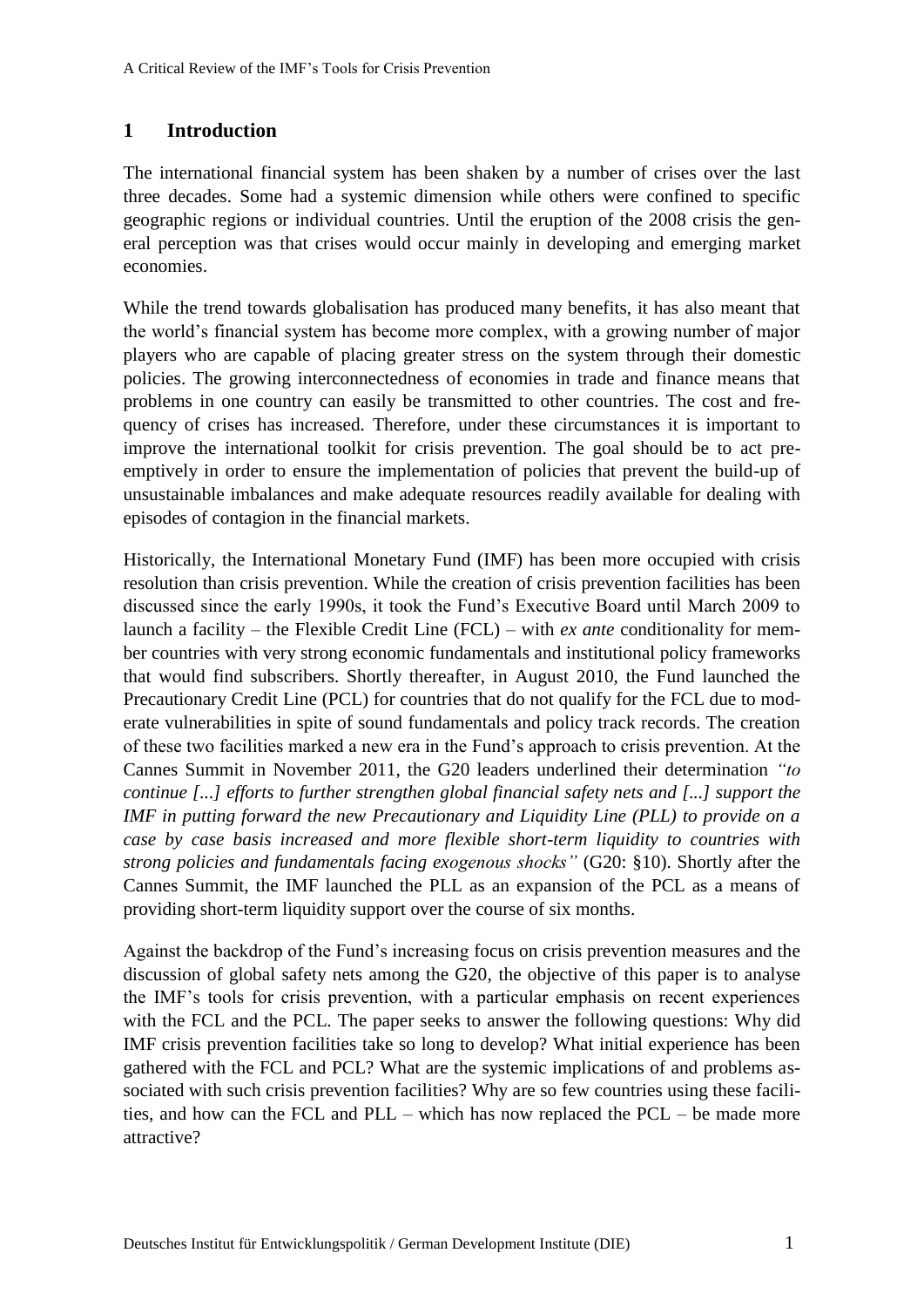The paper is structured as follows. The next section (Section 2) provides a brief description of the IMF's work on helping to prevent crises through its surveillance work. Section 3 then reviews the development of the Fund's crisis prevention instruments between the time of the first discussions in the Executive Board in 1993 and the creation of the FCL and PCL in 2009 and 2010, respectively. The chronology of the debate on crisis prevention facilities at the IMF highlights the many difficulties that were encountered before the creation and use of these facilities. The main creditor countries of the IMF were hesitant to create facilities that committed a large amount of resources up front without the traditional *ex post* conditionality and no phasing of the drawings. For their part, the potential users of the crisis prevention instruments were cautious about using them due to the stigma attached to the use of traditional IMF facilities. In general, potential users had relatively comfortable access to financial markets until 2008 and did not believe that the design of the instruments offered by the IMF at the time matched the features that they required from a crisis prevention, insurance-type, instrument. The 2008 financial crisis can be considered as the turning point in the debate for the creation of crisis prevention instruments in light of the need to use the entire available arsenal to halt contagion and create conditions for emerging from the crisis coupled with the need of certain countries for this type of instrument.

Section 4 takes stock of initial experiences with the FCL and PCL. The motivation of Mexico, Colombia and Poland – the first three countries to seek an FCL arrangement – for using the FCL is analysed, as well as the immediate impact of the FCL on their macroeconomic and financial variables. We conclude that the FCL has been a very successful instrument from the view point of the three pioneer countries, since they have on two occasions renewed the FCL (with the most recent renewal spanning a two-year period), and that the FCL has helped to fortify their reserve position and creditworthiness. We also put emphasis on the benefits of the FCL for the IMF as an instrument that strengthens its surveillance practices, generates positive externalities in terms of a healthier world economy, and contributes to its finances. Although experiences gathered to date with the PCL are too recent for forming a comprehensive judgement, the fact that Macedonia drew on the PCL only a few months after the arrangement had been agreed on may lessen confidence in the PCL.

Subsequently, Section 5 discusses the systemic implications of and problems associated with such preventive facilities and scrutinises the probable causes behind the lack of demand for this instrument by other countries and elaborates some proposals for promoting use of the FCL and PLL, such as better IMF outreach, longer duration for the facility, and reduction of the commitment fees. We address the issue of sufficiency of IMF resources if more demand for the FCL and PLL should arise and propose the use of contingent commitments to fund the IMF through a strengthening the New Arrangement to Borrow (NAB) or by allowing the Fund to borrow in capital markets. Additionally, we explore the possible synergies between the IMF's crisis prevention facilities and regional financial arrangements. Section 6 offers concluding remarks and policy recommendations.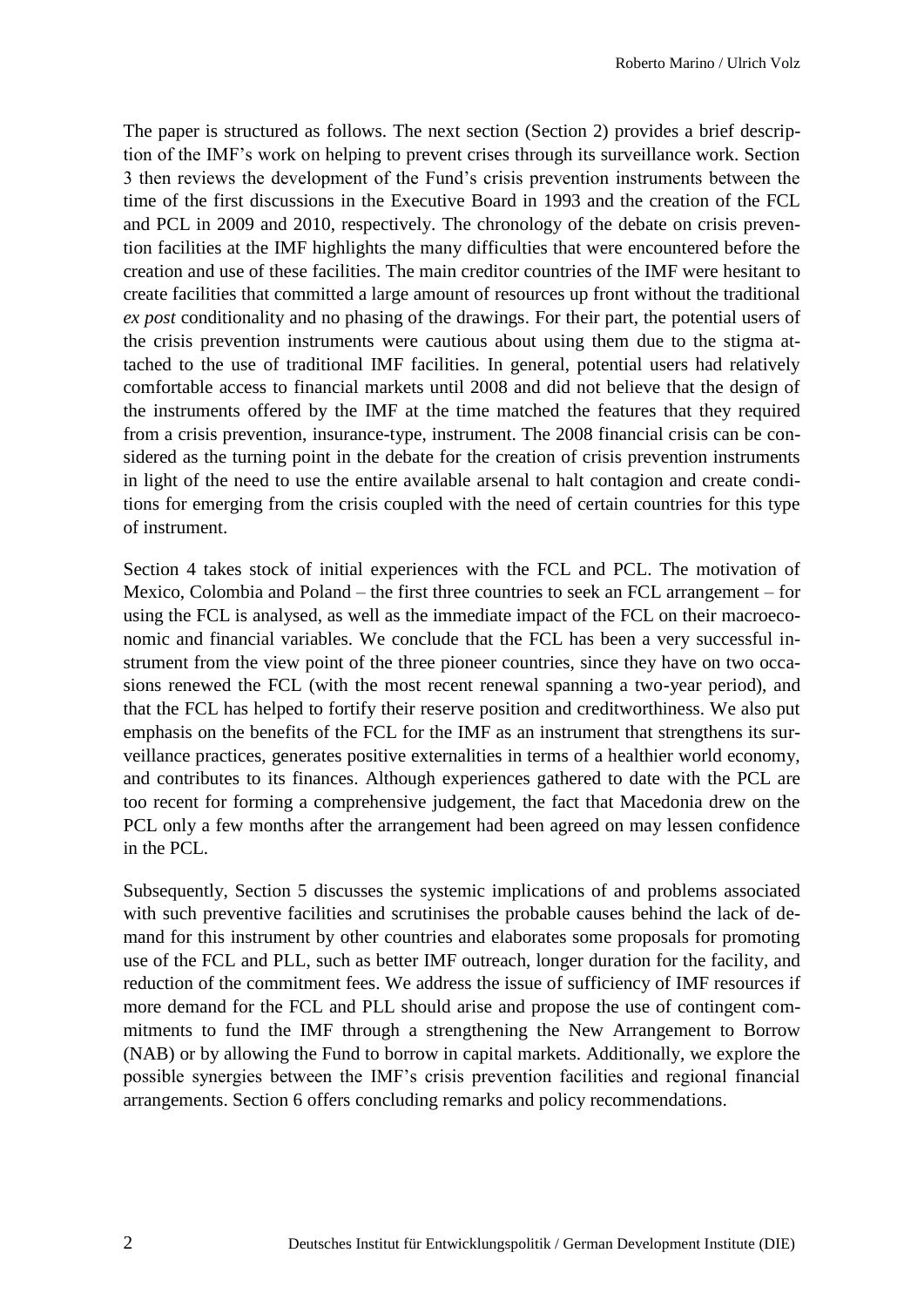# **2 IMF surveillance**

Surveillance is the IMF's quintessential crisis prevention tool. As the Fund itself points out, "by virtue of its universal membership" it is *"uniquely placed to monitor and assess economic and policy spillovers across countries, advice on how to achieve global economic and financial stability (a global public good), and serve as a forum where members discuss each other's policies and collaborate"* (IMF 2010b).

Surveillance seeks to detect flaws in members' policies both at the country level through the annual Article IV consultations and at the global level through analysis in the context of publication of the World Economic Outlook (WEO). Its goal is to promote balanced growth and exchange rate stability by ensuring that countries do not implement policies leading to unsustainable financial or trade imbalances. As recently as 1999 the IMF strengthened its surveillance of financial sector issues with the Financial Sector Assessment Programmes (FSAP), under which it carries out comprehensive and in-depth analysis of an individual country's financial sector every five years together with the World Bank. In 2002, the Fund launched the Global Financial Stability Report (GFSR), published twice a year, in order to focus more carefully on financial flows and their sustainability. Additionally, in November 2008, the G20 asked the IMF and the Financial Stability Board (FSB) to collaborate on regular Early Warning Exercises (EWEs).

The efficacy of IMF surveillance is invariably questioned when crises erupt. In the aftermath of a crisis, the IMF typically seeks ways to strengthen surveillance in order to minimise the risk of the outbreak and spread of crises in the future; which sometimes has given rise to allegations that the Fund was trying to fight the previous crisis. For instance, after the Mexican "tequila crisis" of 1994, the IMF concluded that more effective surveillance required an improved collection of data, a more continuous policy dialogue, a betterfocused surveillance of countries at risk and of where financial tensions were most likely to have spillover effects, and more candidness in surveillance. However, then-Managing Director Camdessus (1995) pointed out very clearly the main problem with all the proposals for strengthening surveillance in a statement which is still valid more than fifteen years later: "I fear that implementing it [stronger surveillance] will not be a straightforward *matter: experience shows that while countries tend to be very eager for surveillance over others, they are less keen on surveillance over themselves. It will be a critical challenge for international policy cooperation and for the IMF."*

The situation has not changed substantially over the years, and the Fund has often found itself accused of *"sleeping at the wheel"* (Goldstein / Mussa 2005), even when it has actually tried to address vulnerabilities. In order to improve the effectiveness of surveillance in light of the threat posed by global imbalances, the IMF in 2006 started to experiment with ways to deal with this problem. In particular, it launched its multilateral consultations on global imbalances. The aim was to identify spillover effects and serve as a mechanism for internalising the benefits of collective action. The IMF (2006b) hoped that its multilateral consultations would *"enable the Fund and its members to agree upon policy actions to address vulnerabilities that affect individual members and the global financial system, and [...] help policy makers to show that the measures they propose will be matched by meas-*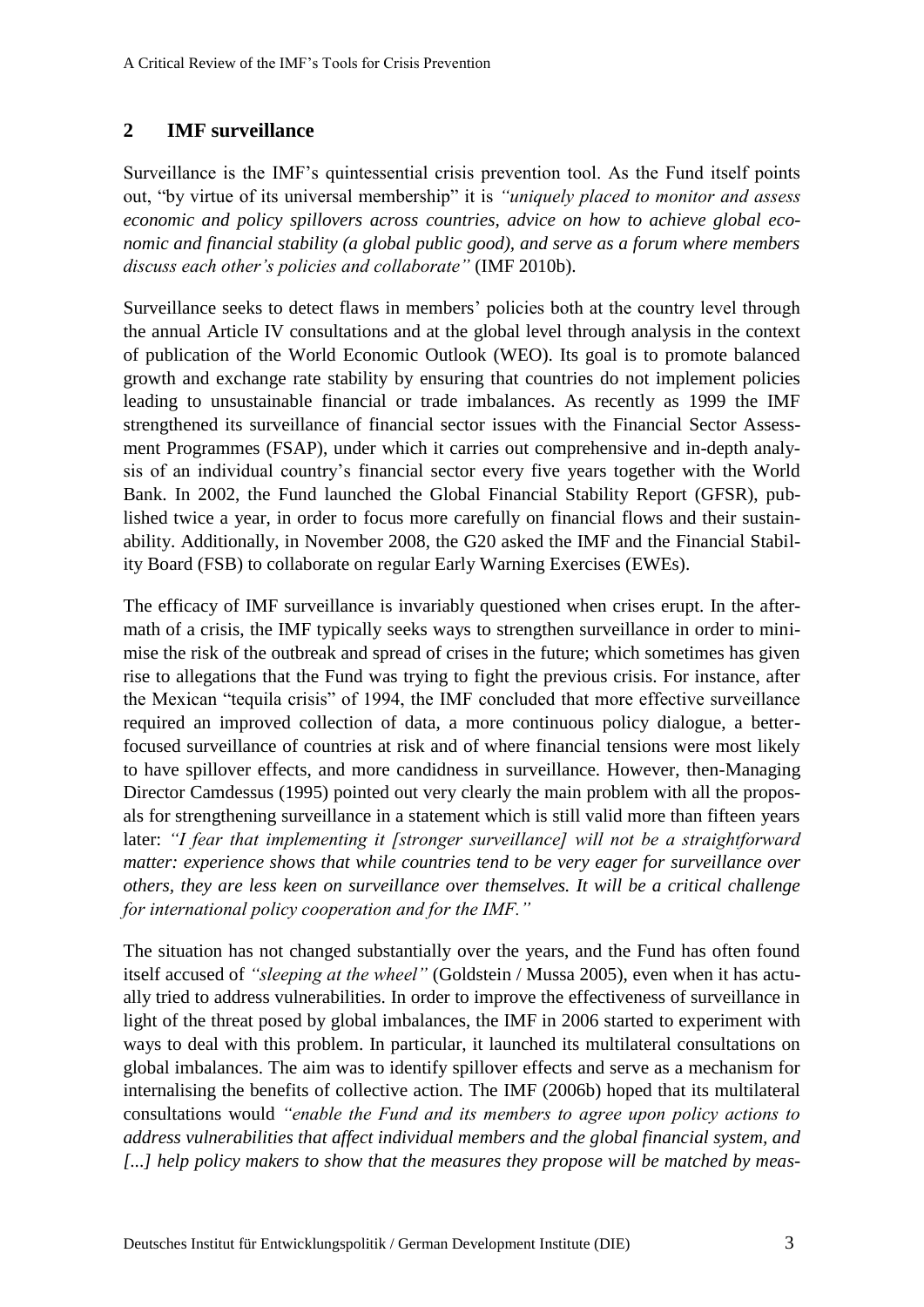*ures taken by others, with benefits to all. Each multilateral consultation will focus on a specific international economic or financial issue and directly involve the countries that are party to that issue"*. As history has shown, the multilateral consultations did not have any positive results in terms of crisis prevention, given the unwillingness of (large) member countries to adhere to IMF policy advice resulting from the multilateral consultations process.

The 2008 crisis led to a great deal of soul-searching within the IMF and in the international community on ways to improve surveillance (e.g., Aiyar 2010). Accordingly, the IMF has pushed strongly since that time for finding ways to strengthen multilateral surveillance and its integration with bilateral surveillance. In particular, the IMF (2011a) expressed its ambition to carry out *"better assessments of policy spillovers across countries; [i]mprove the understanding of the real sector's linkages with the financial system (macro-financial linkages), as well as mapping the connections in the global financial system; [s]trengthen financial sector surveillance, including by making this more of a focus of bilateral surveillance and making the financial stability assessment under the FSAP mandatory for systemically important financial centerscentres; and [m]ake sharper risks assessments through the Early Warning Exercise and the vulnerability exercises, thereby fostering more candid policy dialogue with country authorities."* Further efforts to improve surveillance and boost the crisis prevention toolkit of the IMF are certainly very important. Several authors have put forward suggestions in this regard (e.g., Truman 2010a).

Additionally, the huge costs associated with the 2008 crisis have prompted the G20 to make efforts at improving surveillance through enhanced policy cooperation. In order to strengthen policy cooperation with the aim of reducing global imbalances and to exert more peer pressure for improving the effectiveness of surveillance, the G20 launched the Mutual Assessment Process (MAP) at the Pittsburgh Summit in September 2009 (cf. IMF 2011b). Realising that the interconnectedness of global trade and financial markets in the twenty-first century will make effective international macroeconomic coordination more important than ever before, the G20 leaders asked the IMF to support implementation of the MAP in tracking progress in reaching the goals established in their "framework for strong, sustainable, and balanced growth". In particular, the IMF was mandated to establish consistency checks between individual country policies and their results at the global level, and to ensure that individual country policies do not have unintended negative repercussions on other countries and the world economy. The MAP thus seeks to address collective action problems while avoiding a form of non-cooperative equilibrium that would entail substantial welfare costs as a result of recourse to "currency wars", beggarthy-neighbour policies, protectionism, and in general, nationalistic reactions that are selfdefeating in the aggregate.

However, even with improved IMF surveillance at the national and global level, there is no doubt that crises will continue to occur time and again. Accordingly, the IMF needs to complement its crisis prevention toolkit with financial instruments for effectively warding off contagion, bandwagon effects and herd behaviour in financial markets. Crisis prevention facilities like the FCL and the PCL naturally complement the Fund's surveillance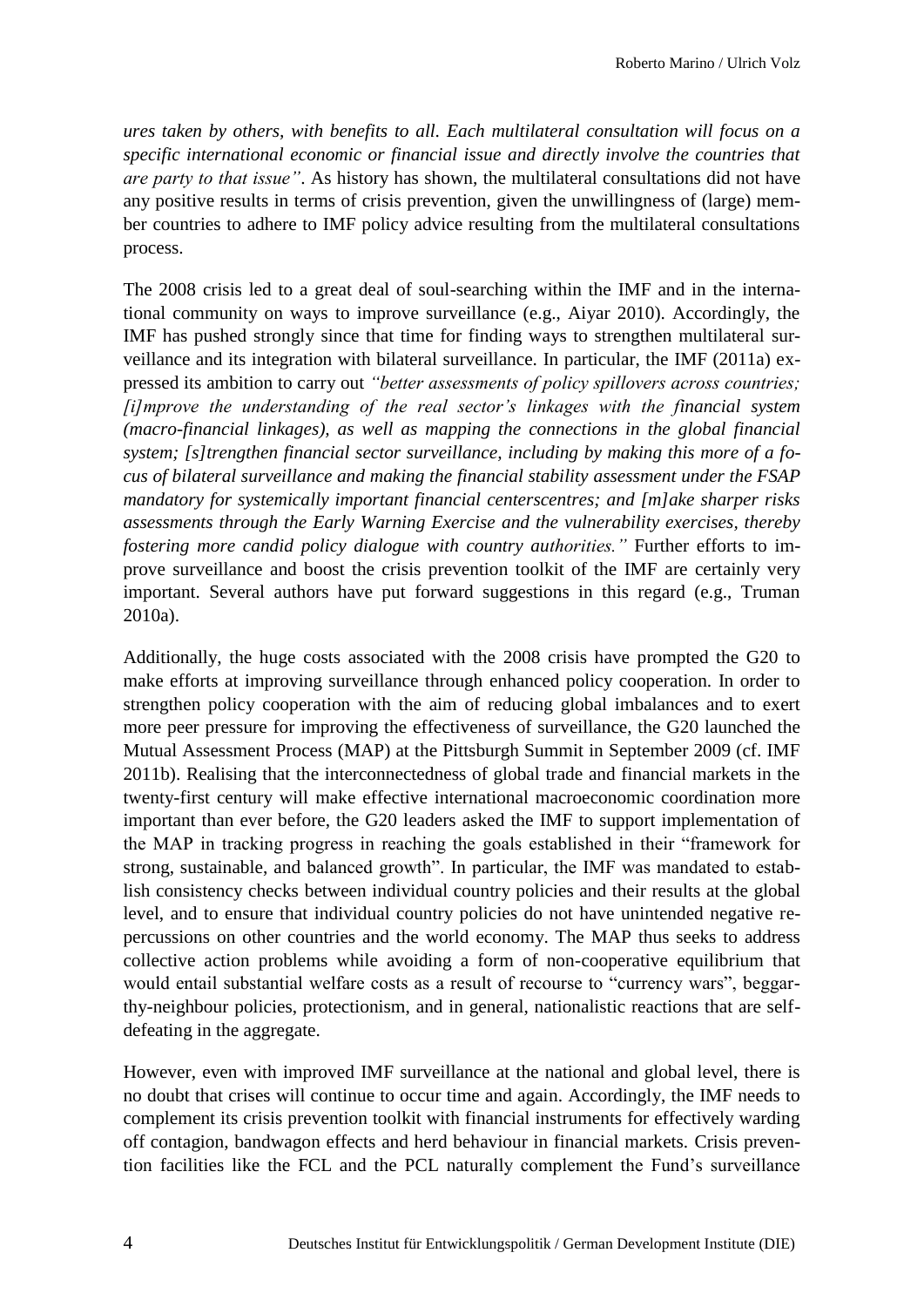activities since they are tailored to promote sound macroeconomic policies in eligible countries.

# **3 Crisis prevention facilities of the Fund**

# *Initial discussions*

The international community and the IMF have struggled for years to create a crisis prevention facility. As early as 1993, the IMF started to study the possibility of creating a contingent facility for countries which, although economically solid, might be the object of speculative attacks in a world in which capital market integration was gaining force. In effect, the IMF discussed the creation of the Short Term Financing Facility (STFF) in 1993 with the objective of *"helping members with strong policies deal with financial market volatility"* (IMF 2003a, 4). The facility was *"aimed at Fund members particularly vulnerable to large swings in capital movements induced by external conditions."* (IMF 2003a, 4)<sup>1</sup>

The proposed STFF did not materialise due to concerns by many members of the Executive Board about committing the Fund's resources without the usual phasing and conditionality attached to Fund programmes. It was feared that the IMF would not be capable of distinguishing countries under speculative attack due to contagion and requiring mere liquidity support from countries facing external disequilibrium and requiring adjustment on the part of the respective country. According to the IMF (2003a, 4), *"[t]he proposal was not adopted because of a range of concerns about the difficulty of assessing when markets have misjudged a particular country's policy stance, the risks of using Fund resources in the context of severe financial pressures without a framework of conditionality, as well as concerns about substituting Fund resources for other available short-term facilities."* These three issues, which we call the eligibility, the conditionality and the *"sufficiency of resources"* problem, were at the centre of discussions regarding the creation of a crisis prevention instrument at the IMF.

Another concern that was prominent not only in the STFF discussions but also invariably a factor in the discussion of crisis prevention instruments was moral hazard. The IMF defines moral hazard *"in the context of Fund financing"* as *"the risk that the availability of Fund financing may encourage reckless behavior among borrowing members and their creditors. It can arise if Fund involvement shields either the debtor or the creditor from facing possible negative consequences of their actions"* (IMF 2006a, 19). In the view of moral hazard *"vigilantes"*, any form of automatic access to IMF resources would assuredly worsen the moral hazard problem.

Mexico's financial and balance of payments crisis at the end of 1994 and the beginning of 1995 highlighted the importance of capital account issues for crisis prevention purposes. Indeed, Michel Camdessus (1995) described the Mexican crisis as the first crisis of the

<sup>1</sup> See also IMF (1994a, 1994b).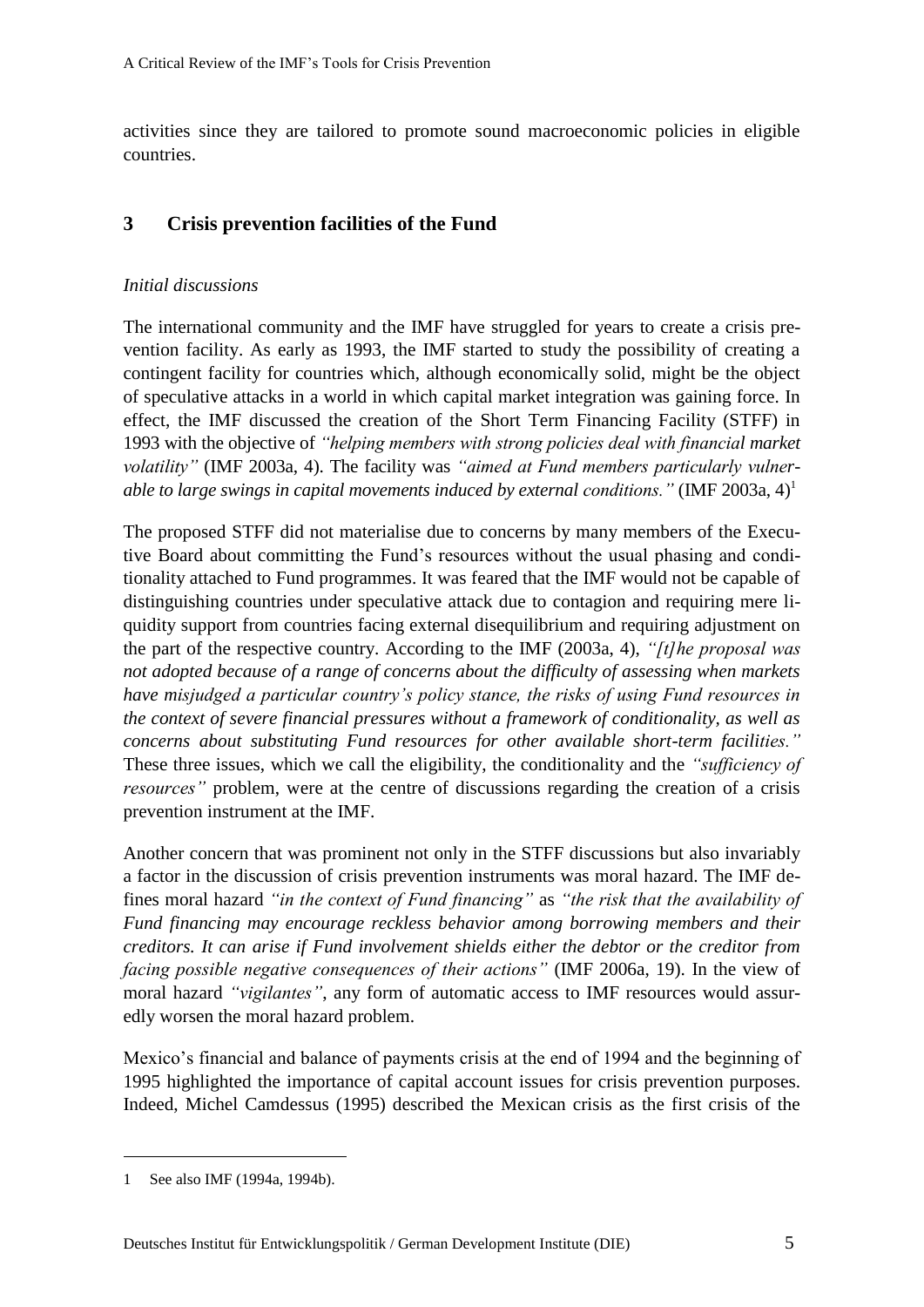twenty-first century, in the sense that it was "the first major financial crisis to hit an emerging market economy in the new world of globalized financial markets". Arguably, the IMF at the time had not adapted its toolkit to meet the challenges of this new world.

#### *The Contingent Credit Line*

The idea of a Contingent Credit Line (CCL) resurfaced in the fall of 1998 after the Asian financial crisis. At that time, the issue of contagion was central, since the Asian crisis was spreading to many countries with fundamentally solid economies. Market pressures were emanating from this contagion and from bandwagon effects and herd behaviour rather than from weak domestic policies. Therefore, an IMF instrument to reassure markets of the strength of economic policies in many emerging markets was actively sought. The objective of this instrument was that financial markets would be able to differentiate between the risks faced by different economies and would not lump all emerging markets together in their risk assessment processes when making their investment decisions. Indeed, the IMF's concern (2003a; 5) "was that the globalization of capital markets coupled with swings in investor risk appetite may lead to capital market pressures not resulting from weaknesses in domestic policies but from "contagion"." Against this backdrop, the Fund devised a facility that was supposed to provide *ex ante* assurances of appropriate financial support, thereby helping to boost market confidence, and reduce the probability of a crisis. As a result, the CCL was designed to "provide assurances to members with demonstrably sound policies that Fund resources would be readily available in the event of financial market pressures due to external events" while creating *"further incentives for the adoption of sound policies and stronger institutional frameworks"* (IMF 2003a, 5) for the member countries.

The CCL was launched in April 1999 with a life cycle of two years and a review of its effectiveness after one year, and with unique features that distinguished it from regular Fund facilities (cf. IMF 1999). Contrary to regular IMF facilities, it did not contain programme monitoring and conditionality on for meeting various performance criteria. Instead, it had what is called *ex ante* conditionality or qualification requirements. Access to Fund resources was up-front instead of the usual phased access dependent on achieving the programme's targets. The CCL offered automatic access to resources without the need for a formal review process. The aim of the CCL was firstly to provide incentives to countries to maintain strong macroeconomic policies and secondly to send strong positive signals to markets regarding the creditworthiness of the respective countries. It was hoped that this would counteract the stigma that countries tend to use IMF resources when facing severe imbalances and the need to put their financial house in order. The IMF (1999) press communiqué emphasised the preventive nature of the CCL and characterised it as a "measure intended solely for members that are concerned with potential vulnerability to contagion, but are not facing a crisis at the time of commitment", in contrast to other facilities, such as the Supplemental Reserve Facility, which are to be used "by members already in the throes of a crisis."

As it turned out, there were no requests for CCL resources as originally designed. The member countries were still concerned with the negative signal to markets that usually accompa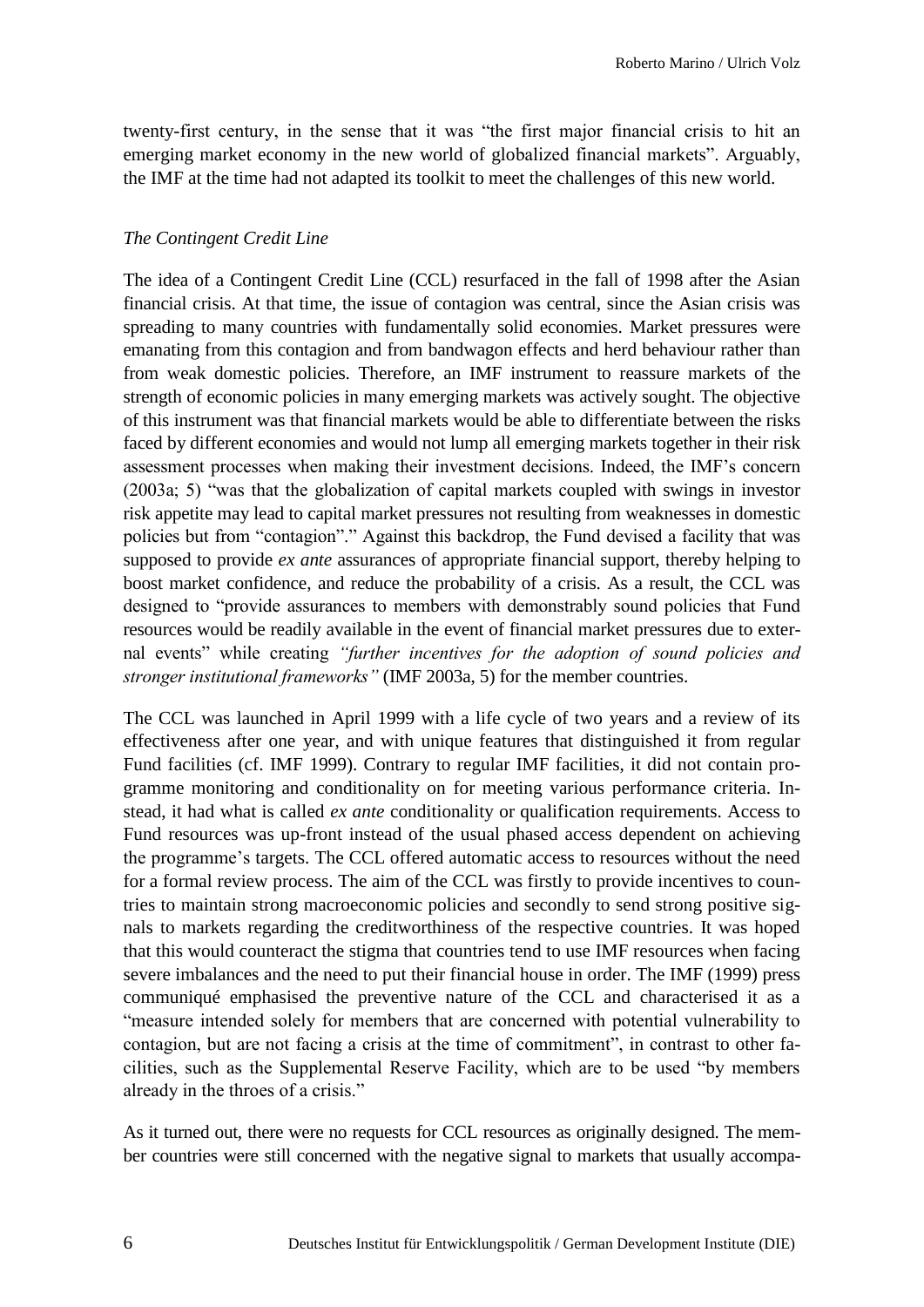nied an arrangement with the IMF. Moreover, several countries were concerned with the negative domestic signal that using an IMF facility would convey. Additionally, the eligibility criteria were very stringent, and only a handful of countries were seen as potential candidates. Many of the potentially eligible countries had begun to take action to "self-insure" against contagion through substantial reserve accumulation, others believed that their flexible exchange rate policy was a good buffer against speculative attacks, and still others saw strength in regional arrangements that would operate under conditions of stress in financial markets.

Another concern was the so called "exit problem". It was not clear to the members how the market would interpret the termination of a CCL. Many thought that markets would suspect that a country was exiting from the CCL because it no longer qualified for the insurance, and not because it did not need the insurance any more. This meant that once you entered into a CCL you were stuck with it. This was the case even though qualification requirements were very clearly spelled out under the CCL, and presumably markets could in effect verify why a country was exiting from the facility.

Another fact that reduced the attractiveness of the CCL was that it lacked complete "automaticity". The Board had to give its approval prior to a purchase. That is, the resources committed under the CCL could be refused when they were actually needed by the member country. This uncertainty was seen by many potentially eligible countries as an undesirable feature of the CCL. In general, there was a perception of rigidity in terms of eligibility, activation and disbursement. Of course, all of these rigidities had been introduced to the CCL to give assurances to IMF board members who remained sceptical of the merits of a CCL, believing that the CCL should have adequate safeguards for the use of IMF resources. Other objections to the CCL were in the financial area: the commitment fees was considered too high; the 12-month duration of CCL was considered too short, and the access amounts were considered too low.

Since there was no demand for the CCL, the facility was cancelled in November 2003. At the time, the IMF (2003b) stated: *"The fact that no member chose to use the CCL, despite some general interest, reflects both technical issues connected to the design of such a contingent facility, and the ongoing strengthening of the international financial system. Many emerging market economies have reduced their vulnerability to shocks through reserve accumulation, the adoption of flexible exchange rates, and other reforms."* However, the search for an effective crisis prevention instrument continued. The IMF's medium-term strategy in 2006 again included the search for *"a new vehicle for the provision of high access financing for crisis prevention […] targeting emerging market countries that have strong macroeconomic policies, sustainable debt, and transparent reporting and that are making progress in addressing remaining vulnerabilities to shocks"* (IMF 2006a, 1).

## *The Reserve Augmentation Line*

The Reserve Augmentation Line (RAL) incorporated the views from official sector representatives and market participants on ways to make a crisis prevention instrument more appealing. It sought to address many of the concerns in terms of design that had made the CCL unattractive. In particular, it proposed important changes in terms of the qualification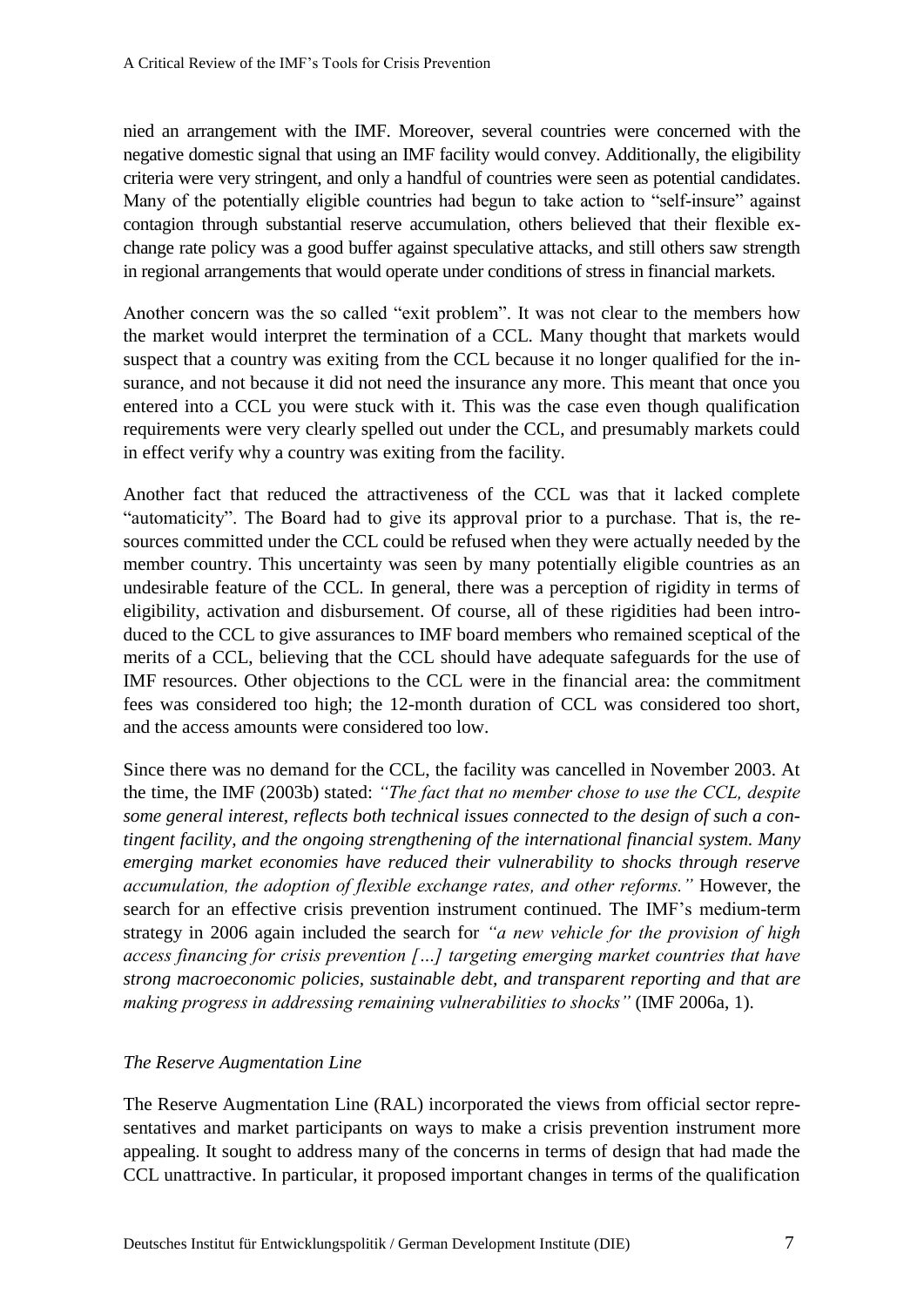framework, monitoring structure, access levels, and financial terms. As was the case during the initial discussions on crisis prevention facilities, the idea was that the RAL should be useful for individual countries and for the system as a whole. The challenge thus was to strike the right balance between adequate insurance and moral hazards.

At the time of the discussion of the RAL in March 2007, the situation of the world economy still appeared relatively stable; there was no urgency to reach agreement on the several contentious points of the design of the RAL. This lack of urgency is manifested in the IMF's Executive Board conclusions with respect to the RAL. According to the records, *"some Directors remain[ed] skeptical about the need for and the viability of a new liquidity instrument, or [felt] that the currently proposed formulation of the RAL is unlikely to provide meaningful and reliable support for crisis prevention. [...] the staff has made good progress in addressing the concerns and suggestions made by Directors at the August seminar, but underscored the need to improve and clarify further various design issues of a possible RAL"* (IMF 2007). It was agreed that IMF staff would prepare a follow-up paper building on areas where there was broad agreement and with proposals for bridging areas where more progress needed to be made.

## *The Short-Term Liquidity Facility*

The collapse of Lehman Brothers in September 2008 and the unfolding global financial crisis created the sense of urgency that had been missing before about establishing the RAL. The crisis caused a significant drying up of market liquidity worldwide, and many emerging market economies, even those that had maintained sound macroeconomic frameworks, were negatively affected. In this context, the Short-Term Liquidity Facility (SLF) was launched at the end October 2008 to help countries that despite strong initial macroeconomic positions and policies were facing short-term liquidity pressures in the midst of the most severe turmoil to hit global capital markets in decades.

Dominique Strauss-Kahn, then Managing Director of the IMF, highlighted the IMF's commitment "to promoting a coordinated and cooperative approach to dealing with the current crisis. […] *Exceptional times call for an exceptional response […]. The Fund is responding quickly and flexibly to requests for financing"* (IMF 2008a). Indeed, the crisis led to a rapid establishment of the SLF in order to help improve liquidity conditions in global financial markets and avoid the spread of contagion from the epicentre of the crisis towards fundamentally sound economies with a strong macroeconomic framework.

The design of the SLF was based on several broad principles (cf. IMF 2008b): (i) strict eligibility of only *"those countries facing short-term, self-correcting balance of payments pressures arising from external developments rather than from domestic policy weaknesses"* (IMF 2008b, 3); (ii) quick creation with *"a premium on speed and simplicity"* (IMF 2008b, 3); (iii) large access with quick and streamlined disbursement conditions; (iv) no mission required prior to Board approval; (v) only *ex ante* conditionality; (vi) participation restricted to countries with very strong policies and fundamentals, sustainable public and external debt, and a history of implementing sound policies in order to safeguard Fund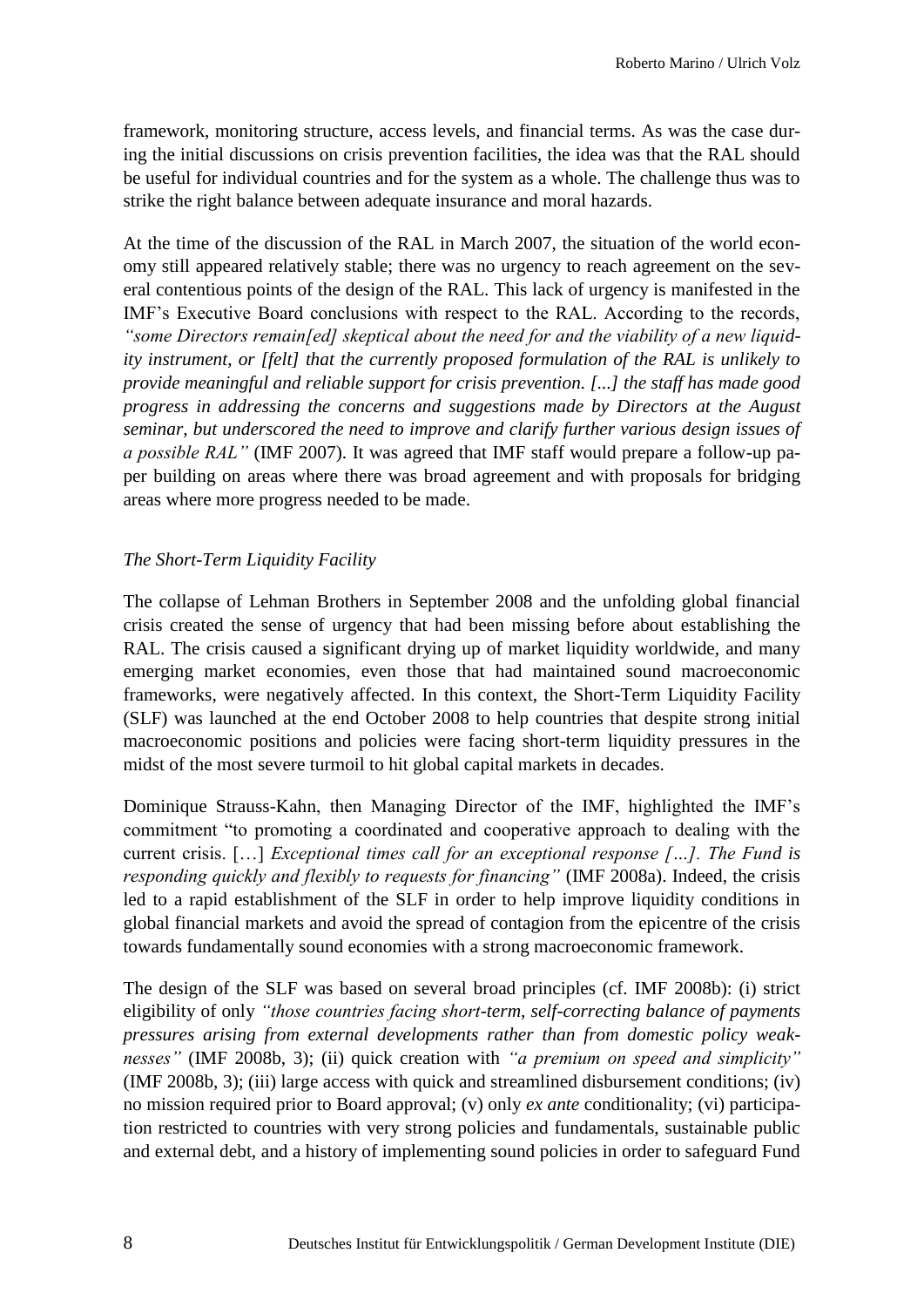resources; and (viii) a strict limit to the period over which resources can remain outstanding.

No country used the SLF, and it was discontinued with the introduction of the Flexible Credit Line (FCL), which represented an improvement over the SLF. Potential users of the SLF still considered that its capped access and short repayment period, as well as the inability to use it on a precautionary basis, were drawbacks for using the facility. It should be noted that several potential users of the SLF chose to arrange bilateral facilities from other countries rather than go to the IMF. Indeed, around the same time, the U.S. Federal Reserve established temporary reciprocal currency arrangements (swap lines) for 30 billion dollars with Banco Central do Brasil, the Banco de México, the Bank of Korea, and the Monetary Authority of Singapore, respectively.

## *The Flexible Credit Line*

The unprecedented magnitude of the global financial crisis prompted a quick rethinking of the need to revamp the IMF's toolkit and led to a tripling of Fund resources, a substantial allocation of special drawing rights, and the creation of the FCL. All of these actions had been unthinkable for the international community just a few years prior to the crisis.

The FCL was launched in March 2009 as an instrument for reducing the likelihood of a crisis by boosting confidence in emerging market economies beset by severe turmoil in global financial markets. By augmenting access to official liquidity, it was to be a means of supplementing reserves at a time when markets were testing central banks' resolve to contain volatility in exchange markets. The objective was (and still is) to provide an effective alternative to costly self-insurance while reinforcing strong policies. Thus, creating synergies between the liquidity and credibility effects of Fund support was a key feature of the FCL (cf. IMF 2009a).

The G20 Leaders' Summit in Washington in November 2008 can be seen as the moment when the impasse for the creation of the FCL was finally broken. Countries that had been very concerned with safeguarding the IMF's resources at last agreed to introduce the flexibility required by such an instrument. It is important to recall that several members of the IMF's Executive Board had strong concerns about the FCL, fearing that the ease of access to it might induce a large precautionary use of Fund resources, thereby crowding out lending for crisis resolution. Moreover, there was concern with the absence of limitations on access, since this might lead to uneven treatment of members and reduce the predictability of Fund lending. Additionally, many were concerned that *ex ante* conditionality might not provide adequate safeguards for the use of Fund resources. Lastly, many highlighted the moral hazard, arguing that the FCL might undermine incentives for undertaking reforms or fully assessing risks.

Notwithstanding these concerns, the G20 Washington Summit Declaration of 15 November 2008 in effect committed the group to *"[h]elp emerging and developing economies gain access to finance in current difficult financial conditions, including through liquidity facilities and program support"* (G20 2008, 2). The Declaration also stressed the IMF's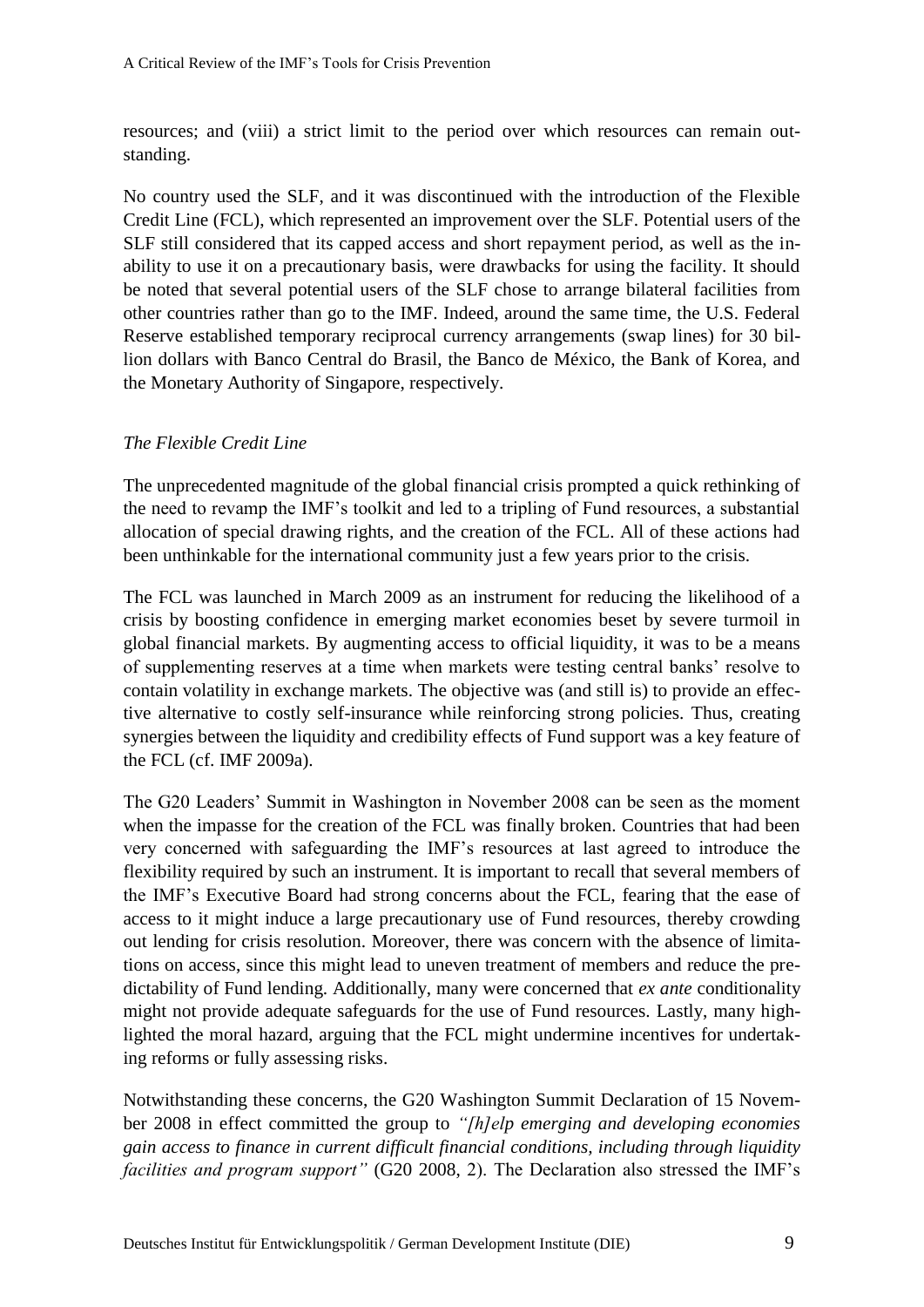*"important role in crisis response, welcome[d] its new short-term liquidity facility, and urge[d] the ongoing review of its instruments and facilities to ensure flexibility."* (G20 2008, 2) The key word here was *flexibility* since this mandate led to the creation of the FCL a few months later.

The FCL incorporated many of the design elements that several of the potential users had been advocating: large and up-front access to Fund resources; no *ex post* conditionality; a renewable credit line; a longer repayment period; no specific limit to the degree of access to Fund resources; flexibility to draw on the credit line at any time; and the possibility of treating it as a precautionary instrument (which was not the case under the SLF).

The IMF set very strict qualification standards in order to give adequate assurance to members that Fund resources were safeguarded in spite of the added flexibility of the FCL. These included *"an assessment that the member (a) has very strong economic fundamentals and institutional policy frameworks; (b) is implementing – and has a sustained track record of implementing – very strong policies, and (c) remains committed to maintaining such policies in the future"* (IMF 2009a). Moreover, the IMF explicitly spelled out the criteria it would be using to evaluate whether a member country was eligible for FCL. These included: (i) a sustainable external position; (ii) a capital account position dominated by private flows; (iii) a track record of steady sovereign access to international capital markets at favourable terms; (iv) a reserve position that is relatively comfortable when the FCL is requested on a precautionary basis; (v) sound public finances, including a sustainable public debt position; (vi) low and stable inflation, in the context of a sound monetary and exchange rate policy framework; (vii) the absence of bank solvency problems that could pose the immediate threat of a systemic banking crisis; (viii) effective financial sector supervision; and (ix) data transparency and integrity (cf. IMF 2009b). However, countries need not show *"[s]trong performance against all these criteria"* – that is, the Fund left room for flexibility (and interpretation) by taking into account *"compensating factors, including corrective policy measures under way"* when assessing the criteria in the qualification process (IMF 2009b).

On 30 August 2010, the IMF enhanced the FCL by providing more flexibility in terms of access and length (cf. IMF 2010a). In particular, the duration of the credit line was doubled to a two-year period, and the notional cap on access of 1,000 per cent of quota was eliminated. Higher access and a longer duration for the FCL facility were introduced to provide the necessary insurance against tail risks that persist for periods longer than anticipated. This feature allows more time for shocks to dissipate and increases policy flexibility. These enhancements have improved the FCL's function as an increasingly attractive substitute for reserves. The enhancement of the FCL was part of the Fund's decisions to *"expand and reinforce [its] crisis-prevention toolkit and mark an important step in our ongoing work with our membership to strengthen the global financial safety net"* (IMF 2010a). Moreover, it affirmed that *"[t]hese reforms come as the G20 has made the strengthening of the global financial safety net an agenda item for its next meeting in Seoul, Korea in November 2010"* (IMF 2010a).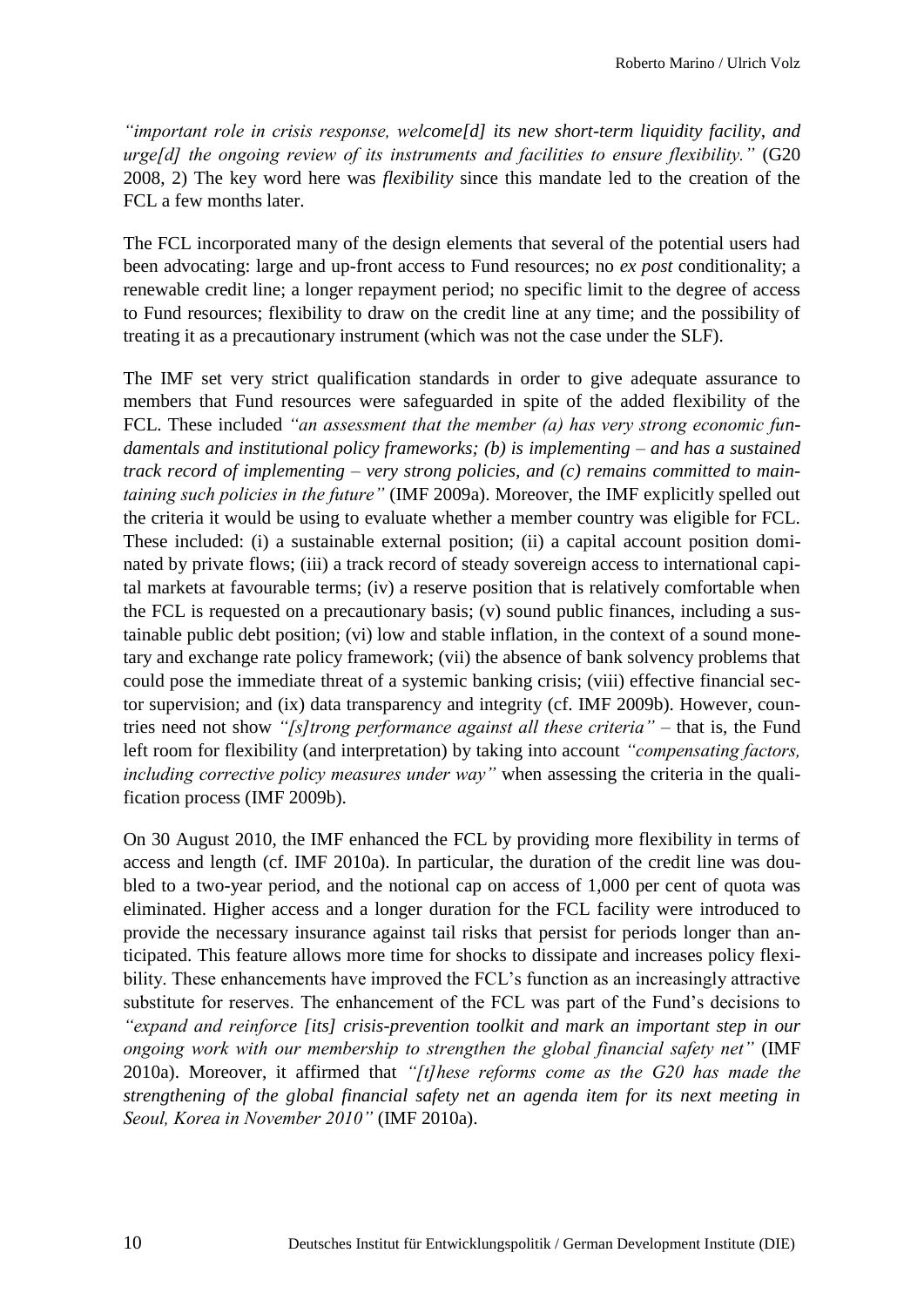# *The Precautionary Credit Line*

The Fund further enhanced its precautionary lending toolkit with the introduction of the Precautionary Credit Line (PCL). The PCL was created with the aim of providing an effective crisis prevention window for member countries whose fundamentals were in an intermediate range and hence did not qualify for the FCL. It seemed that countries in this category would be the ones that would benefit most from a crisis prevention facility of this type, since the confidence boosting effects and the incentive for pursuing strong policies would operate most effectively under these conditions (cf. IMF 2006a). In effect, the PCL was conceived as a way to tailor Fund conditionality to the particular strengths and fundamentals of member countries, and to put emphasis on *ex ante* conditionality. With the PCL, the IMF sought to diminish the stigma prevalent in many countries regarding IMF financing.

The PCL was also perceived as an insurance-type instrument that would encourage countries to take pre-emptive measures to avoid a crisis. Its design rewarded countries implementing strong policies and targeted a broader spectrum of countries which are relatively more vulnerable compared with those that qualify for the FCL. Nevertheless, to qualify for a PCL a country must have a positive evaluation in five broad areas, namely (i) external position and market access; (ii) fiscal policy; (iii) monetary policy; (iv) financial sector soundness and supervision; and (v) data adequacy. The main attributes of the PCL are *"[s]treamlined ex post conditions designed to reduce any economic vulnerabilities identified in the qualification process, with progress monitored through semi-annual program reviews"* and *"[f]rontloaded access with up to 500 percent of quota made available on approval of the arrangement and up to a total of 1000 percent of quota after 12 months"*  (IMF 2010a).

When the PCL took effect at the end of August 2010, Dominique Strauss-Kahn expressed the hope that *"[t]he enhanced Flexible Credit Line and new Precautionary Credit Line*  will enable the Fund to help its members protect themselves against excessive market *volatility"* (IMF 2010a).

## *The Precautionary and Liquidity Line*

The PCL was replaced in November 2011 by the Precautionary and Liquidity Line (PLL), which *"builds on the strengths and broadens the scope"* (IMF 2011n) of the PCL. The PLL combines a qualification process similar to that for the FCL with ex-post conditionality intended at addressing vulnerabilities identified during qualification. The PLL was launched against the backdrop of the European debt crisis, which created fears of financial contagion across the eurozone and beyond, to include a shorter-term facility to support liquidity over six months.

Under the PLL, countries can enter arrangements with a duration of either six months or one to two years. The six-month PLL arrangement is accessible for countries with actual or potential short-term balance of payments needs and can be renewed only after a twoyear "cooling-off period" from the date of approval of the previous six-month PLL ar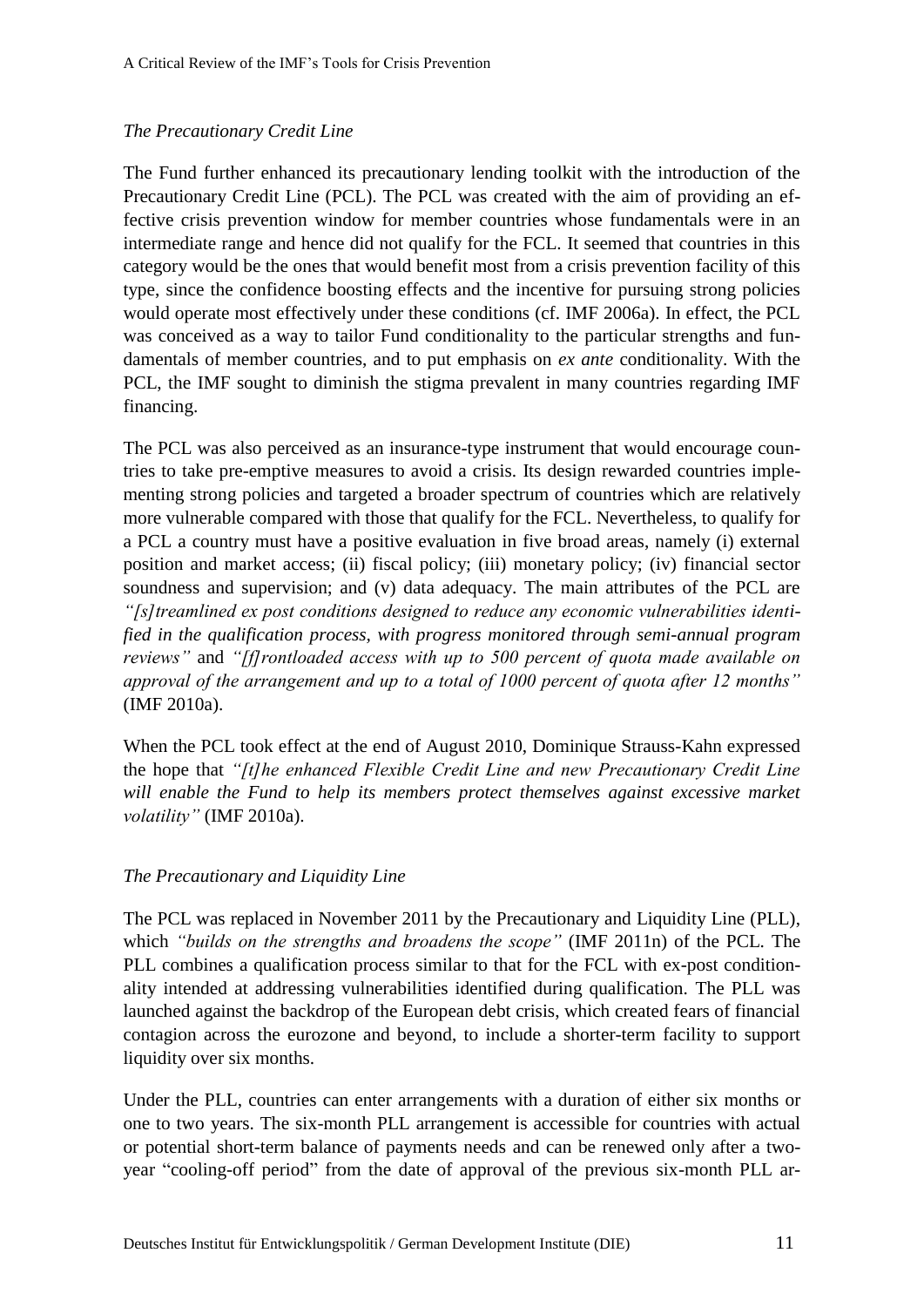rangement. Under the six-month PLL, countries can draw up to 250 percent of their quota; higher amounts of up to 500 percent of quota are *"available in exceptional circumstances where the member country's increased need results from the impact of exogenous shocks, including heightened stress conditions"* (IMF 2011n). Under PLL arrangements with a duration of one to two years countries can access a maximum of 500 percent of their quota for the first year and a total of 1,000 percent of quota during the second year.

# **4. Experiences with the FCL and PCL**

# 4.1 Experiences with the FCL

#### *First users of the FCL*

Mexico was the first country to use the FCL in April 2009, followed by Poland and Colombia in May. After more than fifteen years of struggling with the design of a crisis prevention instrument, one had at last been put in place and was being used by Fund members. When the IMF's Executive Board approved Mexico's FCL, John Lipsky, then the First Deputy Managing Director of the IMF, called the approval (which was also the largest financial arrangement in the Fund's history at the time) *"a historic occasion"* and *"the consolidation of a major step in the process of reforming the IMF and making its lending framework more relevant to member countries' needs"* (IMF 2009c).

In May 2009, at the time the FCL was approved for Poland and Colombia, the Executive Board expressed its concerns about a possible further deterioration in the global economic environment. When the IMF Executive Board approved the FCL to Poland, the Fund highlighted that it should contribute to boost market confidence and Mr. Lipsky stressed that *"[t]he FCL arrangement for Poland will also have a positive regional impact"* (IMF 2009e). Upon approval of the FCL to Colombia, Mr. Lipsky highlighted the precautionary nature of the instrument, the additional insurance provided by the FCL, and its *"important role in bolstering confidence in the authorities' policy framework and strategy at a time of heightened global uncertainty"* (IMF 2009g).

These three pioneer countries (the "FCL3") – all of which have renewed their respective FCL arrangement with the Fund twice (cf. Table 1) – have provided an excellent test run of the FCL. The FCL3 country authorities have stated that their objective of using the FCL is to protect their economies from current tail risks due to the existing turbulence in global financial markets. They believed that the large amount of resources committed by the IMF under the FCL gave markets the necessary assurances that they would have the financial wherewithal to confront extreme conditions in financial markets. Moreover, FCL3 country authorities felt that the large up-front resources upon which they can draw without any further conditionality under the FCL are in fact the best guarantee that these resources will not need to be used. In effect, the signalling effect of a large treasure chest discourages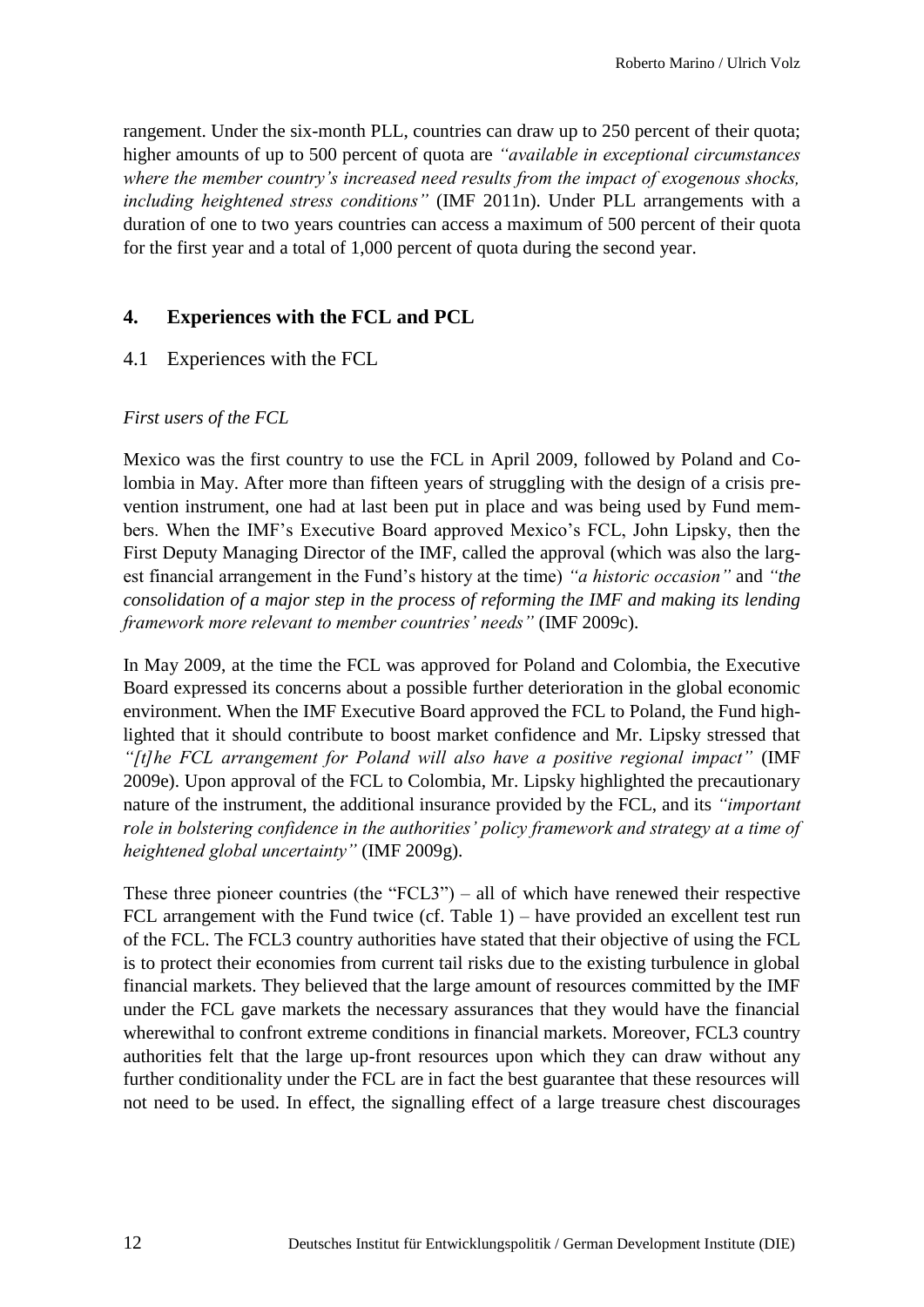speculation against the currency of an FCL country. The three countries thus regard the FCL as a considerable boost to their usable reserves.<sup>2</sup>

| Table 1:<br><b>FCL</b> arrangements to date                                                             |                    |                    |                    |  |  |
|---------------------------------------------------------------------------------------------------------|--------------------|--------------------|--------------------|--|--|
|                                                                                                         | 2009               | 2010               | 2011               |  |  |
| <b>Mexico</b>                                                                                           | 17 April           | 25 March           | $10$ Jan           |  |  |
|                                                                                                         | $1,000\%$ of quota | $1,000\%$ of quota | $1,500\%$ of quota |  |  |
|                                                                                                         | SDR 31.52bn        | SDR 31.53bn        | SDR 47.29bn        |  |  |
|                                                                                                         | 1 year             | 1 year             | 2 years            |  |  |
| <b>Poland</b>                                                                                           | 6 May              | 2 July             | $21$ Jan           |  |  |
|                                                                                                         | $1,000\%$ of quota | $1,000\%$ of quota | $1,400\%$ of quota |  |  |
|                                                                                                         | SDR 13.69bn        | SDR 13.69bn        | SDR 19.17bn        |  |  |
|                                                                                                         | 1 year             | 1 year             | 2 years            |  |  |
| Colombia                                                                                                | 11 May             | 7 May              | 6 May              |  |  |
|                                                                                                         | 900% of quota      | 300% of quota      | 300% of quota      |  |  |
|                                                                                                         | SDR 6.97bn         | SDR 2.32bn         | SDR 3.87bn         |  |  |
|                                                                                                         | 1 year             | 1 year             | 2 year             |  |  |
| Compiled by authors with data from the IMF<br>Source:<br>SDR stands for Special Drawing Rights<br>Note: |                    |                    |                    |  |  |

The results for these countries under the FCL can be used to analyse the strengths and weaknesses of this crisis prevention instrument. In particular, they make it possible to evaluate whether some of the FCL-related concerns mentioned above have materialised, such as the stigma issue or the moral hazard problem. Additionally, the impact of the FCL on national economies can also be assessed, including the market reaction, the impact on reserve accumulation, and the question of whether strong policies have been reinforced.

# *The IMF's Assessment of FCL qualification criteria*

As with any such facility, the IMF staff must always prepare a report on the fulfilment of the qualification criteria by the country applying for the FCL before the FCL can be discussed and approved by the Board. A summary of the IMF staff's assessments of the qualification criteria for the FCL3 countries is provided in the following. For an overview of key economic figures of the FCL3 see Table 2.

*(i) Sustainable external position*: The IMF staff analysis of the external position of the FCL3 was very positive when the initial arrangement was agreed. The evaluation documents highlighted the relatively low external debt levels of the FCL3 and the fact that the current account deficits were at low and sustainable levels, financed largely by foreign direct investment flows. Moreover, external debt sustainability analysis showed that the external position of the FCL3 was robust when subjected to a variety of hypothetical

<sup>2</sup> See IMF (2009d, 8); IMF (2009f, 13); IMF (2009h, 12).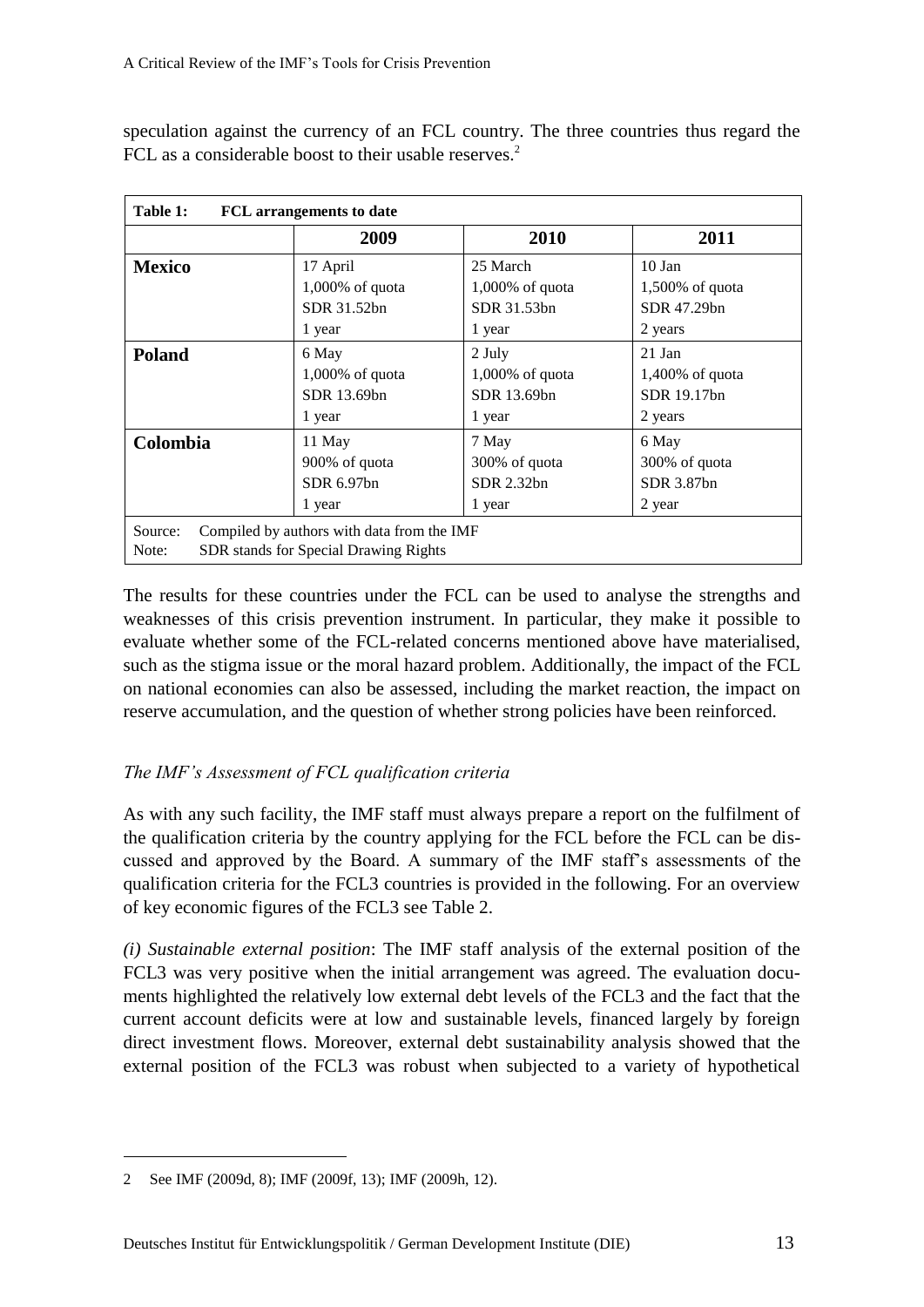shocks. The Fund's assessment in the subsequent renewals of the FCL in 2010 and 2011 basically corroborated that the FCL3 had continued to fulfil this criterion.<sup>3</sup>

*(ii) Capital account position dominated by private flows*: With respect to the capital account being predominantly composed by private flows, the analysis certified that for all FCL3 the vast majority of capital flows originated in the private sector. The fulfilment of this criterion was corroborated in the 2010 and 2011 renewals of the FCL.

*(iii) Track record of steady sovereign access to international capital markets at favourable terms*: With respect to access to international capital markets, the analysis was very clear that the FCL3 were among those best rated in credit markets. In the case of Mexico, the IMF (2009d, 12) pointed out that *"Mexico is among the highest rated emerging markets, as has been reflected in a track record of low sovereign external borrowing spreads, including during periods of stress such as during the 2001 recession". In the case of Poland, it was highlighted that "[a]s recently as January 2009, Poland was able to issue sovereign debt in international capital markets"* (IMF 2009f). Even though Colombia does not have an investment grade rating, the IMF analysis pointed out that even though Columbia's *"sovereign debt rating is one notch below investment grade"* its *"sovereign spreads and vulnerability indicators are similar to those of countries with higher credit ratings"* (IMF 2009h). The fulfilment of this criterion was confirmed in the 2010 and 2011 renewals of the FCL.

*(iv) Relatively comfortable reserve position*: With respect to reserves, the analysis highlighted that the FCL3 reserve levels were adequate for "normal" times. However, it also pointed out that the environment of high volatility and global deleveraging called for an increase in reserve backup, i.e. increased buffers, which could be provided by the FCL. This assessment was repeated in the 2010 and 2011 renewals of the FCL.

*(v) Sound public finances, including a sustainable public debt*: With respect to public finances and the debt position, the IMF assessments pointed out that all FCL3 have a sustainable public debt and a sound fiscal situation, in spite of the fact these countries had recently increased their public debt levels as a consequence of weakness in their economies due to the global crisis in 2007 and 2008, and as a result of some fiscal stimulus provided to the economy. The IMF also highlighted the strong institutional setting that underpins the maintenance of fiscal responsibility. In the case of Mexico, the IMF (2009d) stated that *"[f]iscal policy is underpinned by the balanced budget rule as well as the authorities' commitment to keep the augmented public sector deficit (including development banks and other levels of government) at a level that stabilizes the overall public debt."* In the case of Poland, the IMF (2009f) stated that beyond a *"strong commitment to the Maastricht criteria, fiscal policy has been underpinned by the Polish Public Finance Act – prompting corrective action when public debt reaches trigger levels of 50 and 55 percent of GDP – and by the constitutional ceiling on public debt of 60 percent of Gross Domestic* 

<sup>3</sup> See IMF (2010d); IMF (2010e); IMF (2010f); IMF (2011d); IMF (2011e) and IMF (2011f).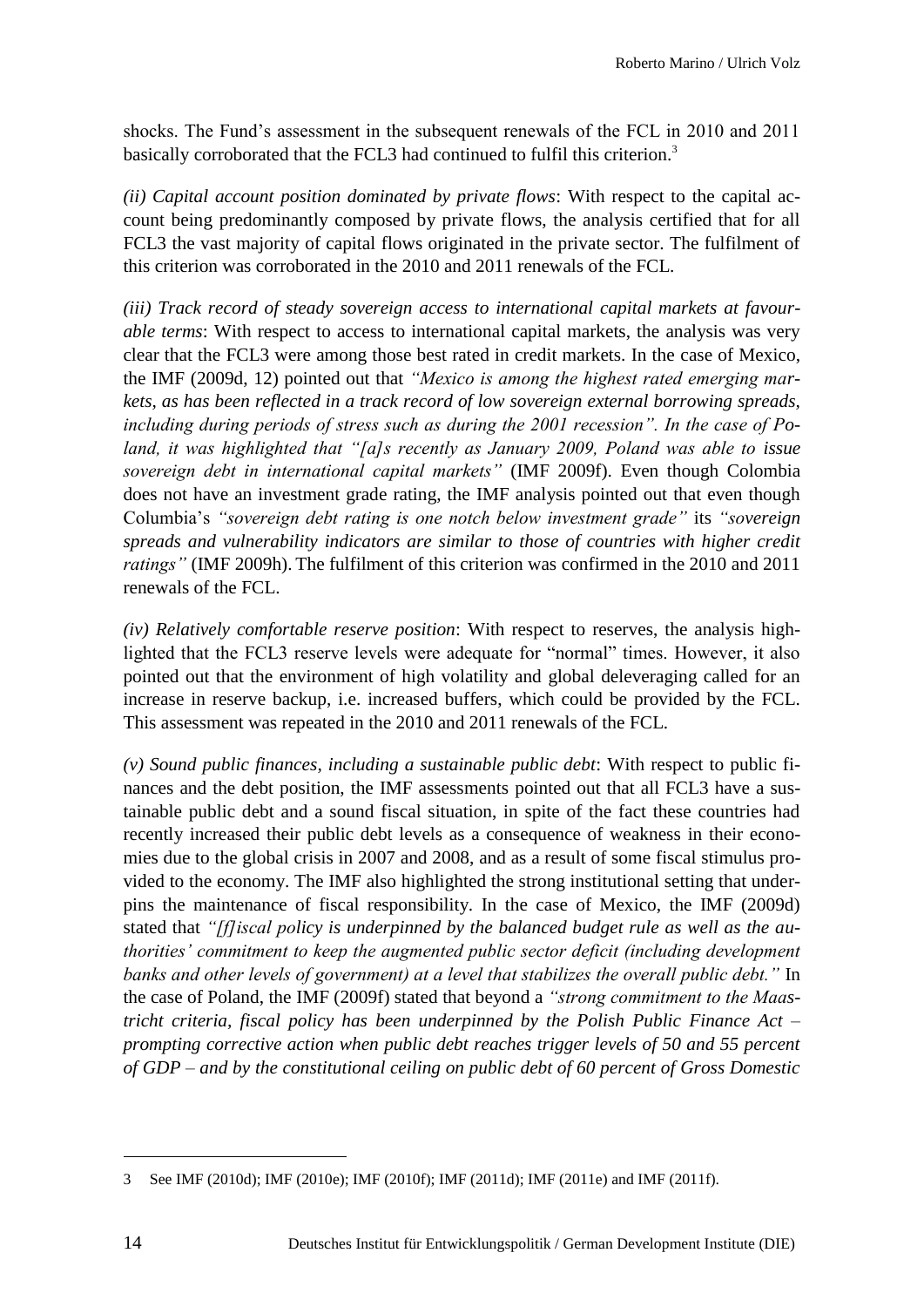*Product (GDP)."*<sup>4</sup> In the case of Colombia, the IMF (2009h) stated that *"the authorities' rules-based fiscal framework over the medium term clearly establishes their commitment to further debt reduction."* The basic thrust of this analysis was reaffirmed in the 2010 and 2011 FCL renewals.

*(vi) Low and stable inflation, in the context of a sound monetary and exchange rate policy framework*: Regarding inflation and the monetary and exchange rate policy framework, IMF evaluation reports concluded that the FCL3 countries have gained credibility through their inflation-targeting frameworks and a flexible exchange rate policy. Inflation expectations are regarded as being firmly anchored at relatively low levels, and the depreciation of the respective currencies during the 2007–2008 crisis did not lead to substantial inflation. The basic thrust of this analysis was reaffirmed in the 2010 and 2011 FCL renewals.

*(vii) Absence of systemic bank solvency problems that might constitute the imminent threat of a systemic banking crisis*: With respect to systemic bank solvency problems, the IMF concluded that the FCL3 countries all had well-capitalised banking systems which had undergone stress tests showing that they were able to cope with severe shocks to the system. Bank profitability was deemed good, with banks showing adequate liquidity. The same diagnosis was delivered in the 2010 and 2011 renewals of the FCL.

*(viii) Effective financial sector supervision*: Regarding financial sector supervision, the IMF considered all FCL3 countries to have strong and effective supervisory and regulatory frameworks in their financial sector. The IMF felt that the FCL3 could intervene promptly with the banks if needed and that they had made substantial progress in implementing the recommendations contained in their respective FSAPs. The IMF noted that the FCL3 had improved their coordination of different supervisory bodies as a result of the 2008 financial crisis.

*(iv) Data transparency and integrity*: The IMF pointed out that all FCL3 countries have good data quality, that they have been subscribers to the Special Data Dissemination Standard (SDDS) for many years, and that the Fund's Reports on Observance of Standards and Codes (ROSC) were very positive in terms of the evaluation of periodicity and timeliness requirements. The same diagnosis was delivered in the 2010 and 2011 FCL staff report assessments.

<sup>4</sup> The Council of the European Union's (2011, 6) assessment of the Polish fiscal situation was more critical: *"Poland has strengthened its fiscal framework over the years. However, in order to assure sustainability of public finances in the medium to long term the existing fiscal rules and medium-term programming procedures do not appear to provide for sufficient transparency of the budgetary process, incentives for coordination between various tiers of government and flexibility to address macroeconomic shocks and imbalances. The fiscal rules should also be based on sufficiently broad budgetary aggregates and should be consistent with the European System of National and Regional Accounts (ESA 95). According to the Commission's latest assessment, the risks with regard to long-term sustainability of public finances appear to be medium."*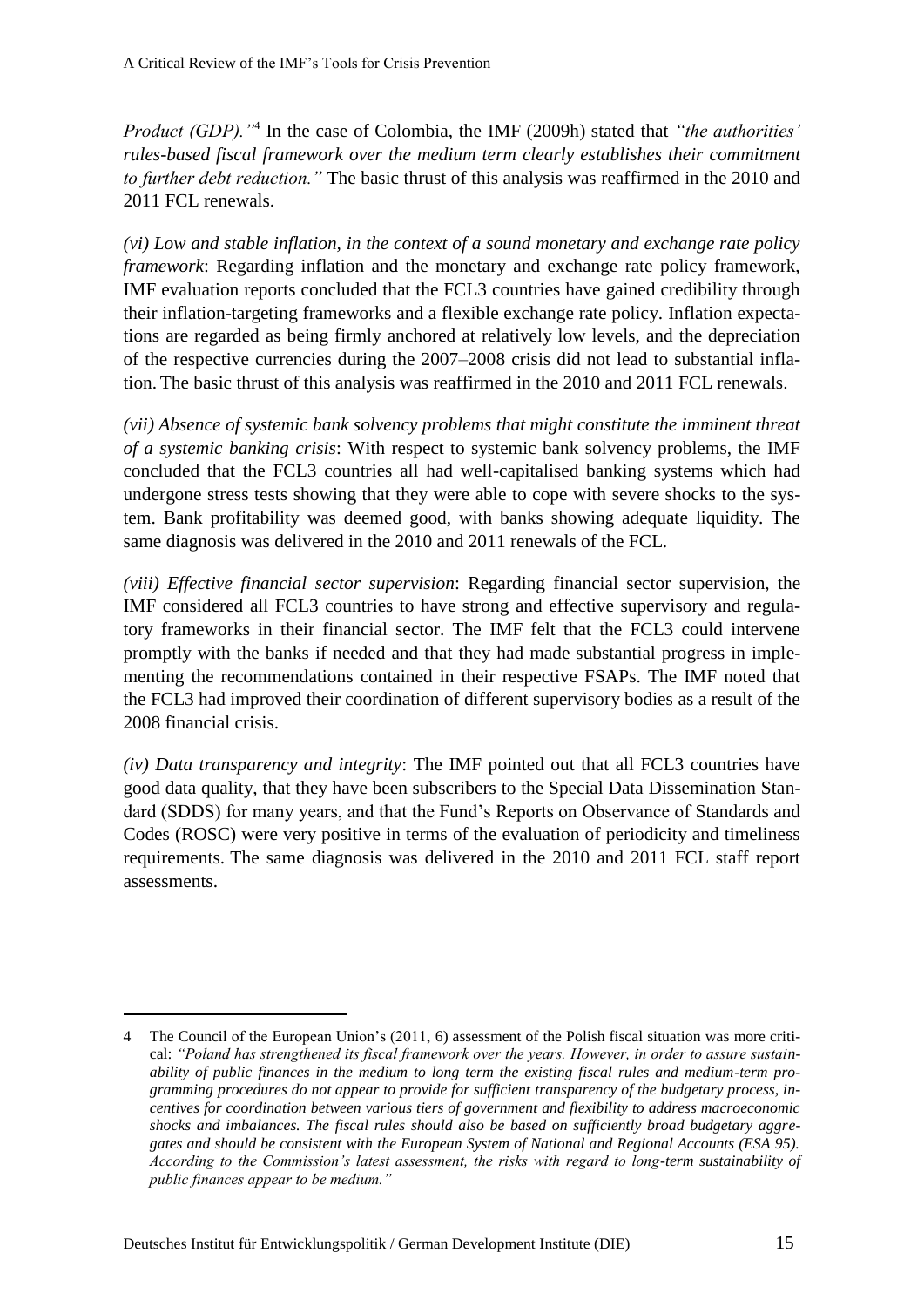| Table 2:  | Key economic figures for Colombia, Macedonia, Mexico and Poland                 |         |          |         |         |         |
|-----------|---------------------------------------------------------------------------------|---------|----------|---------|---------|---------|
|           |                                                                                 | 2007    | 2008     | 2009    | 2010    | 2011    |
| Colombia  | GDP per capita, USD current prices                                              | 4,794   | 5,303    | 5,207   | 6,360   | 6,980   |
|           | Inflation, average consumer prices, % change                                    | 5.54    | 7.00     | 4.20    | 2.27    | 3.25    |
|           | General government revenue, % of GDP                                            | 27.18   | 26.33    | 26.52   | 24.37   | 25.26   |
|           | General government total expenditure, % of GDP                                  | 28.21   | 26.29    | 29.05   | 27.47   | 28.27   |
|           | General government fiscal position, % of GDP                                    | $-1.03$ | 0.04     | $-2.53$ | $-3.10$ | $-3.02$ |
|           | General government net debt, % of GDP                                           | 22.96   | 20.96    | 26.93   | 28.09   | 29.18   |
|           | Current account balance, % of GDP                                               | $-2.86$ | $-2.94$  | $-2.20$ | $-3.09$ | $-2.62$ |
|           | External debt stocks                                                            | 121.15  | 104.53   | 131.89  | 135.35  |         |
|           | (% of exports of goods, services and income)                                    |         |          |         |         |         |
|           | External debt stocks (% of GNI)                                                 | 21.91   | 19.81    | 23.03   | 22.84   |         |
|           | Total reserves (% of total external debt)                                       | 47.95   | 50.98    | 47.94   | 44.52   |         |
|           | Total reserves in months of imports                                             | 5.32    | 5.00     | 6.08    | 5.61    |         |
| Macedonia | GDP per capita, USD current prices                                              | 3,998   | 4,828    | 4,550   | 4,483   | 5,012   |
|           | Inflation, average consumer prices, % change                                    | 2.26    | 8.36     | $-0.81$ | 1.51    | 4.40    |
|           | General government revenue, % of GDP                                            | 32.21   | 32.48    | 30.52   | 30.07   | 30.86   |
|           | General government total expenditure, % of GDP                                  | 31.62   | 33.41    | 33.17   | 32.54   | 33.37   |
|           | General government fiscal position, % of GDP                                    | 0.59    | $-0.93$  | $-2.65$ | $-2.47$ | $-2.51$ |
|           | General government net debt, % of GDP                                           | 20.19   | 18.58    | 21.08   | 23.08   | 23.84   |
|           | Current account balance, % of GDP                                               | $-6.95$ | $-12.83$ | $-6.70$ | $-2.75$ | $-5.54$ |
|           | External debt stocks                                                            | 94.07   | 88.87    | 150.09  | 131.84  |         |
|           | (% of exports of goods, services and income)                                    |         |          |         |         |         |
|           | External debt stocks (% of GNI)                                                 | 53.52   | 48.16    | 60.83   | 65.07   |         |
|           | Total reserves (% of total external debt)                                       | 54.42   | 45.08    | 40.91   | 39.23   |         |
|           | Total reserves in months of imports                                             | 4.24    | 3.18     | 4.63    | 4.22    |         |
| Mexico    | GDP per capita, USD current prices                                              | 9,786   | 10,255   | 8,174   | 9,522   | 10,803  |
|           | Inflation, average consumer prices, % change                                    | 3.97    | 5.13     | 5.30    | 4.15    | 3.37    |
|           | General government revenue, % of GDP                                            | 21.29   | 22.98    | 22.35   | 21.98   | 21.58   |
|           | General government total expenditure, % of GDP                                  | 22.46   | 24.09    | 27.03   | 26.28   | 24.82   |
|           | General government fiscal position, % of GDP                                    | $-1.18$ | $-1.11$  | $-4.69$ | $-4.31$ | $-3.24$ |
|           | General government net debt, % of GDP                                           | 31.13   | 35.58    | 39.07   | 39.31   | 39.34   |
|           | Current account balance, % of GDP                                               | $-0.86$ | $-1.49$  | $-0.72$ | $-0.54$ | $-0.95$ |
|           | External debt stocks                                                            | 60.12   | 59.04    | 68.67   | 62.68   |         |
|           | (% of exports of goods, services and income)                                    |         |          |         |         |         |
|           | External debt stocks (% of GNI)                                                 | 17.56   | 17.34    | 19.76   | 19.52   |         |
|           | Total reserves (% of total external debt)                                       | 48.83   | 50.93    | 58.25   | 60.27   |         |
|           | Total reserves in months of imports                                             | 3.15    | 3.19     | 4.32    | 4.18    |         |
| Poland    | GDP per capita, USD current prices                                              | 11,157  | 13,887   | 11,296  | 12,323  | 13,967  |
|           | Inflation, average consumer prices, % change                                    | 2.49    | 4.22     | 3.45    | 2.58    | 4.03    |
|           | General government revenue, % of GDP                                            | 40.31   | 39.52    | 37.16   | 37.85   | 40.25   |
|           | General government total expenditure, % of GDP                                  | 42.19   | 43.19    | 44.51   | 45.70   | 45.79   |
|           | General government fiscal position, % of GDP                                    | $-1.88$ | $-3.68$  | $-7.35$ | $-7.86$ | $-5.54$ |
|           | General government net debt, % of GDP                                           | 10.22   | 9.94     | 15.04   | 21.35   | 24.52   |
|           | Current account balance, % of GDP                                               | $-6.23$ | 6.60     | $-3.99$ | $-4.47$ | $-4.81$ |
|           | Total reserves in months of imports                                             | 3.67    | 2.83     | 4.84    | 4.85    |         |
| Sources:  | Compiled with data from IMF WEO September 2011 and World data Bank January 2012 |         |          |         |         |         |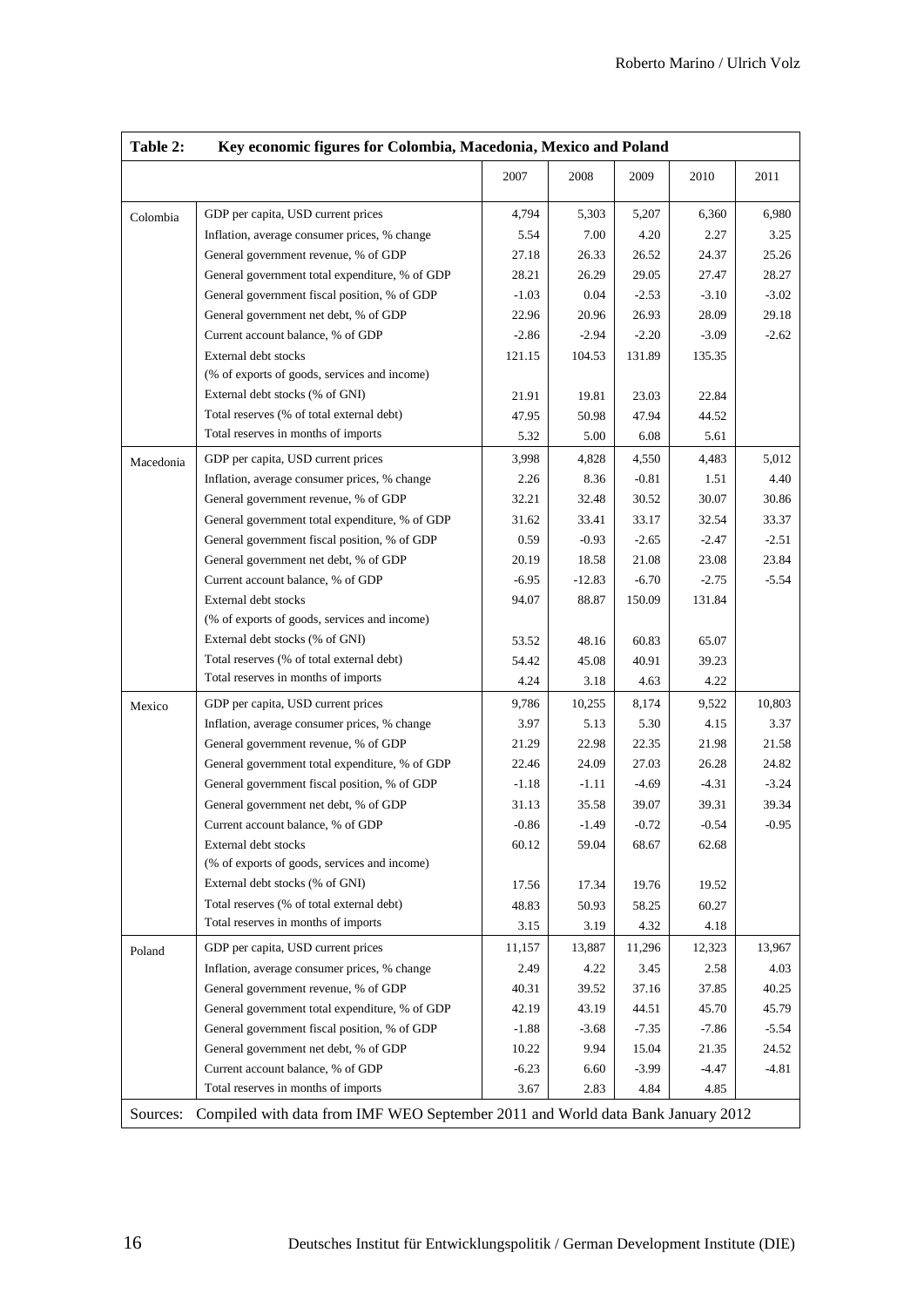# *Impact of FCL on FCL3 countries*

Conditions on financial markets improved for all FCL3 countries after the announcement of the respective FCL arrangement. In general, the exchange rate appreciated, private and sovereign risk spreads (measured by Emerging Markets Bond Index (EMBIG) and Corporate Emerging Markets Bond Index (CEMBI) spreads, respectively) narrowed, and the stock market posted a strong recovery (cf. Figures 1–3).

Indeed, in its respective reviews, the IMF highlighted the positive impact of the FCL on all three economies. In the case of Mexico, the IMF (IMF 2009j; 3) stated that *"[a]round the announcement of the intent to seek support under the FCL, Mexican CDS spreads and the exchange rate staged a strong recovery [...] while risk relativities versus other emerging market peers also improved"*. In the case of Poland, the IMF (2009k, 17) reported that *"Poland is benefiting from the FCL arrangement. The strengthening of the zloty, reduction in sovereign external spreads, increasing capital inflows, and declining yield on government bonds have in part reflected the stabilizing impact of Poland's FCL agreement"*. In the case of Colombia, the IMF commented that *"[e]quity prices in the region have rebounded – in some countries by over 40 percent – with Colombia's stock market index returning to pre-Lehman levels by end-June. EMBI spreads for Latin American countries fell by about 135 basis points (160 basis points for Colombia) from April to September"* (IMF 2009, 3). Overall, the IMF evaluation of the FCL seems very positive in terms of the latter's stabilising effect on markets in the FCL3 countries.

The positive effects, however, should not be overemphasised or attributed solely to the FCL. As can be seen in Figures 1–3, most indicators had already started to improve before the announcement of the arrangement. In Columbia, for instance, the interest on government bonds dropped slightly after the first FCL announcement, but this was the continuation of a decline in interest rates that had started in the third quarter of 2008. Moreover, yields on Columbian government bonds started to rise again less than two weeks after the announcement.<sup>5</sup>

Critics of the FCL argue that the improvement in financial market conditions for the FCL3 countries was part of an overall improvement and that it would be a mistake to attribute the improvement in financial conditions of the FCL3 to the FCL arrangements. For instance, Fernández-Arias / Levy-Yeyati (2010) argue that the improvement in financial conditions after the April 2009 London Summit was a generalised phenomenon in which the FCL3 countries benefited from a rising tide that lifted all boats. They compare a control group with the FCL3 countries' performance and find no significant difference be-

<sup>5</sup> Moody's announced a possible upgrade of Colombia's foreign currency bonds on 9 September 2010 and an actual upgrade from Ba1 to Baa3 on 31 May 2011. This was followed by Standard and Poor's upgrade of Colombia's long term foreign currency bonds to "BBB-" from "BB+" on 31 May 2011 and an upgrade by Fitch Ratings of the sovereign foreign currency credit rating for Colombia by one notch to BBB-minus on 21 June 2011. While these upgrades were not linked by the rating agencies to Colombia's FCL arrangement (which was indeed much earlier, on 11 May 2009), the rating agencies confirmed the IMF's positive outlook for Colombia. The ratings of Mexico and Poland have not changed since these countries entered into their respective FCL arrangements.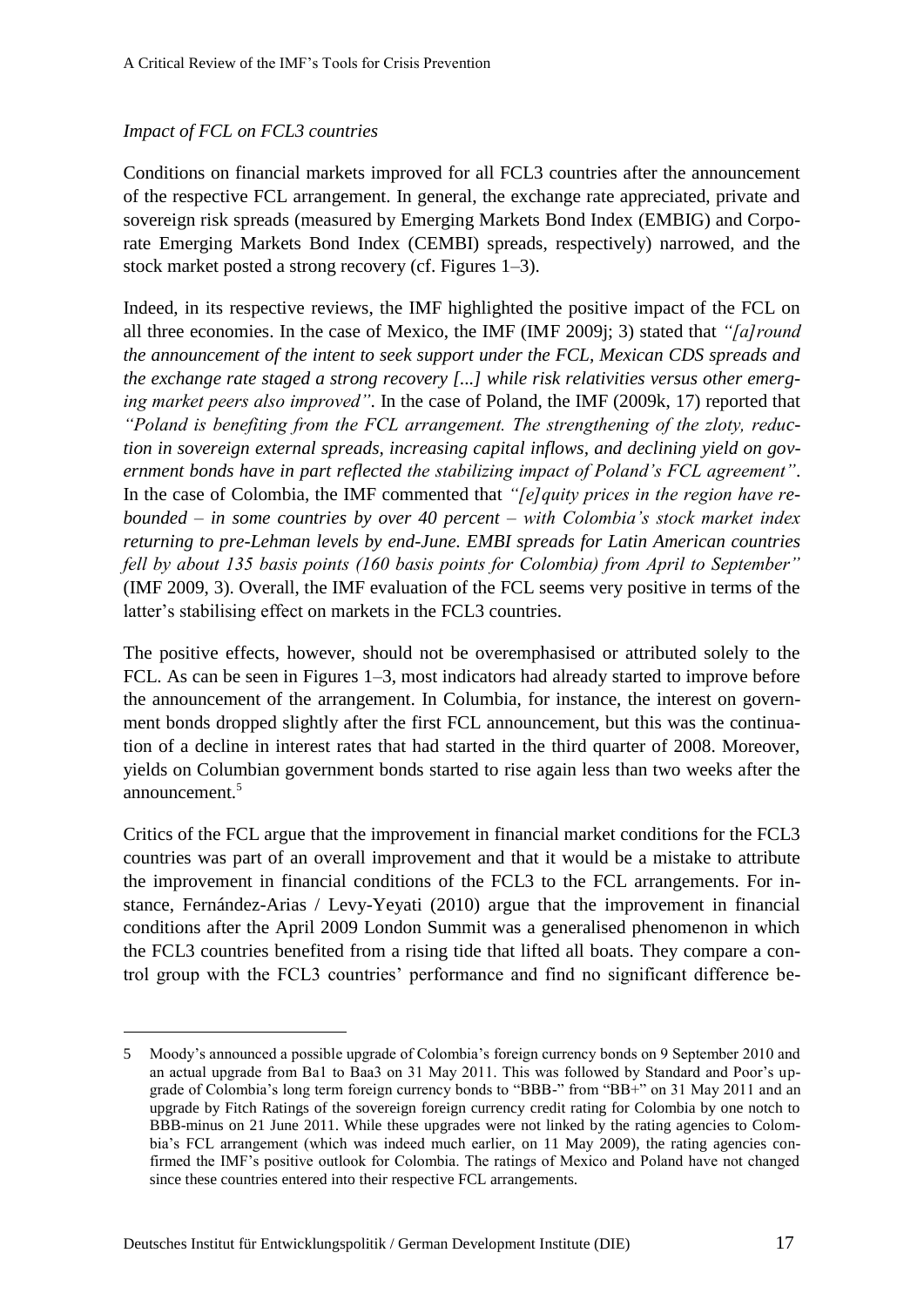tween the two groups in terms of the improvement of financial conditions. Fernández-Arias and Levy-Yeyati hence conclude:

*"[i]t is nevertheless tempting to attribute the tightening of EM spreads after the London G20 summit in April 2009 to the creation of a new approach in the form of the IMF FCL or the momentum created by the bilateral swaps with the US Fed and the expectation of their widespread application. In this way of thinking, the new facilities offered widespread potential protection and were behind the favorable undercurrent, having therefore a substantial effect beyond the particular countries to which they were applied. However, the new facilities appear too selective to account for the widespread improvement across the country spectrum. In fact, a more rigorous examination of this optimistic interpretation of the evidence also casts serious doubts about it and suggests that the widespread improvement of risk spreads after the London summit cannot be attributed to the availability of these new liquidity facilities."*

Fernández-Arias and Levy-Yeyati certainly have a point in saying that it is difficult to attribute an improvement in the FCL3's financial conditions to just one factor such as the FCL at a time when the world was undertaking a large number of measures to recover from the severe crisis of 2008. It is important to remember the unprecedented set of measures implemented to recover from the recession and prevent crises like this one from repeating themselves in future. The G20 Leaders' Statement of the London Summit in April 2009 highlights the actions taken (cf. G20 2009b). These included boosting the public international resources of international financial institutions and trade finance by USD 1.1 trillion in order to support credit, growth and jobs. Moreover, G20 countries embarked on unprecedented and concerted fiscal expansion; interest rates were cut to near-zero levels, unconventional instruments to provide monetary stimulus were utilised and significant and comprehensive support was given to banking systems in order to restore the normal flow of credit. When evaluating the FCL's impact one thus has to be aware of several other forces which were also at work at the time.

Furthermore, it should also be remembered that the FCL is a crisis prevention instrument for countries with very strong fundamentals. The FCL should not be expected to lead to an overnight improvement of a country's credit rating, its sovereign bond spreads, its exchange rate, or its domestic bond rates. An FCL country should be in a good position regarding all these indicators to begin with. Like an individual who buys health insurance, one is expected to be in good health at the time of the purchase.<sup>6</sup> The coverage is intended to help cope with an unexpected situation or event. Health insurance *per se* will not lead to improved health. To look for correlations between the FCL and financial market indicators, in a sense, misses the point of the FCL. Indeed, the purpose of the FCL, among other things, is to lower the probability that a country will face a financial crisis; this in turn should have a positive effect on financial variables. However, the magnitude and timing of the effect seem to be very difficult to estimate given all the other variables that impinge on

<sup>6</sup> The Polish Finance Minister Jacek Rostowski likened the FCL to *"installing good locks on the doors"* to increase security and stated that Poland would activate the FCL only *"if we had a serious attack on the zloty or a sharp depreciation of the currency. But these problems are less likely because everybody on the market knows that we have this access."* (Rastello 2010)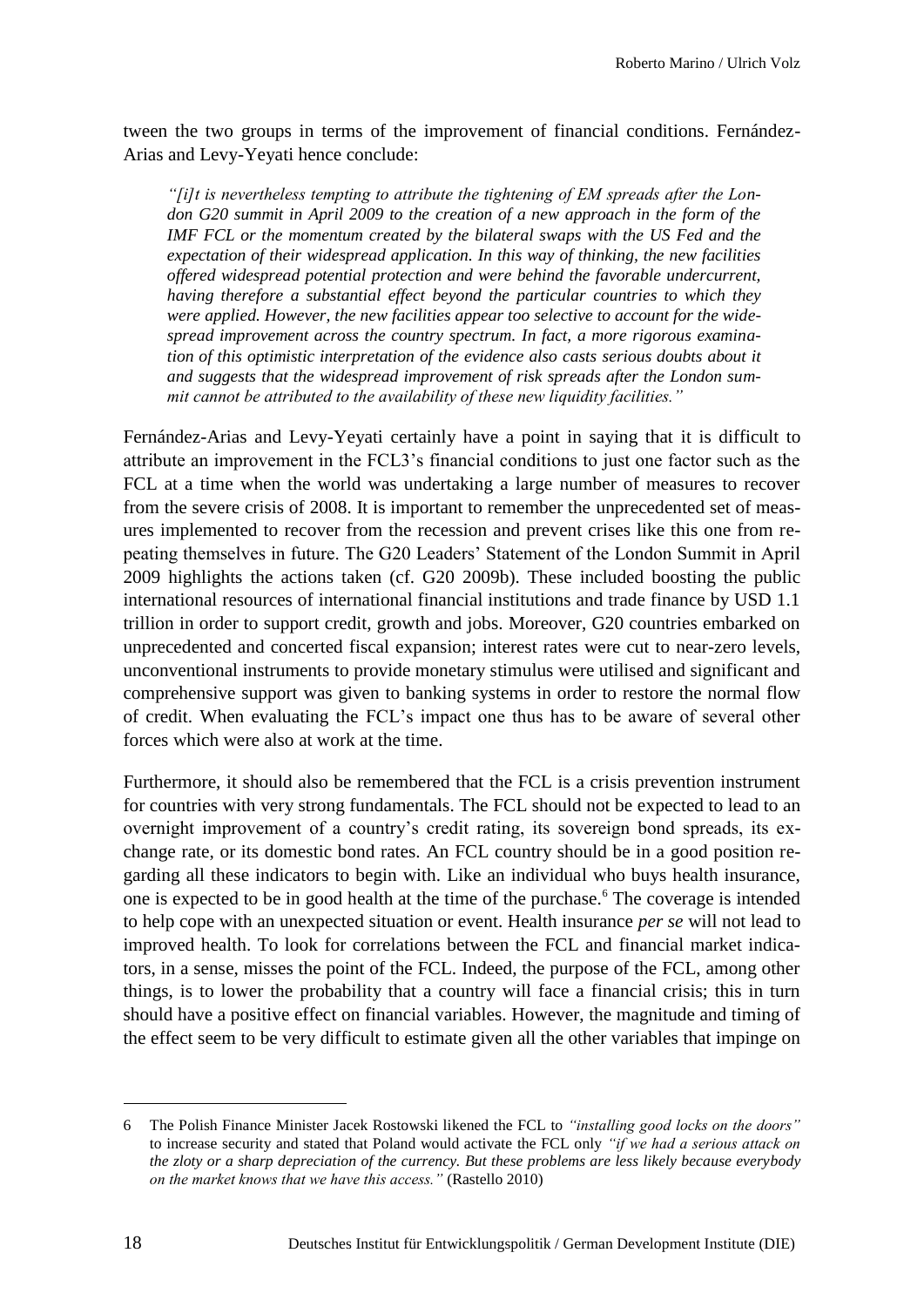this probability.<sup>7</sup> Indeed, as we are well aware, estimating this probability is the job of credit rating agencies (which for their part have come under heavy criticism for misjudging sovereign risks in many cases, not least in the case of Greece).

Moreover, the available FCL evidence indicates that the three pioneer countries apparently value the FCL highly, since all of them have renewed the instrument on two occasions. This fact is a signal that the FCL is considered useful by countries which want to benefit from the FCL's function as insurance. Moreover, it signals that there has been no stigma problem and that markets have regarded the process favourably. Market analyst reports indicate that the FCL has been correctly understood as an instrument that boosts a country's contingent liquidity. For instance, after Mexico requested its first FCL arrangement, Oxford Analytica (2009) published a report titled "IMF aid boosts Mexico's credibility".<sup>8</sup> On the renewal of Mexico's FCL arrangement in January 2011, Bloomberg quoted a currency trader to the effect that *"[t]his is a cheap way of accumulating reserves and it's good for the peso [...]. It's a vote of confidence and it tells you that Mexico has solid fundamentals"* (Martinez 2011).

<sup>7</sup> Market analysts seem to share this view. A day after Mexico requested a renewal and increase of its FCL in December 2010, Bloomberg cited from a JPMorgan Chase & Co. note to clients: *"This, in our view, is a clear signal of Mexico's strong fundamentals [...]. However, we believe this is not a shortterm market mover, as this is something that Mexico somehow had before."* (Martinez 2010)

<sup>8</sup> In this report, Oxford Analytica (2009) described the FCL request as *"mutually beneficial for Mexico and the IMF"* since Mexico would *"significantly boost its standing as a country with a solid policy record and prospects"*, while the IMF would benefit from *"Mexico break[ing] the stigma attached to countries requesting resources from the IMF, which has pushed countries in relative good economic health to seek to avoid the institution, borrowing massively from the World Bank and regional development banks."*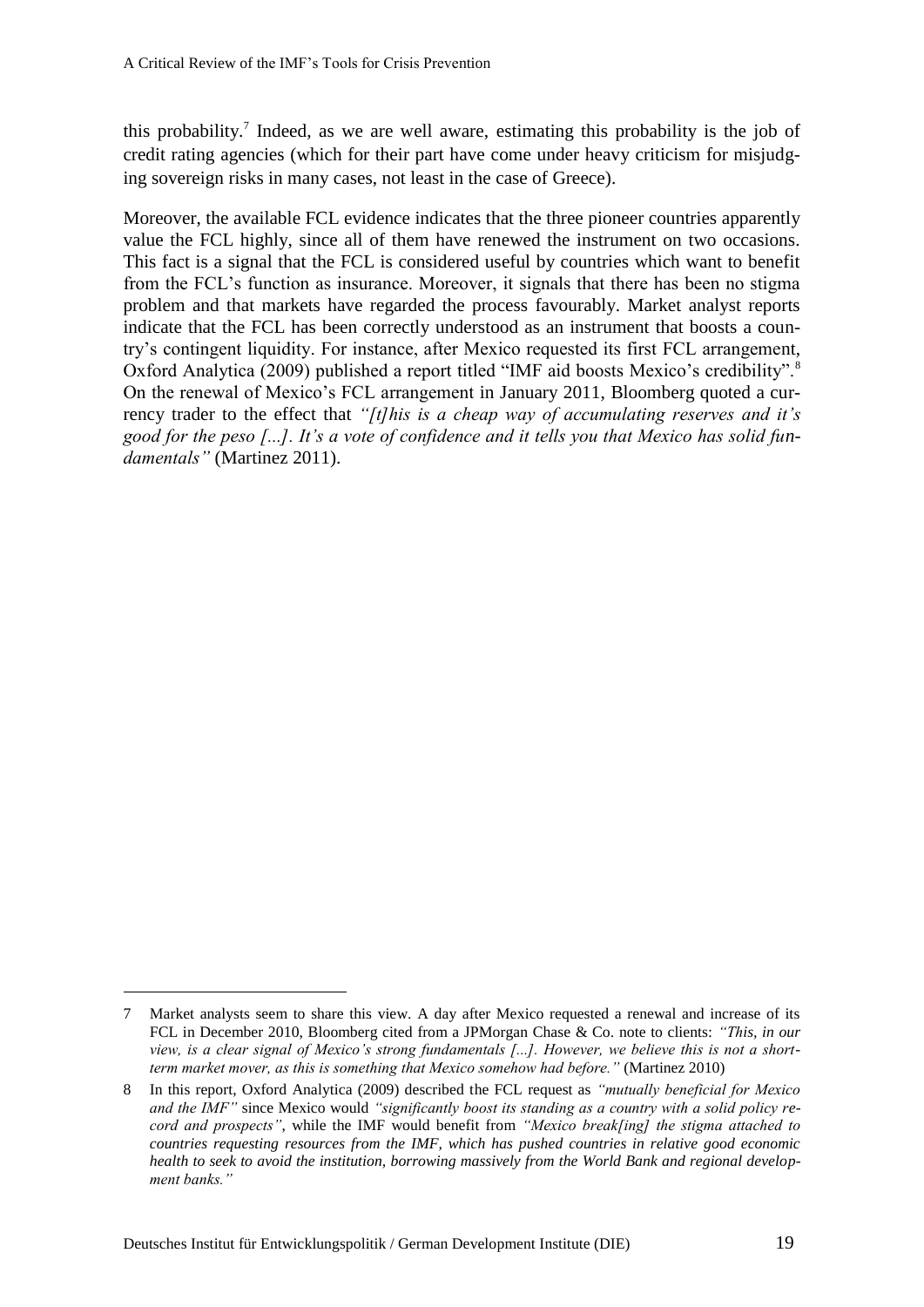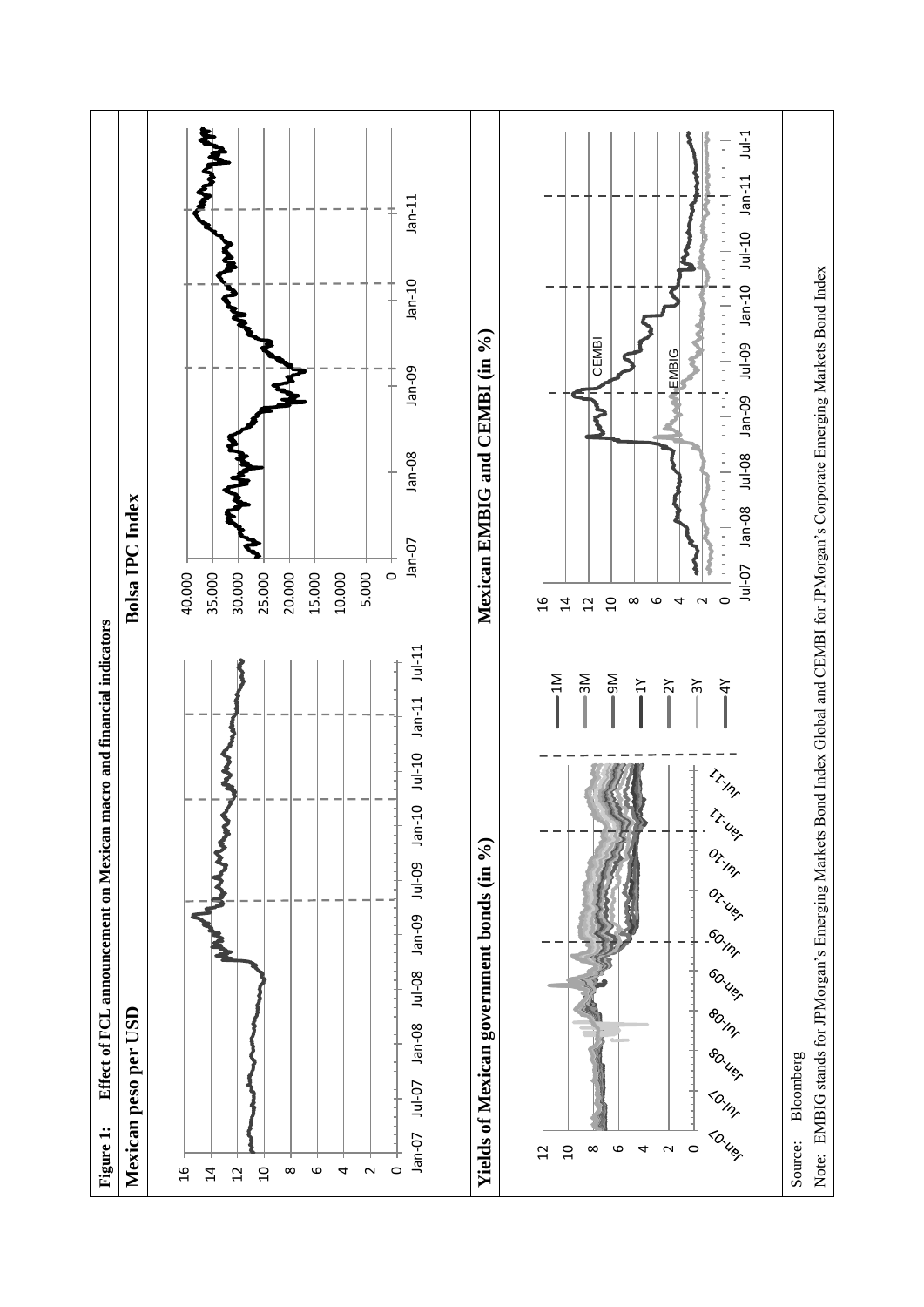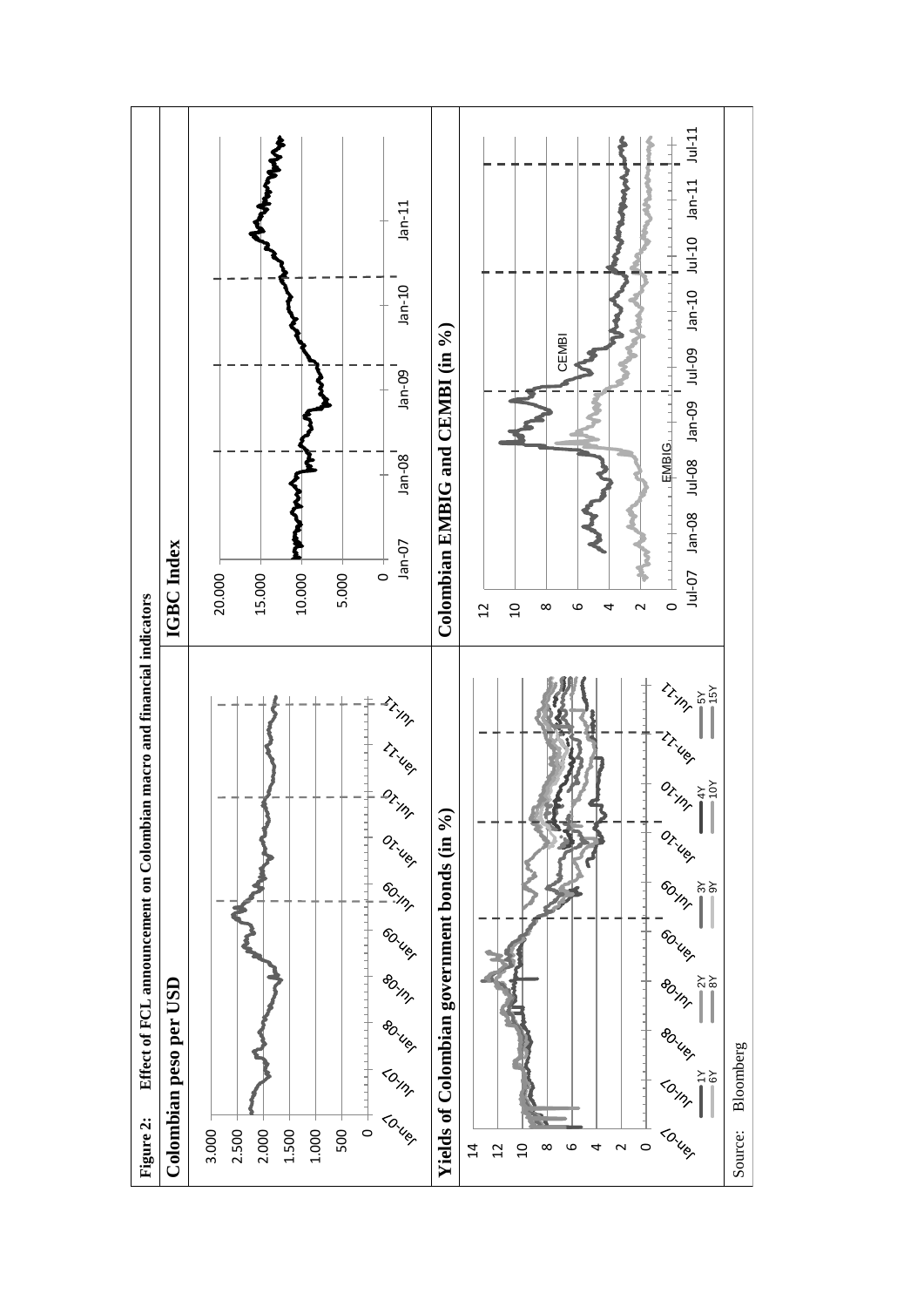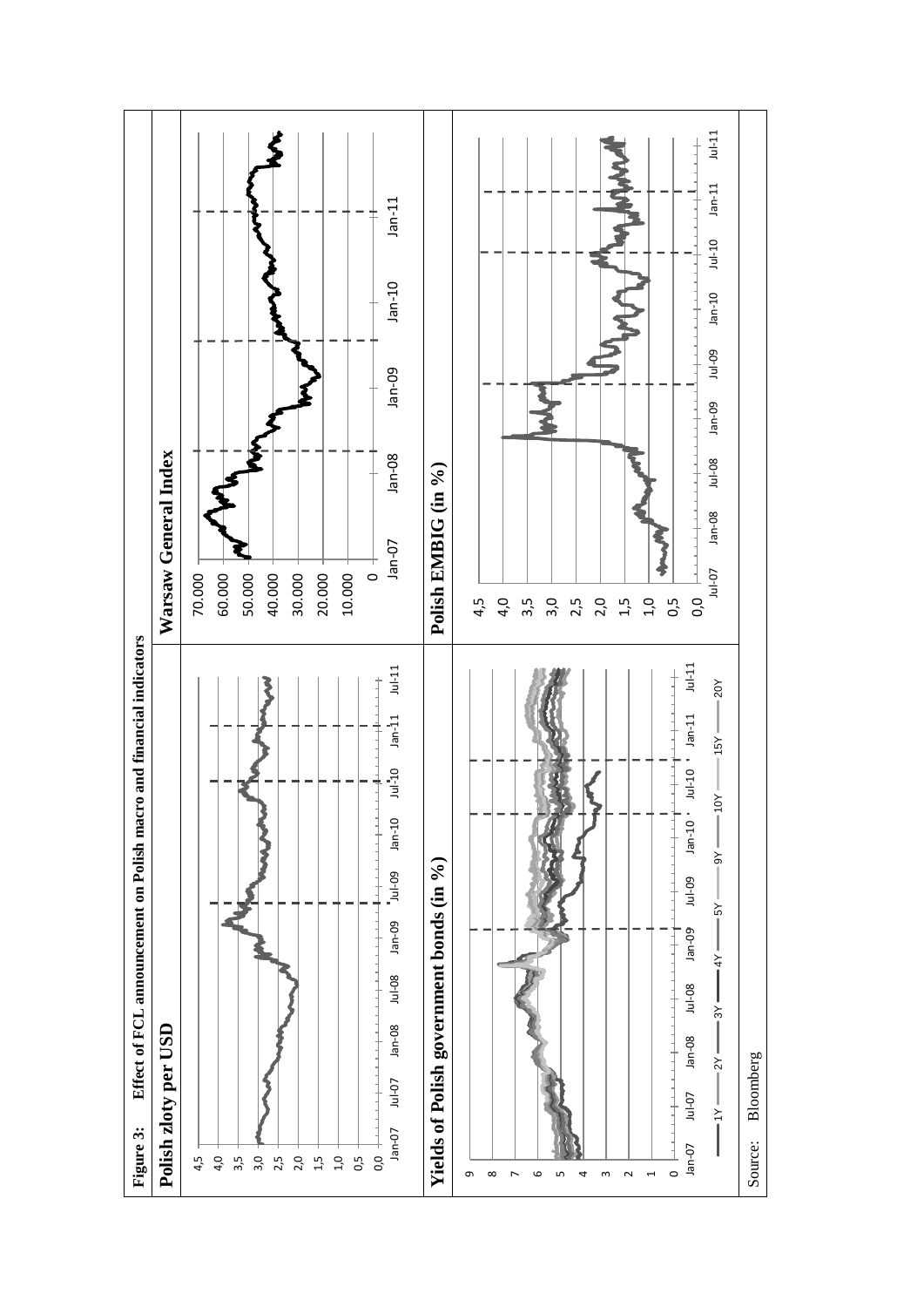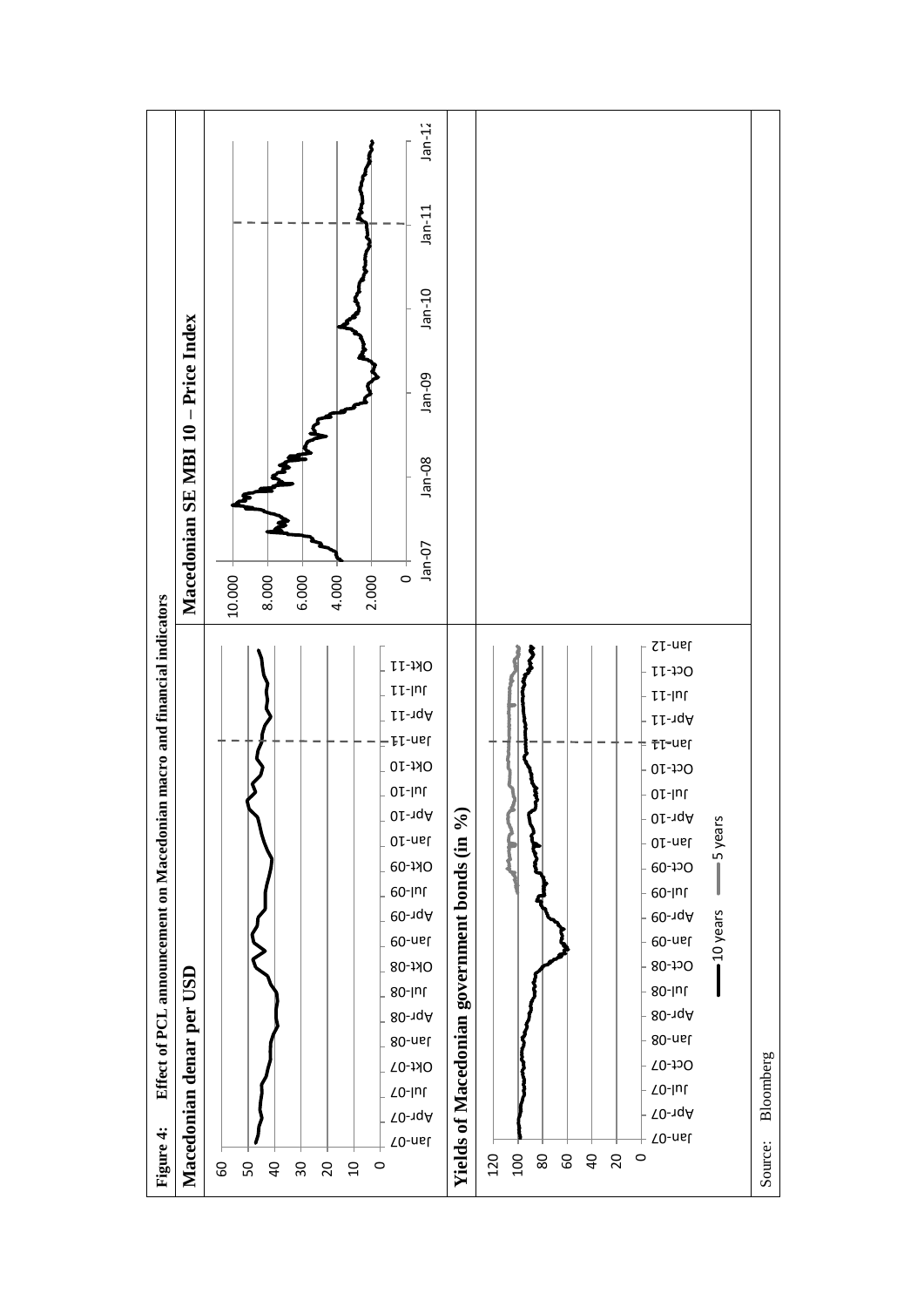# 4.2 Experience with the PCL

The PCL found only one user: on 19 January 2011, the IMF approved a two-year arrangement of Special Drawing Rights (SDR) 413.4 million for Macedonia for cumulative access to 600 percent of quota. Macedonia requested the PCL to help protect its economy against external risks in view of the financial volatility prevalent in the region. The IMF stated that *"having a PCL in place would send a positive signal that policies are sound and that the authorities have adequate resources to draw if needed, which should strengthen investor confidence and improve access to international capital markets"* (IMF 2011g, 5). The immediate market response was moderately positive (Figure 4), but like in the above-discussed cases of the FCL, the PCL announcement for Macedonia itself should not be seen as a major game changer regarding financial market's assessment of the Macedonian economy.

Upon approval of the arrangement, Naoyuki Shinohara, Deputy Managing Director and Acting Chair, stated: *"Despite the broadly favorable outlook for growth and macroeconomic stability, vulnerabilities to spillovers from economic and financial volatility in the region remain. The PCL will mitigate the risk of contagion, including by signaling sound policies. In light of Macedonia's strong fundamentals, the absence of balance of payments pressures at present, and the generally positive economic prospects, Macedonia is not expected to draw upon the resources available under the PCL. Nevertheless, the availability of these resources, if needed, will provide important insurance against the possibility of adverse external developments."* (IMF 2011g)

However, the expectation that Macedonia would not draw upon its PCL arrangement with the Fund were only short-lived. Contrary to the FCL3 countries, which have not drawn a single SDR from their respective arrangements, Macedonia utilised the PCL resources only two months after the arrangement was in place: on 23 March 2011, the IMF reported that Macedonia had drawn EUR 220 million out of the EUR 390 million available to it under the PCL.<sup>9</sup> The reason given by the Macedonian authorities for drawing upon the PCL was *"the changed circumstances brought about by the early elections, including a delay in the planned Eurobond issuance"* (IMF 2011h).

This action by Macedonia raised doubts about the precautionary nature of the PCL arrangement, particularly given the fact that the withdrawal was made only two months after the IMF had certified the qualification criteria for Macedonia, including access to external market financing. Some commentators were severely critical of the drawing, arguing that it was motivated by the government's need to *"plug gaping budget holes, the outcomes of its populist spending spree on the eve of early parliamentary elections"* (Vaknin 2011).

Nonetheless, in its first review of Macedonia's performance under a PCL arrangement in September 2011 the IMF reaffirmed Macedonia's continued qualifications for accessing PCL resources and emphasised that Macedonia continued *"to pursue sound economic* 

<sup>9</sup> Under the current PCL arrangement, Macedonia has access to SDR 344.5 million (500 percent of quota) in the first year, rising in the second year to a cumulative SDR 413.4 million.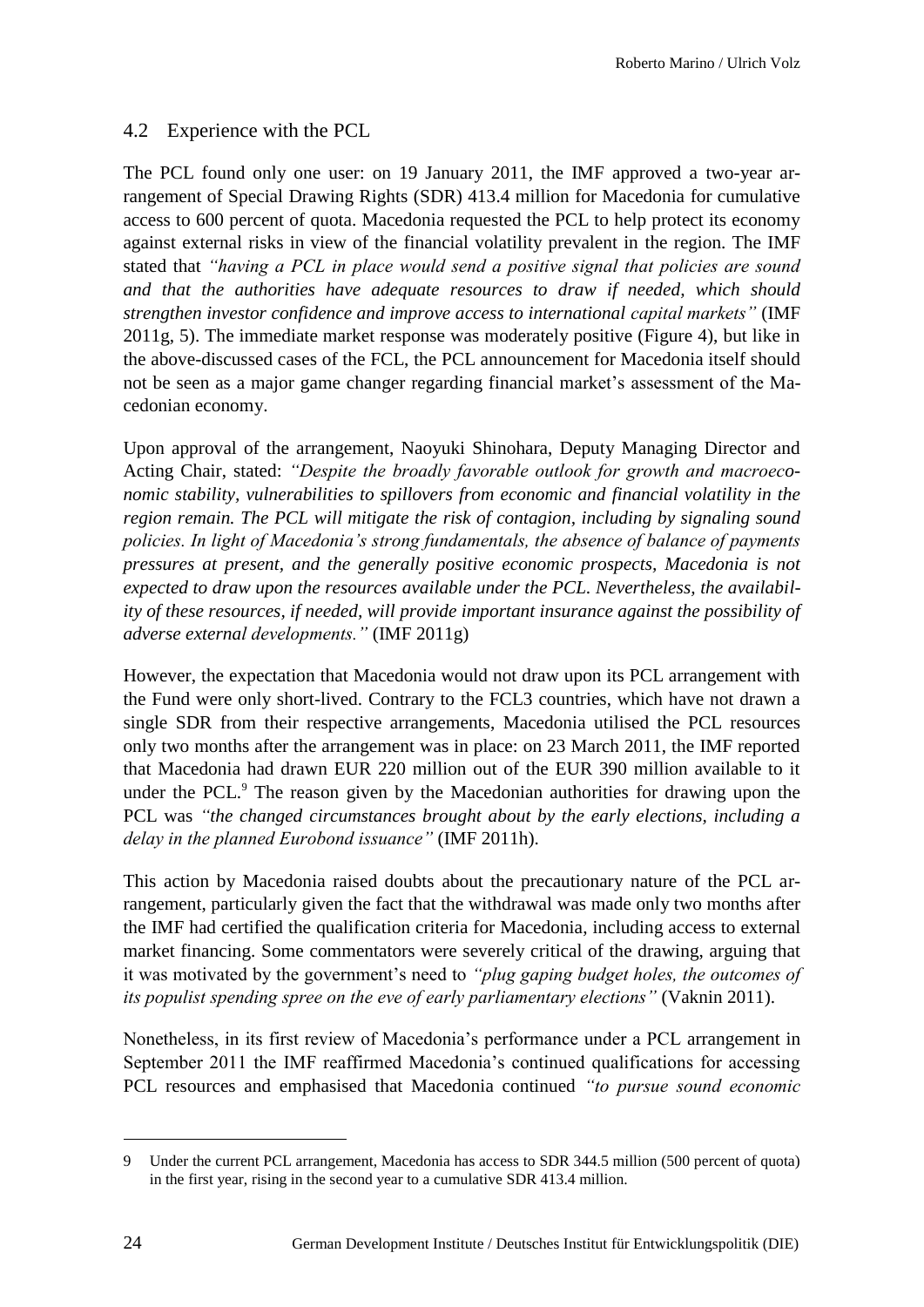*policies that are consistent with the program supported by the [PCL] arrangement"* (IMF 2011j). According to the Fund, Macedonia's decision to draw on the PCL arrangement *"highlighted remaining external vulnerabilities"* and a need for *"strengthening debt management policies and practices"*, in particular a necessity for *"improving access to external funding and [...] developing the domestic public debt market"* (IMF 2011j), issues the Macedonian government was now addressing with the support of IMF technical assis $t$ ance. $10$ 

After just one year it is still too early to fully evaluate experiences with the PCL, especially since only one country has used it. However, what is clear is that, as with the FCL, countries are not lining up to request a PCL arrangement or a PLL, its replacement, even though the PCL/PLL would seem to be of value for countries whose fundamentals are in an intermediate range.

# **5. Problems and concerns with the Fund's precautionary facilities**

5.1 Why are more countries not taking advantage of the Fund's precautionary facilities?

The experience gained with the FCL3 would make it appear that the FCL has been a very successful instrument. The FCL has had a truly precautionary effect, as corroborated by the fact that not a single SDR has been used under the FCL notwithstanding the very volatile world economic and financial situation during the 2009-2011 period. The countries using the FCL seem to be satisfied with the instrument, since all three of them have renewed the FCL two times and have taken advantage of the larger amounts available and the longer duration. Indeed, the FCL3 country authorities stated that the FCL has been instrumental in diminishing their need to accumulate larger amounts of precautionary reserves. Market analysts have regarded the use of the FCL by all three countries as positive and have recognised it as an important complement to the countries' own reserves. Analysts have understood that the FCL is granted only to countries with an excellent track record of policy implementation, and this fact has accordingly helped to improve assessments of the respective country's creditworthiness. Of course, none of the FCL3 have suffered a balance of payments problem or a financial crisis. The experience with the now abandoned PCL is still very recent, and the case of Macedonia is open to different interpretations.

In spite of success with the FCL, only a few countries have made use of this crisis prevention instrument that took the IMF so long to develop and was recently enhanced by the IMF in terms of available amounts and lifetime periods. One possible explanation is that

1

<sup>10</sup> On 24 August 2011, Standard and Poor's lowered Macedonia's long-term local currency sovereign credit rating to "BB" from "BB+". While the downgrade was due to a revision of Standard and Poor's methodology and assumptions for rating sovereign governments, the agency also highlighted *"structural rigidities, inflexible government expenditure structure, and residual latent (albeit declining) risk of inter-ethnic tensions"*.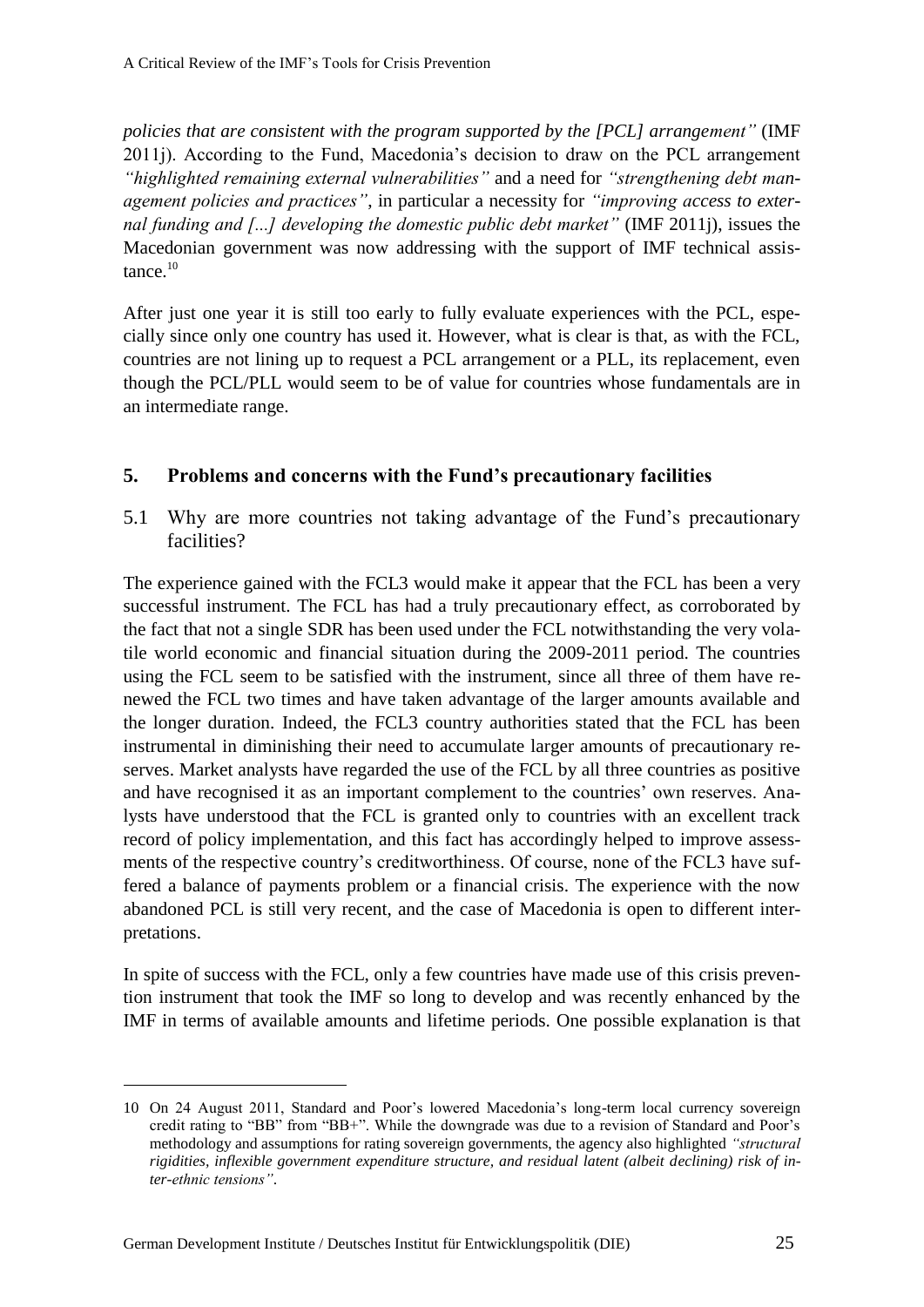countries which might potentially qualify have acquired "sufficient insurance" through the accumulation of reserves and because, in effect, there is no further demand at this time for the instrument. Indeed, the members show a strong preference for building up their own reserves in order to avoid having to turn to the IMF (IMF 2010c). Another plausible explanation is that the mere existence of the Fund's precautionary arrangements and the rapid process of accessing them provide sufficient insurance as long as market participants feel that a country meets the respective qualification requirements. In this scenario, potentially eligible countries benefit without the need of going through the formal qualification process. Another possibility is that potentially eligible countries believe that the risk of contagion or a rapid, unpredictable turnaround in market confidence for their countries has diminished considerably, and hence they do not require a crisis prevention instrument.

In the following we discuss three further, major problems associated with the FCL and PCL/PLL from the perspective of a member country which might be interested in these facilities: (i) the stigma problem; (ii) the entry and the exit problem; and (iii) the cost of insurance.

# *The stigma problem*

The IMF (2010c) conducted a survey (prior to the most recent enhancements of the FCL) to try to fathom the reasons behind the relatively scarce demand for the FCL. In the stakeholders' responses, the issue of stigma attached to Fund lending is still strongly present as a leading argument against the use of the FCL. This "stigma" means the political stigma of having recourse to the IMF. The IMF (2009i, 12) itself is aware of the stigma problem and acknowledges that *"[i]t is no secret that members resist approaching the Fund for financing due to the political stigma of such borrowing, and in the process may allow their prob*lems to fester. Additional evidence of such stigma is provided by the existence of a clear *demand for 'Fund-type' financial support by other international financial institutions and central banks."*

Examples of alternative sources of crisis finance include the provision of balance of payments assistance via Development Policy Loan (DPL) by the World Bank, similar contingency lending by regional development banks and an unprecedented rise of swap agreements between central banks of major economies and their counterparts in smaller countries.<sup>11</sup> For instance, when Indonesia, despite the country's relatively strong economic position, experienced refinancing problems after the outbreak of the global financial crisis, the government did not consider IMF support an option because of the negative reputation the Fund still has in the Indonesian society as a legacy of its role during the Asian crisis. Instead of going to the Fund, the Indonesian government turned to the World Bank and secured a USD 2 billion DPL with a deferred drawdown option (DDO) in March 2009 (cf. World Bank  $2011$ ) – a form of contingent financing somewhat similar to the IMF's new

<sup>11</sup> For the World Bank's crisis response see World Bank (2010). For an analysis of central bank swap arrangements during the crisis see Aizenman et al. (2010).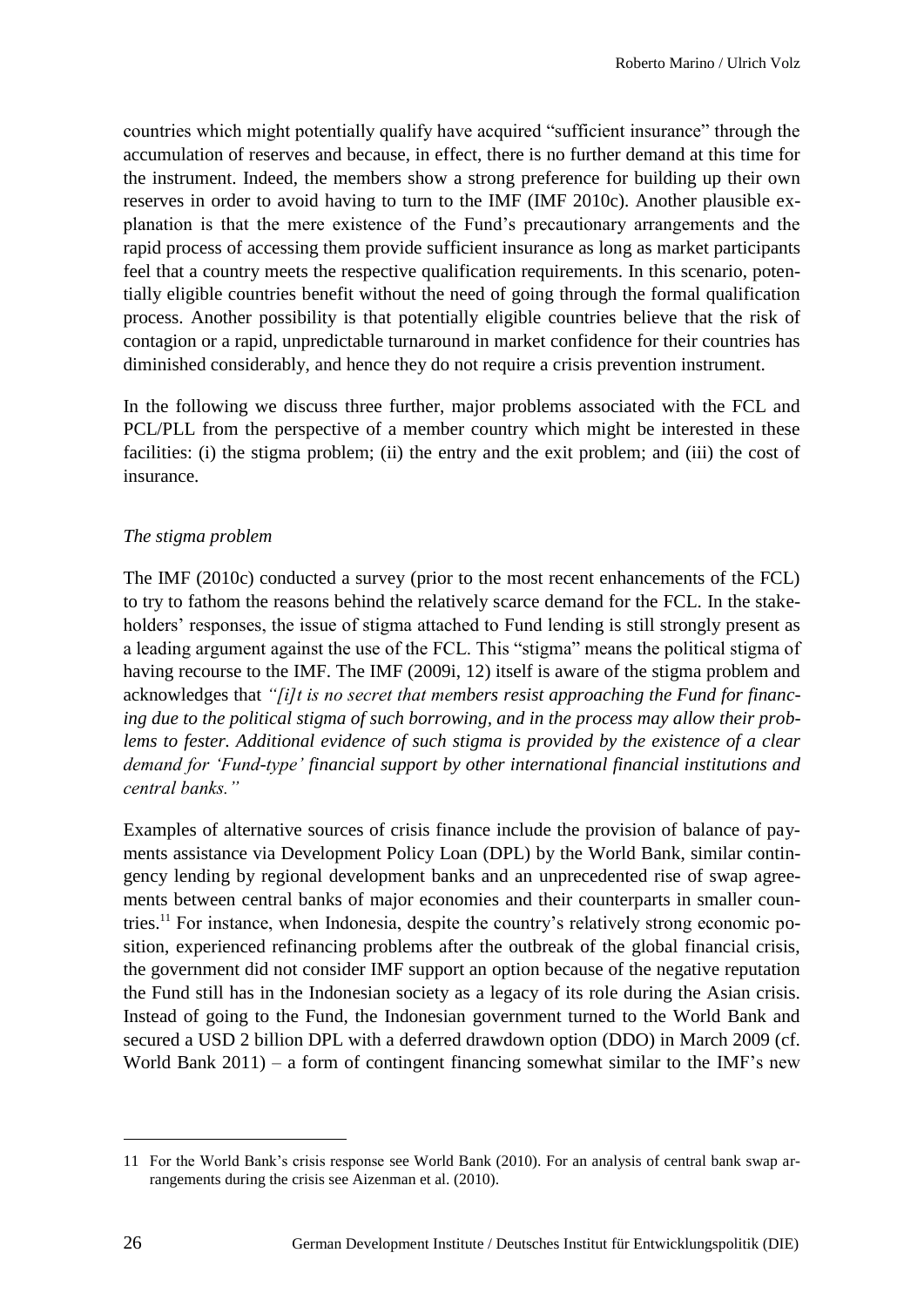crisis prevention facilities. <sup>12</sup> The World Bank's DPL DDO was the largest component in a USD 5.5 billion contingent financing facility to which also the governments of Australia and Japan and the Asian Development Bank contributed. Even though the DPL DDO was never disbursed, its approval sent a strong positive signal to international and domestic markets and boosted market confidence so that Indonesia was able to raise more than USD 6.3 billion through five bond issuances in the capital markets between September 2008 and March 2009.

In order to promote a more intense use of its precautionary facilities by countries that face financial contagion problems, the Fund needs to address the factors that are hindering demand. First, it must improve its outreach activities in order to diminish the political stigma of IMF involvement. In a large number of developing and emerging economies, not least in Latin America and East Asia that went through Fund programmes in the 1980s and 1990s, the Fund's reputation is still very poor and Fund policies are seen as following the interests of the largest shareholders (that of the US government in particular).<sup>13</sup> As Fernández-Arias and Levy-Yeyati (2010) point out, *"[n]ow that fears of being punished by the market have been put to rest [after the experience of the FCL3], it became clear that, if there is a stigma associated with IMF involvement, its roots are political rather than economic."* The IMF needs to address these concerns head on. In particular, the IMF ought to continue the governance reform process in order to address the widespread concern that its policies are dominated by the large shareholders; it should also increase the sense of ownership on the part of the smaller member countries. The large member countries also need to deliver on their promise of an open and transparent selection process for the position of managing director when the position becomes vacant again.

The long-standing perception that countries have recourse to the IMF only in a crisis situation is also not conducive to strengthening the crisis prevention toolkit of the IMF (The Economist 2009; Goldstein 2009). However, the existence of a well-functioning crisis prevention instrument is fundamental if the IMF is to permanently occupy its intended position as the central institution of the international monetary system. Otherwise, the IMF will go through cycles of relevance and irrelevance, depending on whether a crisis is present in the world economy. The examples of the FCL3 countries should be used to point out the benefits attached to crisis prevention actions and to highlight the positive nature of the relationship between the IMF and the member countries in this arena. This is a challenge for the communication strategy of the IMF and requires the full support of the Executive Board. In particular, the Executive Board, the management and the IMF staff need

<sup>12</sup> The DPL DDO is a contingent credit line for IBRD-eligible borrowers that have met the World Bank's pre-approval criteria, which include an appropriate macroeconomic policy framework and satisfactory programme implementation. Under a DPL DDO, the borrowing country can defer disbursement for up to three years, renewable for an additional three years. The DPL DDO can be activated at any time during the three year drawdown period unless the World Bank has notified the borrower that one of the drawdown conditions is not being met any more. For further information on the DPL DDO see World Bank (2012).

<sup>13</sup> It is hence not surprising to hear allegations that only countries whose governments are seen as relatively cozy with the US – namely Mexico, Colombia and Poland – have requested an FCL.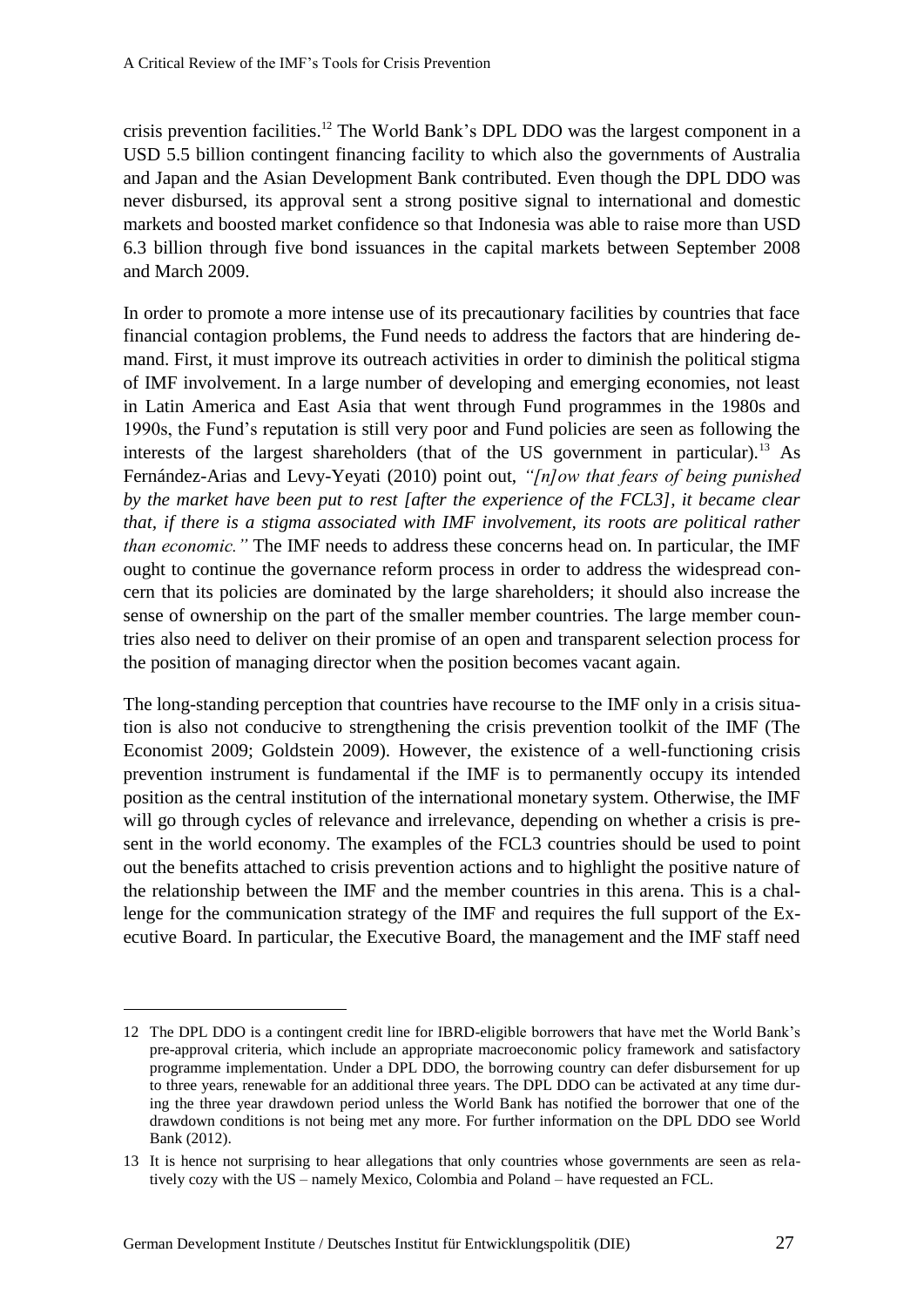to embrace the FCL, to recognise its success, and to support actions that will provide the IMF with the contingent resources needed for this instrument.

#### *The entry and exit problem*

The entry – or first mover – problem describes a situation in which a country seeking insurance via a precautionary facility may be suspected by the markets of having hidden vulnerabilities. After all, why should a country with "very strong economic fundamentals and institutional policy frameworks" (in the case of the FCL) seek extra insurance through the IMF? The fear is that seeking IMF insurance could be interpreted as a sign of weakness and hence cause the opposite of what it aims to do, namely to boost market confidence in the economy in question. As discussed, the experiences of the FCL3 give no reason to assume that a country seeking an FCL would encounter an entry problem. The case may be different with the PCL, given that it was intended for member countries whose fundamentals are in an "intermediate range" and hence do not meet the criteria for an FCL. Moreover, the recent experience with Macedonia may have set a negative precedent for the PCL: after all the Macedonian government drew on its PCL arrangement with the Fund only two months after the IMF had certified that Macedonia met all PCL qualification criteria, including that of access to external market financing. This raised doubts about the precautionary nature of the PCL arrangement and might have deterred other countries from seeking a PCL.

The exit problem, on the other hand, describes a situation in which non-prolongation ("graduation") of a precautionary arrangement may unsettle markets if it is perceived that the country in question no longer qualifies and that the arrangement was therefore terminated by the Fund. The termination of insurance could cause market uncertainties and worsen the countries' financing conditions if the exit from the precautionary arrangement is not properly communicated and accompanied by credible economic fundamentals. However, since the qualification requirements under the various precautionary arrangements are clearly spelled out, markets can verify whether a country continues to qualify or not. This should reduce the concerns countries may have that they would be forced to cling to such an arrangement once they have entered it. To boost market confidence upon graduation, it may be useful for the IMF to carry out a final graduation assessment in which the IMF checks whether the exiting country would fulfil the criteria for prolongation of the arrangement. If this is the case, the exiting country could be given an option to enter into a new follow-up arrangement within a six-month period after graduation with an expedited qualification assessment.

## *Cost of insurance*

A further point that may affect a country's decision to apply or not apply for a precautionary arrangement is the cost of insurance. While the cost of drawing on a precautionary arrangement is the same as under an SBA, countries that seek an FCL/PCL/PLL arrangement with the Fund also need to pay a commitment fee that increases with the level of access available (it is refunded if they opt to draw on it). The average commitment fee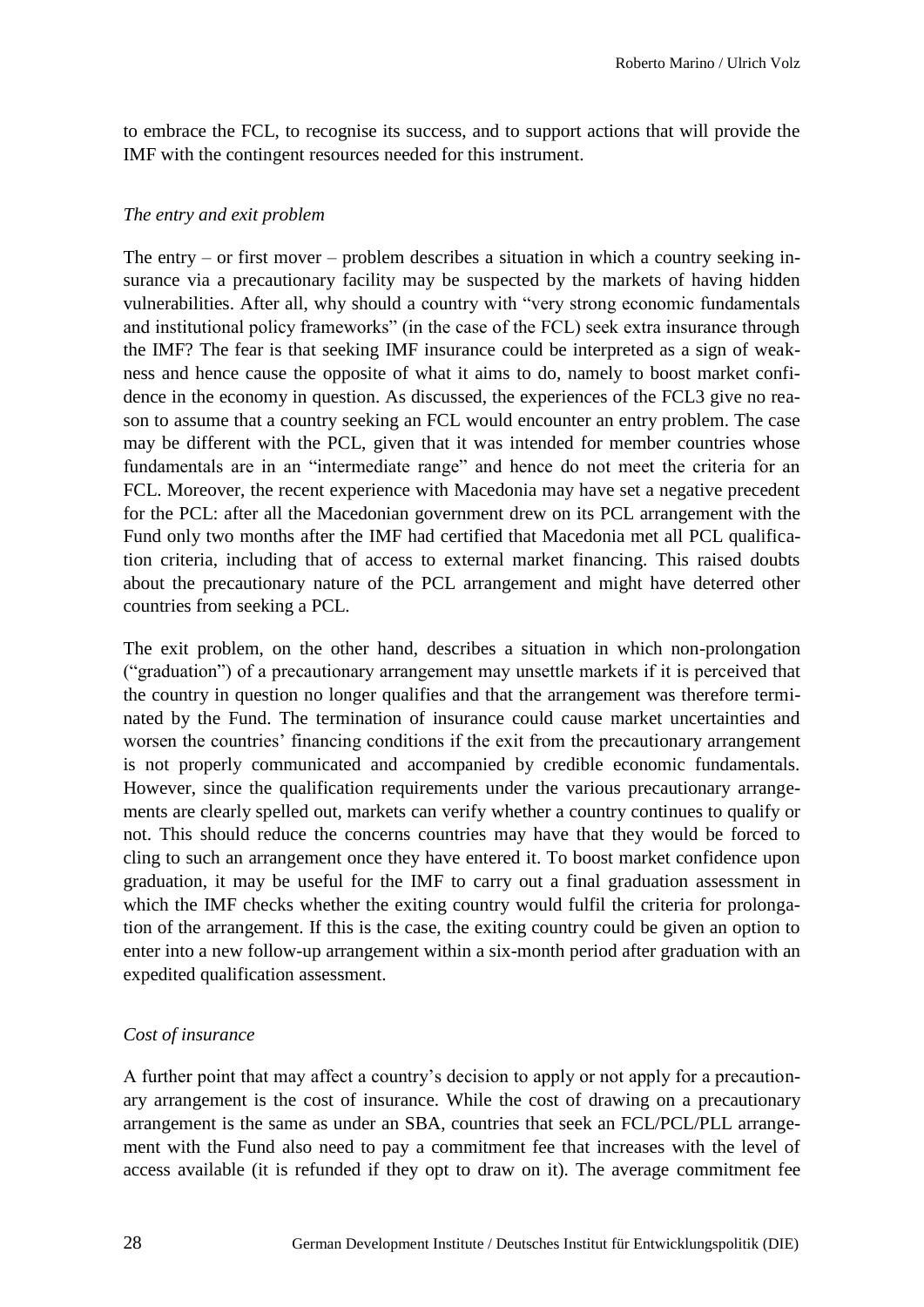levied on a 500 / 1000 / 1500 percent of quota arrangement is 24 / 27 / 40 basis points (IMF 2011k; IMF 2011l). For instance, Mexico's annual payment for its USD 72 billion FCL amounts to USD 286 million (SDR 180 million). While this is a significant cost, it pales when compared with the costs of holding foreign currency reserves (which in the current environment has a negative carry for many countries). The cost of insurance also has to be seen in relation to the benefits of having this insurance, even if these are hard to quantify.

As with other non-concessional IMF facilities, the actual borrowing cost under the FCL/PCL/PLL varies with the scale and duration of lending, with the lending rate being tied to the IMF's market-related interest rate (or basic rate of charge). The effective interest rate under the FCL/PCL/PLL (like that of the SBA) for access between 500 and 1000 percent of quota is currently between 2.2 and 2.8 percent, rising to about 2.6 to 3.5 percent after 3 years, and higher for access above 1,000 percent of quota as a means of discouraging large and prolonged drawing. In addition, the borrowing country also has to pay the flat 50 bps service charge required for all Fund disbursements.

For Macedonia, the costs of drawing EUR 220 million from its PCL arrangement in March 2011 were below what it would have paid under commercial borrowing conditions if the costs of its recent commercial borrowing are taken as a reference.<sup>14</sup>

We conclude that there are several forces at work which inhibit more generalised use of the IMF's precautionary facilities. On the demand side, the predominant factors are political stigma attached to the use of Fund resources, a situation characterised by abundant reserves held by the main emerging market countries, the recent experience of ample swap lines arranged between central banks, uncertainty regarding whether a country qualifies for the FCL, and possibly also a fear of not qualifying. On the supply side, the IMF does not seem to be actively promoting the instrument. The current critical situation in some countries in which the IMF is intensively involved certainly implies that it has other priorities. Moreover, the IMF may be concerned about the sufficiency of Fund resources for its traditional lending activities. It is clear that under current rules, the FCL absorbs a huge amount of the Fund's liquidity due to the size of the resources committed, a problem also discussed below.

# 5.2 Further problems with the Fund's precautionary facilities

Besides these issues affecting the demand for the Fund's precautionary facilities, there are also problems on the lending side. These are (i) the moral hazard associated with *ex ante* conditionality; (ii) the "freezing" problem; and (iii) concerns that unconditional liquidity provision by the Fund would create inflationary pressures and require central banks to provide ample liquidity through the SDR mechanism.

<sup>14</sup> According to Vaknin (2011), Macedonia paid 4.2 percent on its last tranche of short-term Eurobonds and 9.8 percent on its 3-year Eurobond issued in 2009.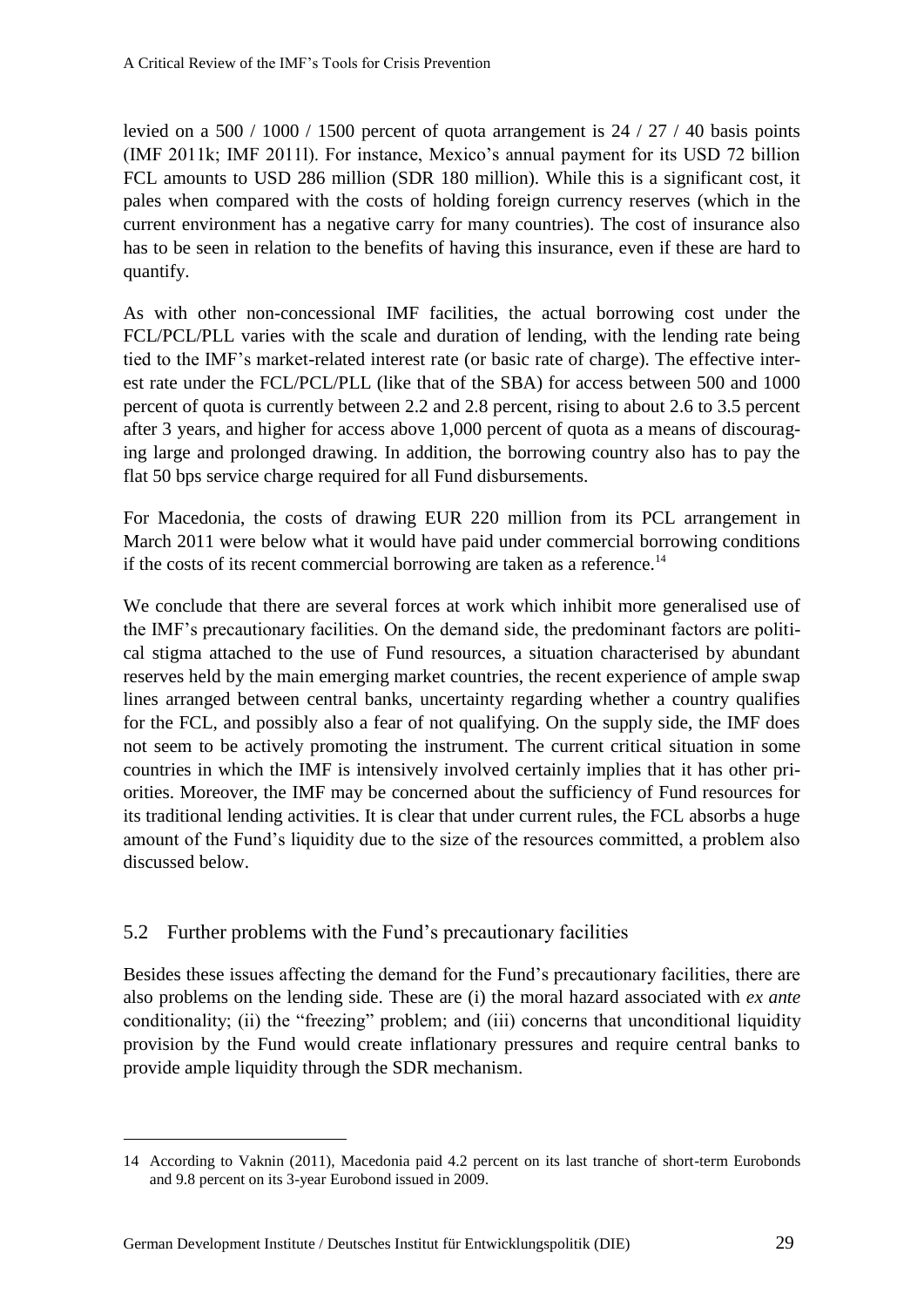# *The moral hazard of ex ante conditionality*

As mentioned earlier, the moral hazard problem associated with *ex ante* conditionality has been a long-standing concern of economists inside and outside the Fund and has been the subject of much debate within the Executive Board ever since discussions about creating precautionary facilities started. Regarding concerns by IMF creditor countries, there has been no hint of moral hazard considerations in terms of looser policies implemented by the FCL3 because of IMF insurance. Moreover, the IMF has benefited because the effectiveness of its surveillance of these economies has improved. The pilot cases have been working precisely as intended in the design of the FCL. This means that the IMF should be able to promote its insurance policy to its member countries more effectively. For the world economy, a reduction in the probability of countries facing a crisis means a better environment. With the FCL, the IMF has been able to commit a level of access to its resources which is much higher and more in line with current capital flow volatilities or contagion risks, and has enhanced the incentives for countries to adopt strong policies before capital account pressures emerge. These actions have helped to boost market confidence and reduce the probability of a crisis. In financial terms, the IMF has benefited because it has committed a large amount of its resources which on the other hand have not been withdrawn, which implies income in the form of the commitment fees charged for FCL resources.

In the case of the PCL, as mentioned above, there have been allegations of moral hazard, inasmuch as Macedonia was accused of having abused its PCL. However, the IMF did not consider the withdrawal to be out of line with the guidelines of the PCL, and on 23 June 2011 the IMF (2011i) stated that "[o]n the basis of the authorities' record in the first part of this year and their continued commitment to achieving the goals of their economic program for the remainder of 2011, the mission will recommend completion of the first PCL review to IMF management." Nonetheless, some analysts will assuredly see their moral hazard concerns as confirmed by the Macedonian case.

## *The freezing problem*

In the context of problems with several crisis countries that require significant amounts of Fund financing, it is important to analyse ways of leveraging Fund resources. In the particular case of the FCL and PCL/PLL, the current practice is to freeze the total amount of resources committed under the FCL and PCL/PLL, i.e., the Fund must put aside 100 percent of the resources committed under the FCL/PCL/PLL. As of 17 November 2011, the FCL accounted for 43 per cent of the total amounts committed by the IMF under current financial arrangements in the general resources account (Table 3). This huge share has led to concerns that greater use of the FCL by relatively large countries could tie up an enormous amount of IMF resources. Consequently, the use of resources for precautionary purposes could lead to a crowding out of resources for crisis resolution purposes.

However, it should be recognised that contingent financing under the FCL could be funded with contingent sources of funds for the IMF. It seems excessive to reserve 100 per cent financial backing for a facility in which not a single SDR has been withdrawn under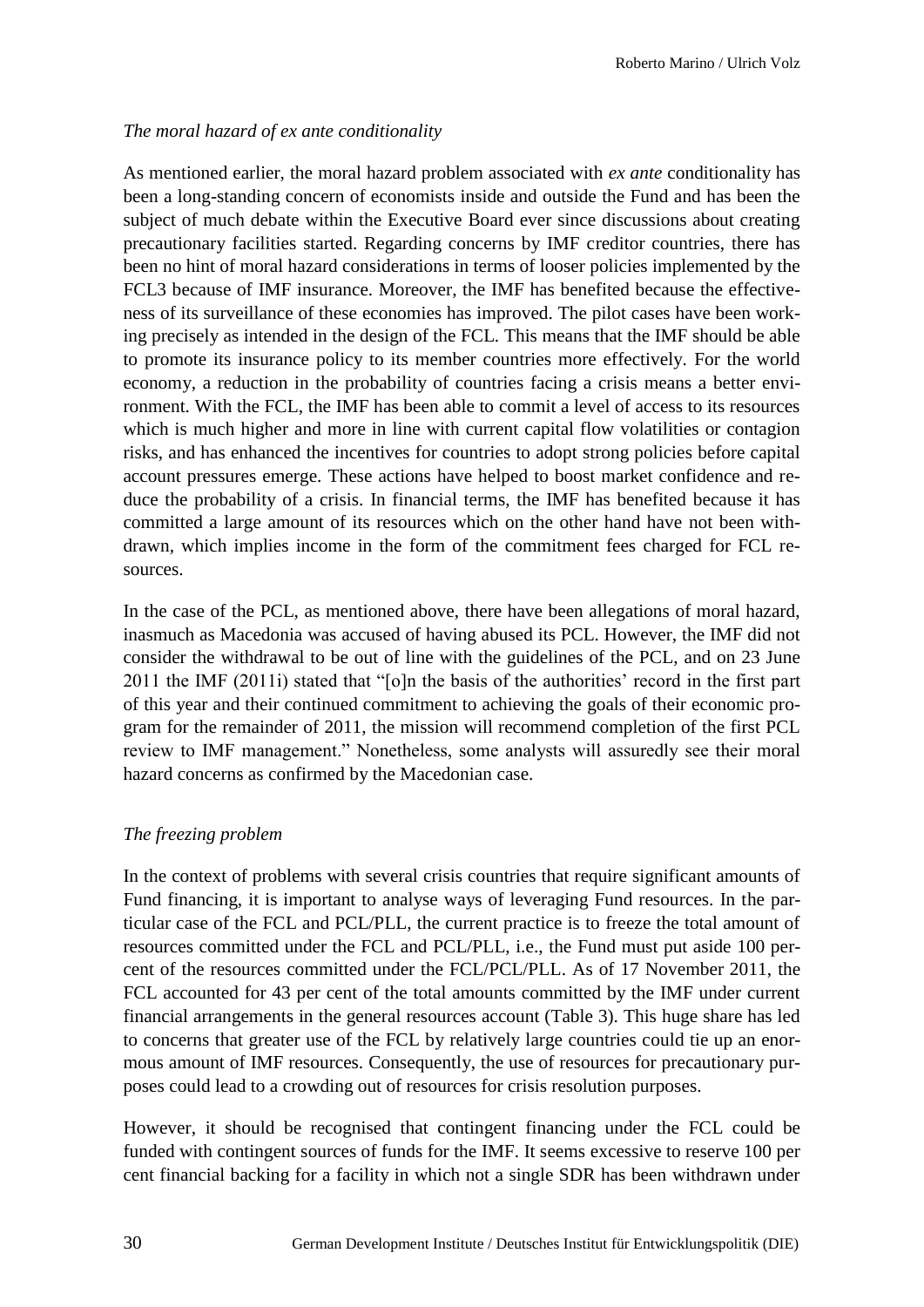these programmes during a three-year period of great volatility in the world economy. Indeed, as pointed out by Lipsky (2010) *"[t]he Fund's membership made the application of such contingent facilities [FCL] credible by agreeing to provide substantial amounts of contingent funding through the expanded New Arrangement to Borrow (NAB)."*

| Table 3:<br>Current financial arrangements (GRA) as of 17 November 2011 |                            |                          |                                         |  |
|-------------------------------------------------------------------------|----------------------------|--------------------------|-----------------------------------------|--|
|                                                                         | Amount agreed<br>(bn SDRs) | Outstanding<br>(bn SDRs) | Amount agreed / total<br>amounts $(\%)$ |  |
| <b>Extended Arrangements</b>                                            | 43,546                     | 17,326                   | 26.40                                   |  |
| <b>Stand-by Arrangements</b>                                            | 50,653                     | 42,554                   | 30.71                                   |  |
| <b>FCL</b>                                                              | 70,328                     | $\Omega$                 | 42.64                                   |  |
| <b>PCL</b>                                                              | 413                        | 197                      | 0.25                                    |  |
| Total                                                                   | 164,941                    | 57,502                   | 100.00                                  |  |
| Compiled by authors with data from IMF (2011c).<br>Source:              |                            |                          |                                         |  |

Another potential instrument that the IMF could make use of as a contingent funding source is the SDR mechanism. Indeed, the SDR could be used for backing up the contingent financing provided by the IMF. In reviewing the role and function of the SDR, it has been argued that SDRs could be issued on a transitory basis or on-lent to countries in support of strong policy programmes in the context of a liquidity crisis. Truman (2010b; 15), for instance, suggests that the IMF amend its Articles of Agreement to *"allow the IMF to approve a special, temporary allocation of SDR in a crisis, perhaps subject to endorsement by the International Monetary and Financial Committee (IMFC) and prior to action by the Executive Board, without requiring an 85 per cent weighted majority vote of IMF governors […]. The subsequent cancellation of the SDR over a five-year period would follow a declaration of the end of the crisis and might require only a majority vote"*. Truman also suggests the activation of Fund borrowing in international capital markets. The sole availability of this mechanism would give confidence to markets that the IMF is thoroughly equipped to face crisis situations.

Furthermore, the Fund should explore the establishment of links between usage of its precautionary facilities and available contingent financing from regional financing arrangements (RFAs). By linking IMF resources to resources from RFAs, not only could the size of a precautionary arrangement be increased, a collaboration between RFAs and the Fund in providing a joint precautionary arrangement could also boost the acceptance of such a programme, since it would increase the sense of regional ownership.

## *Concerns over inflationary pressures from unconditional liquidity provision by the Fund*

Lastly, a concern with unconditional liquidity support from the Fund is often raised by the central banking community. The fear is that the Fund might create excessive unconditional liquidity which would require *de facto* central bank participation to ensure the liquidity of the SDR system. In particular, there is worry that the creation and issuance of additional SDRs might flout the monetary independence of the central banks which issue the main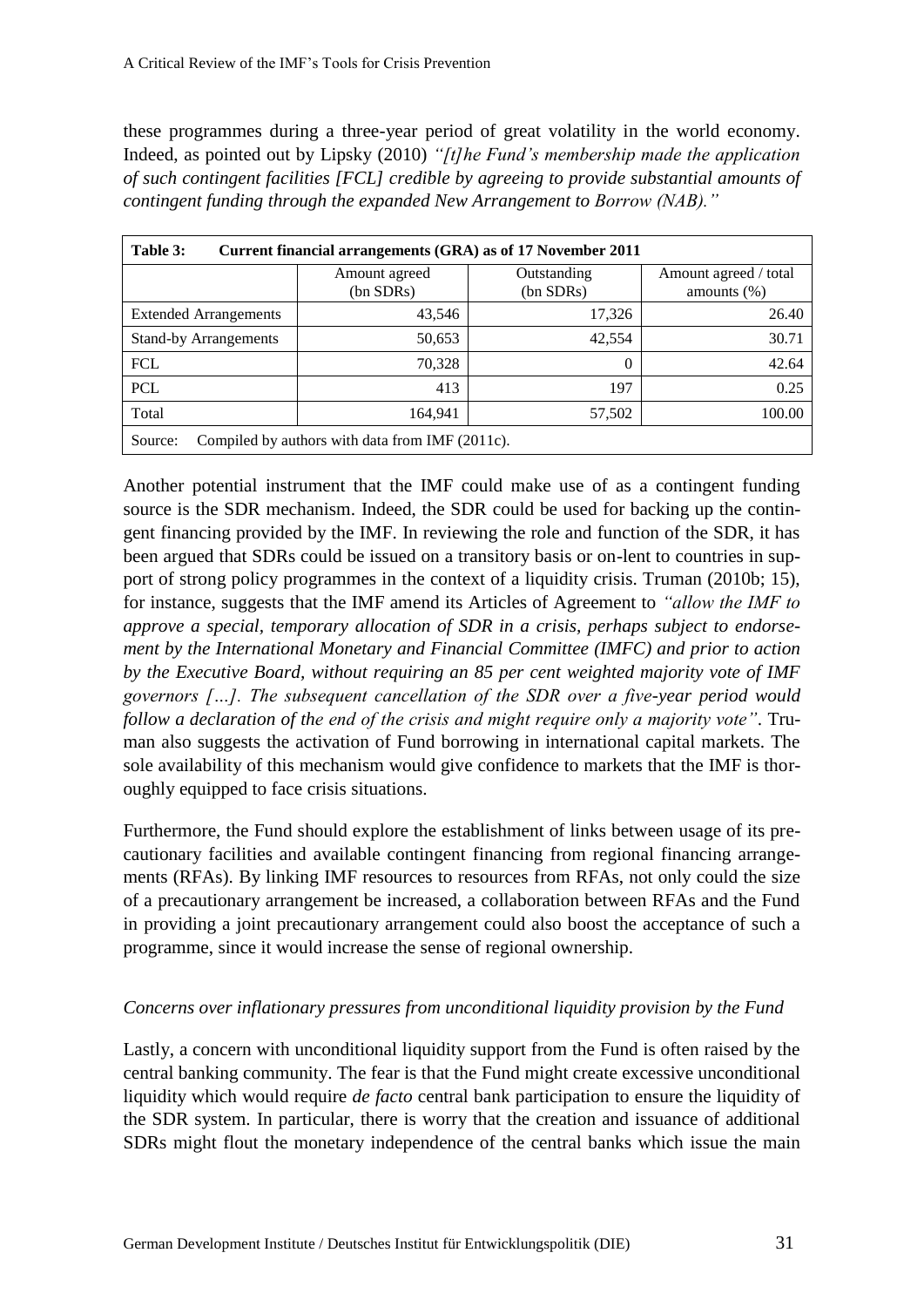reserve currencies and force them to enlarge their balance sheet by requiring them to buy SDRs from countries with liquidity needs in exchange for their own currencies.<sup>15</sup>

However, as Cooper (2011) points out, *"[t]he allocation [of SDRs] per se has no monetary effect, simply providing participants' monetary authorities (usually ministries of finance or central banks depending on the domestic arrangements) with an additional contingent claim on SDR Department participants – contingent, since use of SDRs under the designation mechanism requires a balance of payments or reserve position need (Article XIX.3).*" Even if SDR holdings are exchanged for freely usable currency, which would in most cases mean dollars or euros, this would not always imply an increase in money supply, but often only a transfer of foreign exchange from one country to another without monetary effect (Cooper 2011). Even though the issuers of freely usable currencies created money in exchange for SDRs, they could sterilise money creation if it exceeds the desired level. The inflationary impact should hence be limited even in the case of large cumulative SDR allocations. The discretion to cancel existing SDR allocations at times of strong global demand and inflation concerns is an additional safeguard (IMF 2011m).

## **6. Conclusions and recommendations**

Economic and financial crises carry enormous costs in terms of output loss and employment, as evidenced by the recent systemic crisis. Therefore, a fundamental aspect of international monetary cooperation is to step up efforts directed at crisis prevention. For many years, the IMF has been aware of the value of crisis prevention and has tried to improve its surveillance over countries' economic policies to this end. Unfortunately, the historical record shows that surveillance has not been very effective in deterring the build-up of large imbalances. The recent crises prompted important improvements in the surveillance process by strengthening surveillance, particularly in the financial sector, through the FSAP, the GFSR, and the EWEs, which are valuable instruments for timely identification of trends and policies that may lead to a crisis down the road. Additionally, the G20 MAP is being developed with the aim of identifying the spillover effects of countries' domestic policies. It should be instrumental in exerting greater peer pressure for the detection and correction of imbalances at their initial stages as a means of preventing imbalances from evolving into major disequilibrium in the world economy.

Surveillance, if effective, is the ideal crisis prevention tool. However, the lessons of experience suggest that its effectiveness depends on the will of the largest economies to determine their domestic policies by taking into account their impact on the rest of the world. This is an evolutionary process that has to be supplemented with other tools of crisis prevention. In this context, and considering that the world economy will never be exempt from crisis, the fortification of the IMF's crisis prevention toolkit through creation of the FCL and PCL represents an important boost to the architecture of the international mone-

<sup>15</sup> This view was recently expressed, for instance by Weber (2011): "substantial new SDR allocations and the use of SDRs [...] would influence global liquidity conditions and even interfere with the monetary policy of those central banks that issue the major reserve currencies."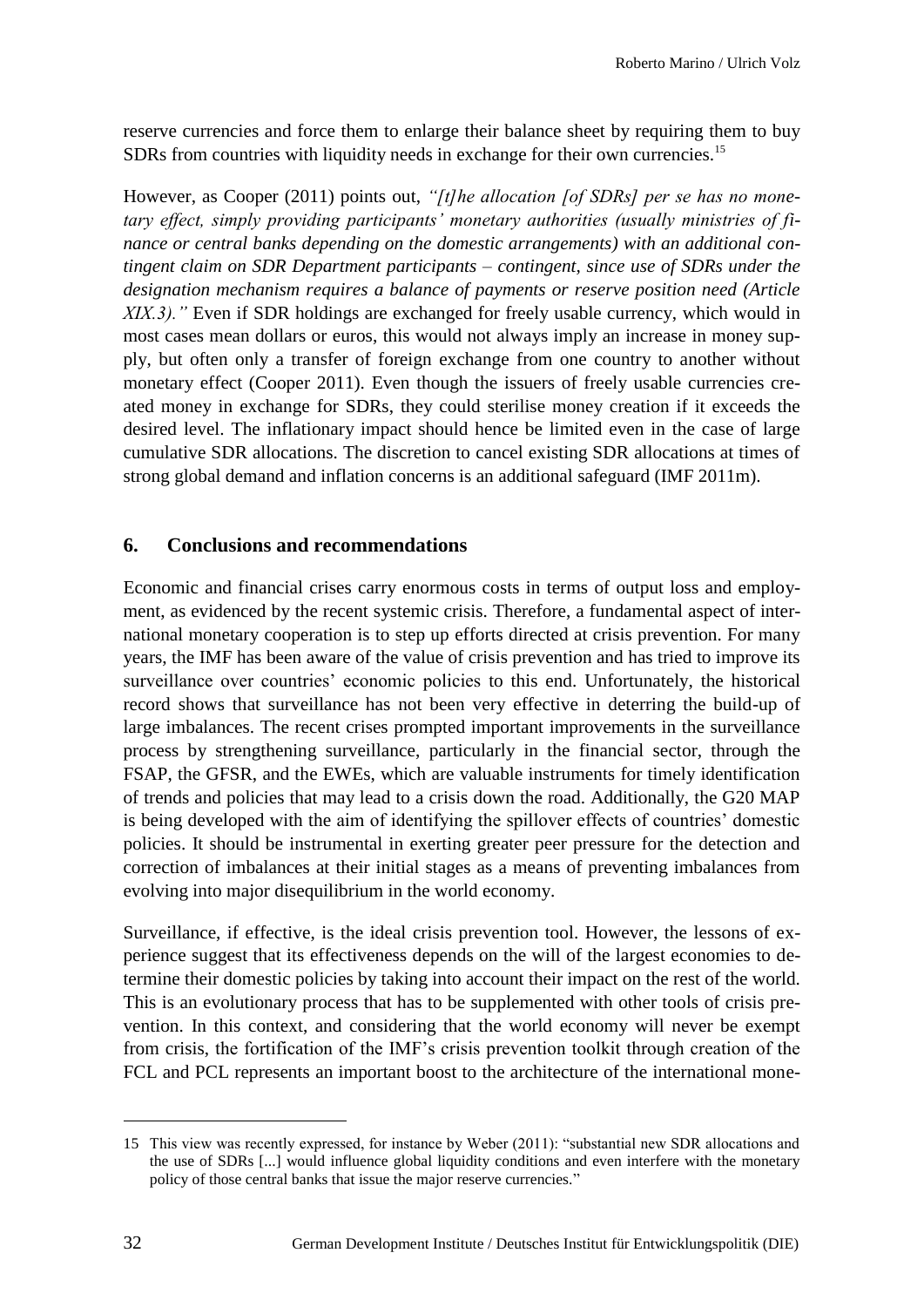tary system. The initial experience with the FCL has been very positive. It has been used as a truly precautionary facility. Not a single SDR has been withdrawn by the three pioneer FCL countries, notwithstanding the volatile world economic and financial environment of 2009-2011. The FCL has been a valuable supplement to their reserves and has provided a valued insurance policy against tail risks, as corroborated by the renewal of the FCL on two consecutive occasions. Moreover, the FCL has created the right incentives for countries to maintain strong macroeconomic policies.

The experience of the FCL pioneer countries shows that moral hazard concerns in terms of looser policies which might arise because a country carries IMF insurance have not materialised. Accordingly, it is fair to say that the FCL has improved the effectiveness of IMF surveillance over these economies. This is beneficial for the world economy, since a reduction in the probability of a country facing a crisis means a less volatile environment. With the FCL, the IMF has been able to commit a much higher level of access to its resources to crisis prevention in a way which is more in line with current capital flow volatilities and contagion risks. This has boosted market confidence and reduced the probability of a crisis. The IMF's own financial position has benefited from the commitment fees charged to FCL resources.

The experiences with the PCL are still inadequate for drawing conclusions, especially since only one country has signed up for it. The Macedonian example, however, is not very encouraging, given that it drew on the PCL just two months after passing the qualification criteria. It remains to be seen whether the PLL, which has replaced the PCL, will attract more interest.

The challenge for the international financial community and the IMF is to promote the use of precautionary facilities by countries facing contagious pressures, to build firewalls early on when such pressures arise to effectively prevent financial contagion. The first step is for the IMF to improve its outreach activities in order to diminish the political stigma of IMF involvement. It must transmit the message that usage of its precautionary facilities does not mean that a country is in a crisis situation or that it has hidden vulnerabilities. A better differentiation between the IMF's crisis prevention instruments and traditional emergency financing or "crisis resolution" instruments is required. The existence of a well-functioning crisis prevention instrument is fundamental for the IMF's permanent position at the centre of the international monetary system. The promotion of crisis prevention instruments such as the FCL and PLL requires the full support of the Executive Board. In particular, the Executive Board, along with the IMF's management and staff, need to embrace the FCL and PLL and to support actions that will provide the IMF with the contingent resources needed for ensuring the credibility of these instruments. Otherwise the IMF will go through cycles of relevance and irrelevance depending on whether a crisis is present in the world economy.

Furthermore, the Fund should explore and promote the establishment of links between use of the FCL/PLL and available contingent financing from RFAs. Given the Fund's stigma problem, RFAs have become an attractive alternative to IMF lending (McKay et al. 2011). While RFAs can be constructive in preventing or combating financial crises, and a healthy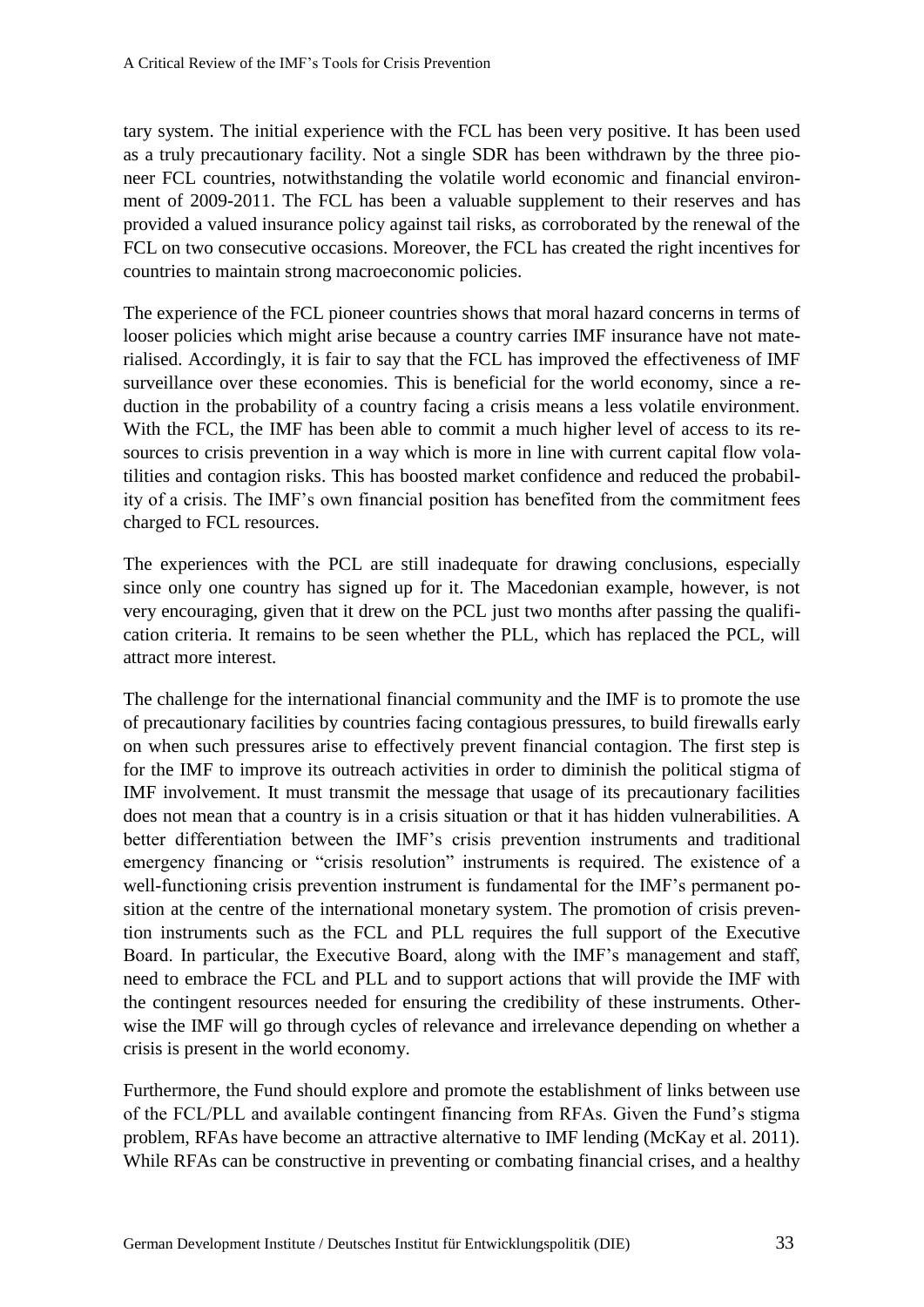competition for surveillance and ideas between RFAs and the IMF should be welcome, dangers for (global) financial stability may arise when an RFA undermines the Fund's authority and *complicates* the Fund's work instead of *complementing* it. Hence, ways are needed to ensure an efficient interaction between RFAs and the Fund. The FCL and PLL could be useful tools in this respect. For instance, in the case of the Chiang Mai Initiative Multilateralisation (CMIM) in East Asia, CMIM member countries under current conditions can access only 20 percent of available resources from the CMIM without an IMF programme. This has led, in effect, to a situation in which the CMIM has not been used, despite demand for liquidity support during the global financial crisis. To make the CMIM fully effective and free it from IMF stigma, some argue that this link should be severed as soon as possible (Sussangkarn 2010; Kawai 2010). However, recognising the FCL/PLL as a sufficient condition for drawing on the CMIM beyond the first 20 percent would be a way of maintaining the IMF-CMIM link while allowing CMIM member countries to draw on the CMIM without needing to enter into a standard IMF programme (cf. Henning 2011; Volz 2012). Establishing similar linkages with other RFAs could help improve the interaction between RFAs and the Fund on the one hand and make the FCL and PLL more attractive to member countries on the other.

In order to address the resource issues connected with active promotion of its precautionary facilities, the IMF should be adequately endowed with resources. Moreover, it should be allowed to leverage its resource endowment by general recognition that contingent financing under the FCL needs to be funded with contingent sources of funds for the IMF. Maintaining a 100 per cent effective financial backup for a facility in which not a single SDR has been withdrawn under these programmes during a three-year period of great volatility in the world economy seems unduly restrictive and an unnecessary drain on the IMF's regular usable resources. The backing of FCL and PLL arrangements directly through the expanded NAB should be thoroughly explored. Another potential instrument to be used as a contingent funding source is the SDR mechanism. Indeed, the SDR could serve as a backup for the contingent financing provided by the IMF.

Finally, the IMF should continue to seek ways to enhance the attractiveness of the FCL and PLL, for instance by further prolonging the duration of FCL/PLL programmes in order to give greater certainty to countries and by linking FCL/PLL qualification and review process more closely to ongoing Fund surveillance.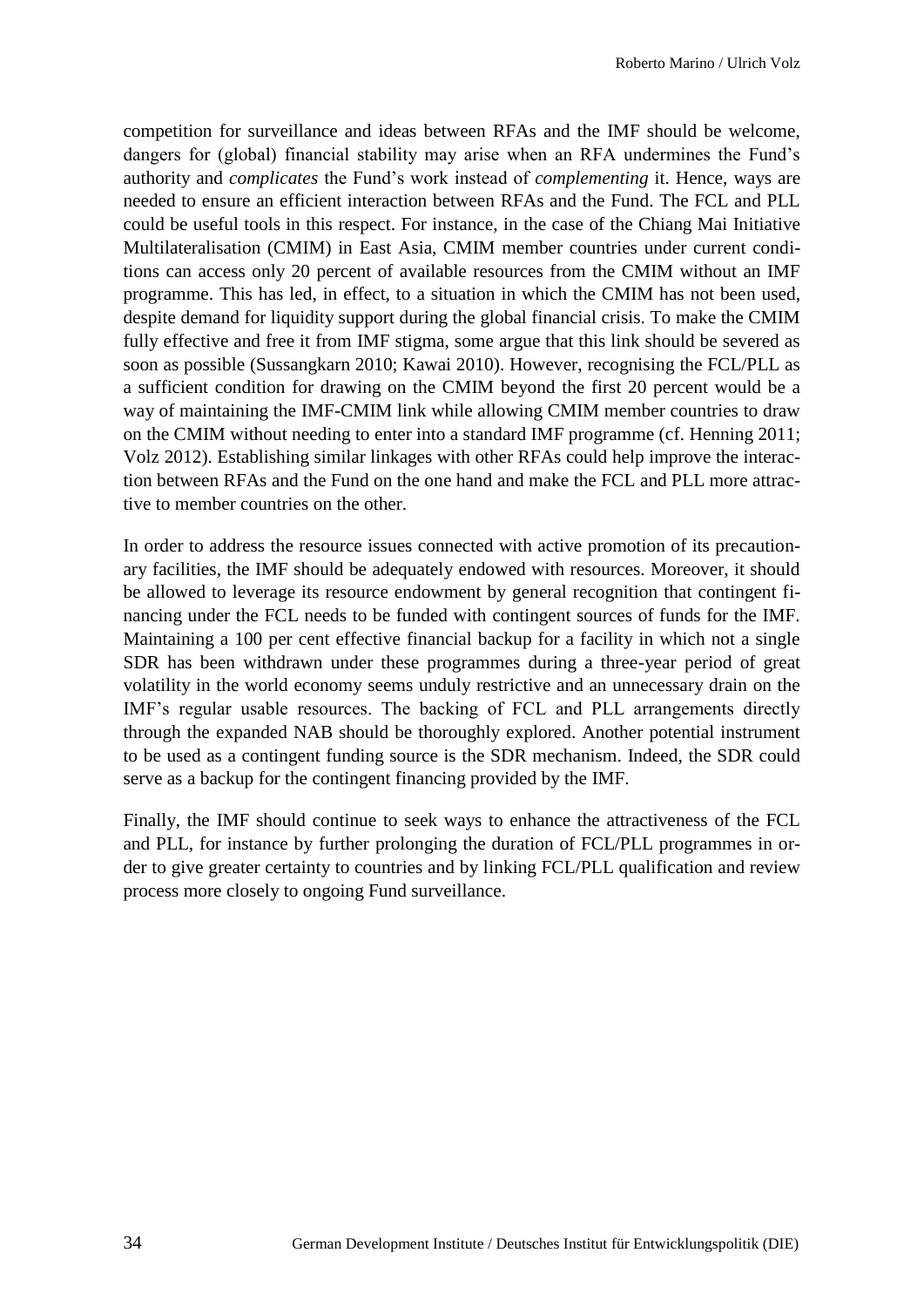# Bibliography

- *Aiyar, S. S. A.* (2010): Crisis prevention through global surveillance: a task beyond the IMF, in: *Cato Journal* 30 (3), 491–504
- *Aizenma, J. / J. Yothin / D. Park* (2010): International reserves and swap lines: substitutes or complements?, Washington, DC: National Bureau of Economic Research (Working Paper 15804)
- *Bird, G. / D. Rowlands* (2010): The IMF and the challenges it faces, in: *World Economics* 11 (4), 131–56
- *Camdessus, M.* (1995): Drawing lessons from the Mexican crisis: preventing and resolving financial crises: the role of the IMF, Address at the 25th Washington Conference of the Council of the Americas on "Staying the course: forging a free trade area in the Americas", Washington, DC, 22 May 1995; online: http://www.imf.org/external/np/sec/mds/1995/mds9508.htm (accessed 07 Mar. 2012)
- *Cooper, R.* (2011): Is SDR creation inflationary?: independent external consultant report for the IMF; online: http://www.imf.org/external/np/pp/eng/2011/010711a.pdf (accessed 07 Mar. 2012)
- *Council of the European Union* (2011): Council recommendation of 12 July 2011 on the national reform programme 2011 of Poland and delivering a council opinion on the updated convergence programme of Poland 2011-2014, in: *Official Journal of the European Union* C217/02, 5–8; online: http://ec.europa. eu/economy\_finance/sgp/pdf/20\_scps/2011/04\_council/pl\_2011-07-12\_council\_recommendation\_en. pdf (accessed 07 Mar. 2012)
- *Fernández-Arias, E. / E. Levy-Yeyati* (2010): Global financial safety nets: where do we go from here?, Washington, DC: Inter-American Development Bank (Working Paper 231)
- *Goldstein, M. (*2009): The IMF's disappointing reforms; online: http://www.iie.com/publications/interviews/ interview.cfm?ResearchID=1373 (accessed 07 Mar. 2012)
- *Goldstein, M. / M. Mussa* (2005): The fund appears to be sleeping at the wheel; online: http://www.iie.com/ publications/opeds/oped.cfm?ResearchID=567 (accessed 07 Mar. 2012)
- *G20* (2008): Declaration G20 summit on financial markets and the world economy; online: http://www. g20.org/Documents/g20\_summit\_declaration.pdf (accessed 07 Mar. 2012)
- (2009): The G-20 leaders statement: the global plan for recovery and reform; online: http://www.g20.org/ Documents/final-communique.pdf (accessed 07 Mar. 2012)
- (2011): Communiqué G20 leaders summit; online: http://www.g20-g8.com/g8-g20/g20/english/for-thepress/news-releases/g20-leaders-summit-final-communique.1554.html (accessed 07 Mar. 2012)
- *Henning, C. R.* (2011): Coordinating regional and multilateral financial institutions, Washington, DC: Peterson Institute for International Economics (Working Paper 11–9)
- *IMF (International Monetary Fund)* (1994a): Short-term financing facility, EBS/94/193, Washington, DC
- (1994b): Concluding remarks by the chairman: short-term financing facility, BUFF/94/112, Washington, DC
- (1999): IMF tightens defenses against financial contagion by establishing contingent credit lines, Press Release No. 99/14, 25 April, Washington, DC; online: http://www.imf.org/external/np/sec/pr/1999/ pr9914.htm (accessed 07 Mar. 2012)
- (2003a): Review of contingent credit lines, Washington, DC; online: http://www.imf.org/external/np/ pdr/fac/2003/021103.pdf (accessed 07 Mar. 2012)
- (2003b) IMF executive board decides to allow contingent credit lines facility to expire, Press Release No. 03/207, 26 November, Washington, DC; online: http://www.imf.org/external/np/sec/pr/2003/ pr03207.htm (accessed 07 Mar. 2012)
- (2006a): Consideration of a new liquidity instrument for market access countries, Washington, DC; online: http://www.imf.org/external/np/pp/eng/2006/080306.pdf (accessed 07 Mar. 2012)
- (2006b): IMF to begin multilateral consultations with focus on global imbalances, Press Release No. 06/118, 5 June, Washington, DC; online: http://www.imf.org/external/np/sec/pr/2006/pr06118.htm (accessed 07 Mar. 2012)
- (2007): IMF executive board discusses design issues for a new liquidity instrument for market access countries, Public Information Notice No. 07/40, 23 March, Washington, DC; online: http://www.imf. org/external/np/sec/pn/2007/pn0740.htm (accessed 07 Mar. 2012)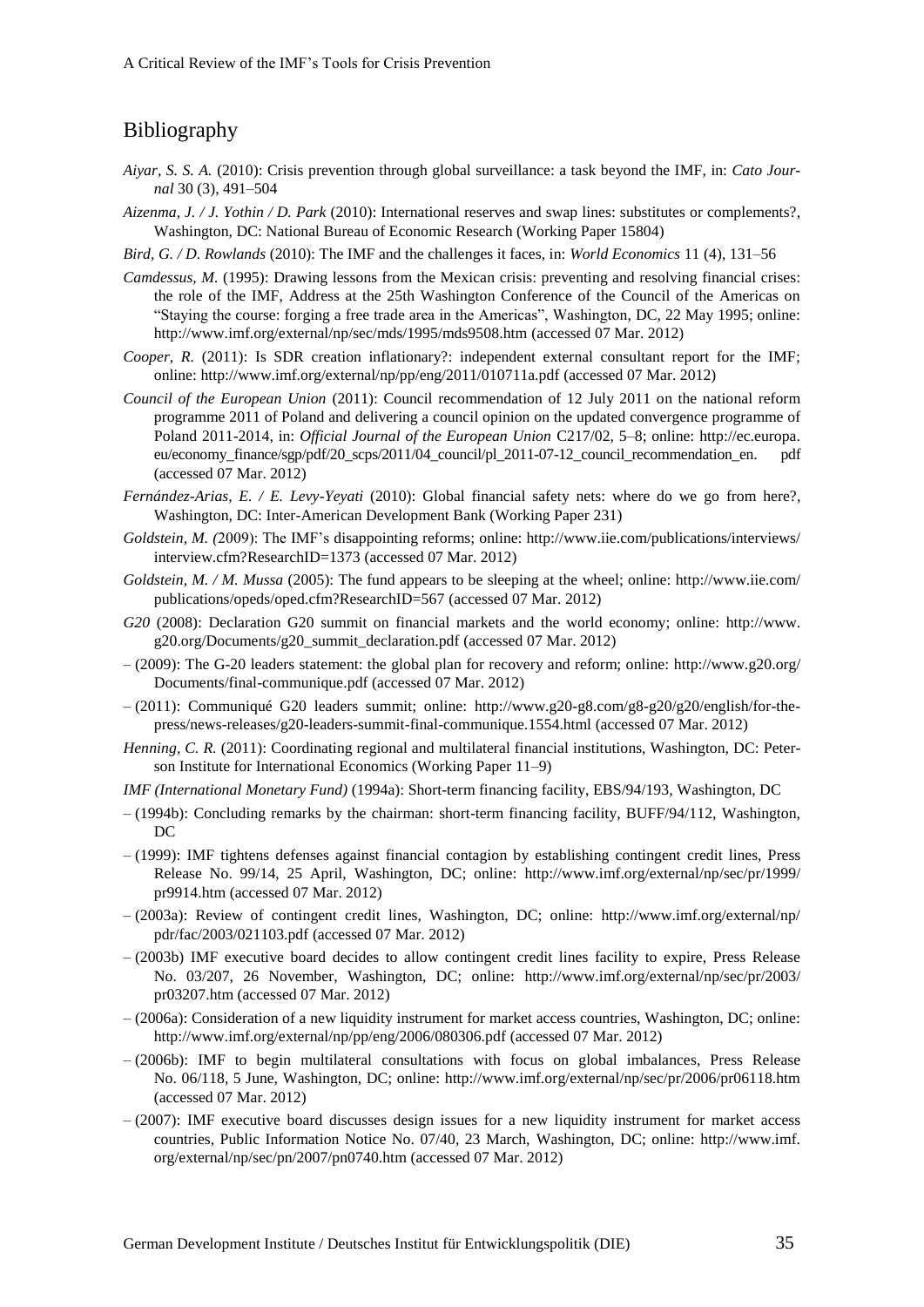- (2008a): IMF creates short-term liquidity facility for market-access countries, Press Release No. 08/262, 29 October, Washington, DC; online: http://www.imf.org/external/np/sec/pr/2008/pr08262.htm (accessed 07 Mar. 2012)
- $-$  (2008b): A new facility for market access countries: the short-term liquidity facility, Washington, DC; online: http://www.imf.org/external/pp/longres.aspx?id=4299 (accessed 07 Mar. 2012)
- (2009a): IMF implements major lending policy improvements, Washington, DC; online: http://www. imf.org/external/np/pdr/fac/2009/032409.htm (accessed 07 Mar. 2012)
- (2009b): The flexible credit line: guidance on operational issues, Washington, DC; online: http://www. imf.org/external/np/pp/eng/2009/110209.pdf (accessed 07 Mar. 2012)
- (2009c): IMF executive board approves US\$47 billion arrangement for Mexico under the flexible credit line, Press Release No. 09/130, 17 April, Washington, DC; online: http://www.imf.org/external/ np/sec/pr/2009/pr09130.htm (accessed 07 Mar. 2012)
- (2009d): Mexico: arrangement under the flexible credit line: staff report, IMF Country Report No. 09/126, April, Washington, DC: International Monetary Fund; online: http://www.imf.org/external/pubs/ft/ scr/2009/cr09126.pdf (accessed 07 Mar. 2012)
- (2009e): IMF executive board approves US\$20.58 billion arrangement for Poland under the flexible credit line, Press Release No. 09/153, 6 May, Washington, DC; online: http://www.imf.org/external/np/ sec/pr/2009/pr09153.htm (accessed 07 Mar. 2012)
- (2009f): Republic of Poland: arrangement under the flexible credit line: staff report, IMF Country Report No. 09/138, May, Washington, DC: International Monetary Fund; online: http://www.imf.org/external/ pubs/ft/scr/2009/cr09138.pdf (accessed 07 Mar. 2012)
- (2009g): IMF executive board approves US\$10.5 billion arrangement for Colombia under the flexible credit line, Press Release No. 09/161, 11 May, Washington, DC; online: http://www.imf.org/external/ np/sec/pr/2009/pr09161.htm (accessed 07 Mar. 2012)
- (2009h): Colombia: arrangement under the flexible credit line: staff report, IMF Country Report No. 09/153, May, Washington, DC; online: http://www.imf.org/external/pubs/ft/scr/2009/cr09153.pdf (accessed 07 Mar. 2012)
- $-(2009i)$ : Initial lessons of the crisis for the global architecture and the IMF, Washington, DC; online: http://www.imf.org/external/np/pp/eng/2009/021809.pdf (accessed 07 Mar. 2012)
- $-(2009j)$ : Mexico: review under the flexible credit line arrangement, Washington, DC; online: http://www.banxico.org.mx/publicaciones-y-discursos/publicaciones/mexico\_-arrangement-under-theflexible-credit-line/%7BAD8349F9-A5FF-9B05-959A-84C4811D4184%7D.pdf. (accessed 07 Mar. 2012)
- (2009k): Republic of Poland: review under the flexible credit line arrangement: staff report, IMF Country Report No. 09/314, November, Washington, DC; online: http://www.imf.org/external/pubs/ft/scr/ 2009/cr09314.pdf (accessed 07 Mar. 2012)
- (2009l): Colombia: review under the flexible credit line: staff report, IMF Country Report No. 09/312, November, Washington, DC; online: http://www.centerforfinancialstability.org/fsr/imfdocs/ col\_f\_200911.pdf (accessed 07 Mar. 2012)
- (2010a): IMF enhances crisis prevention toolkit, Press Release No. 10/321, 30 August, Washington, DC; online: http://www.imf.org/external/np/sec/pr/2010/pr10321.htm (accessed 07 Mar. 2012)
- (2010b): Modernizing the surveillance mandate and modalities, Washington, DC; online: http://www. imf.org/external/np/pp/eng/2010/032610.pdf (accessed 07 Mar. 2012)
- (2010c): The fund's mandate: future financing role, Washington, DC; online: http://www.imf.org/ external/np/pp/eng/2010/032510a.pdf (accessed 07 Mar. 2012)
- (2010d): Mexico: arrangement under the flexible credit line and cancellation of the current arrangement: staff report, IMF Country Report No. 10/81, March, Washington, DC; online: http://www.imf.org/ external/pubs/ft/scr/2010/cr1081.pdf (accessed 07 Mar. 2012)
- (2010e): Republic of Poland: arrangement under the flexible credit line: staff report, IMF Country Report No. 10/207, July, Washington, DC; online: http://www.imf.org/external/pubs/ft/scr/2010/cr10207.pdf (accessed 07 Mar. 2012)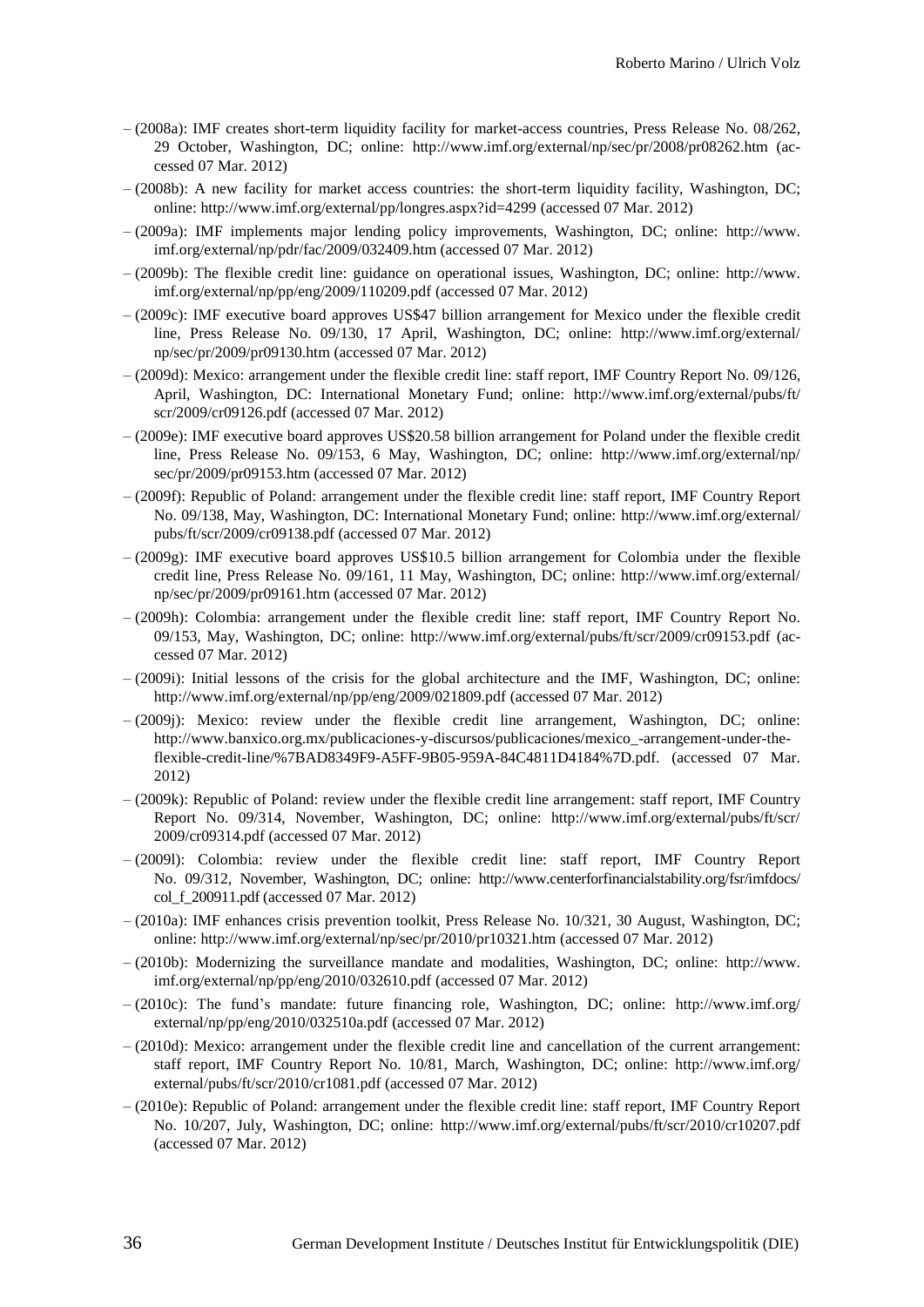- (2010f): Colombia: arrangement under the flexible credit line and cancellation of the current arrangement: staff report, IMF Country Report No. 10/156, May, Washington, DC; online: http://www.imf.org/ external/pubs/ft/scr/2010/cr10156.pdf (accessed 07 Mar. 2012)
- (2011a): Surveillance and policy coordination: how should IMF surveillance respond to an increasingly interconnected world, and how can it support multilateral cooperation?, Washington, DC; online: http://www.imsreform.org/surveillance.html (accessed 07 Mar. 2012)
- (2011b): Factsheet: The G-20 mutual assessment process, Washington, DC; online: http://www.imf.org/ external/np/exr/facts/g20map.htm (accessed 07 Mar. 2012)
- (2011c): IMF financial activities: update, Washington, DC; online: http://www.imf.org/external/ np/tre/activity/2011/111711.htm (accessed 07 Mar. 2012)
- (2011d): Mexico: arrangement under the flexible credit line and cancellation of the current arrangement: staff report, IMF Country Report No. 11/11, January, Washington, DC; online: http://www.imf.org/ external/pubs/ft/scr/2011/cr1111.pdf (accessed 07 Mar. 2012)
- (2011e): Republic of Poland: arrangement under the flexible credit line and cancellation of the current arrangement: staff report, IMF Country Report No. 11/24, January, Washington, DC; online: http://www.imf.org/external/pubs/ft/scr/2011/cr1124.pdf (accessed 07 Mar. 2012)
- (2011f): Colombia: arrangement under the flexible credit line and cancellation of the current arrangement: staff report, IMF Country Report No. 11/162, July, Washington, DC; online: http://www.imf.org/ external/pubs/ft/scr/2011/cr11162.pdf (accessed 07 Mar. 2012)
- (2011g): Former Yugoslav Republic of Macedonia: 2010 article IV consultation and request for an arrangement under the precautionary credit line, IMF Country Report No. 11/42, February, Washington, DC; online: http://www.imf.org/external/pubs/ft/scr/2011/cr1142.pdf (accessed 07 Mar. 2012)
- $-(2011h)$ : Former Yugoslav Republic of Macedonia draws €220 million under the precautionary credit line arrangement, Press Release No. 11/98, 23 March, Washington, DC; online: http://www.imf.org/ external/np/sec/pr/2011/pr1198.htm (accessed 07 Mar. 2012)
- (2011i): Statement by an IMF mission to the Former Yugoslav Republic of Macedonia, Press Release No. 11/249, 23 June, Washington, DC; online: http://www.imf.org/external/np/sec/pr/2011/pr11249.htm (accessed 07 Mar. 2012)
- (2011j): IMF completes first review under the precautionary credit line with the Former Yugoslav Republic of Macedonia, Press Release No. 11/322, 2 September, Washington, DC; online: http://www.imf.org/external/np/sec/pr/2011/pr11322.htm (accessed 07 Mar. 2012)
- (2011k): Factsheet: the IMF's flexible credit line, Washington, DC; online: http://www.imf.org/ external/np/exr/facts/fcl.htm (accessed 07 Mar. 2012)
- (2011l): Factsheet: the IMF's precautionary credit line, Washington, DC; online: http://www.imf.org/ external/np/exr/facts/pcl.htm (accessed 07 Mar. 2012)
- (2011m): Enhancing international monetary stability: a role for the SDR? Washington, DC; online: http://www.imf.org/external/np/pp/eng/2011/010711.pdf (accessed 07 Mar. 2012)
- (2011n): Factsheet: the IMF's precautionary and liquidity line, Washington, DC; online: http://www.imf. org/external/np/exr/facts/pll.htm (accessed 07 Mar. 2012)
- *Kawai, M*. (2010): East Asian financial co-operation and the role of the ASEAN+3 macroeconomic research office, in: U. Volz / A. Caliari (eds.), Regional and global liquidity arrangements, Bonn: DIE, 50–56
- *Martinez, A. R.* (2010): Mexico IMF request positive for Peso, cuts need for reserves, RBC Says; online: http://www.bloomberg.com/news/2010-12-15/mexico-imf-request-positive-for-peso-cuts-need-forreserves-rbc-says.html (accessed 07 Mar. 2012)
- (2011): Mexico Peso climbs to strongest since 2008 on IMF credit line; online: http://www.bloomberg.co m/news/2011-01-11/mexico-peso-rises-as-imf-approves-record-72-billion-credit-line.html (accessed 07 Mar. 2012)
- *McKay, J. / U. Volz / R. Wölfinger* (2011): Regional financing arrangements and the stability of the international monetary system, in: *Journal of Globalization and Development* 2 (1), article 1
- *Oxford Analytica* (2009): IMF aid boosts Mexico's credibility; online: http://www.forbes.com/2009/04/02/ mexico-imf-credit-business-oxford.html (accessed 07 Mar. 2012)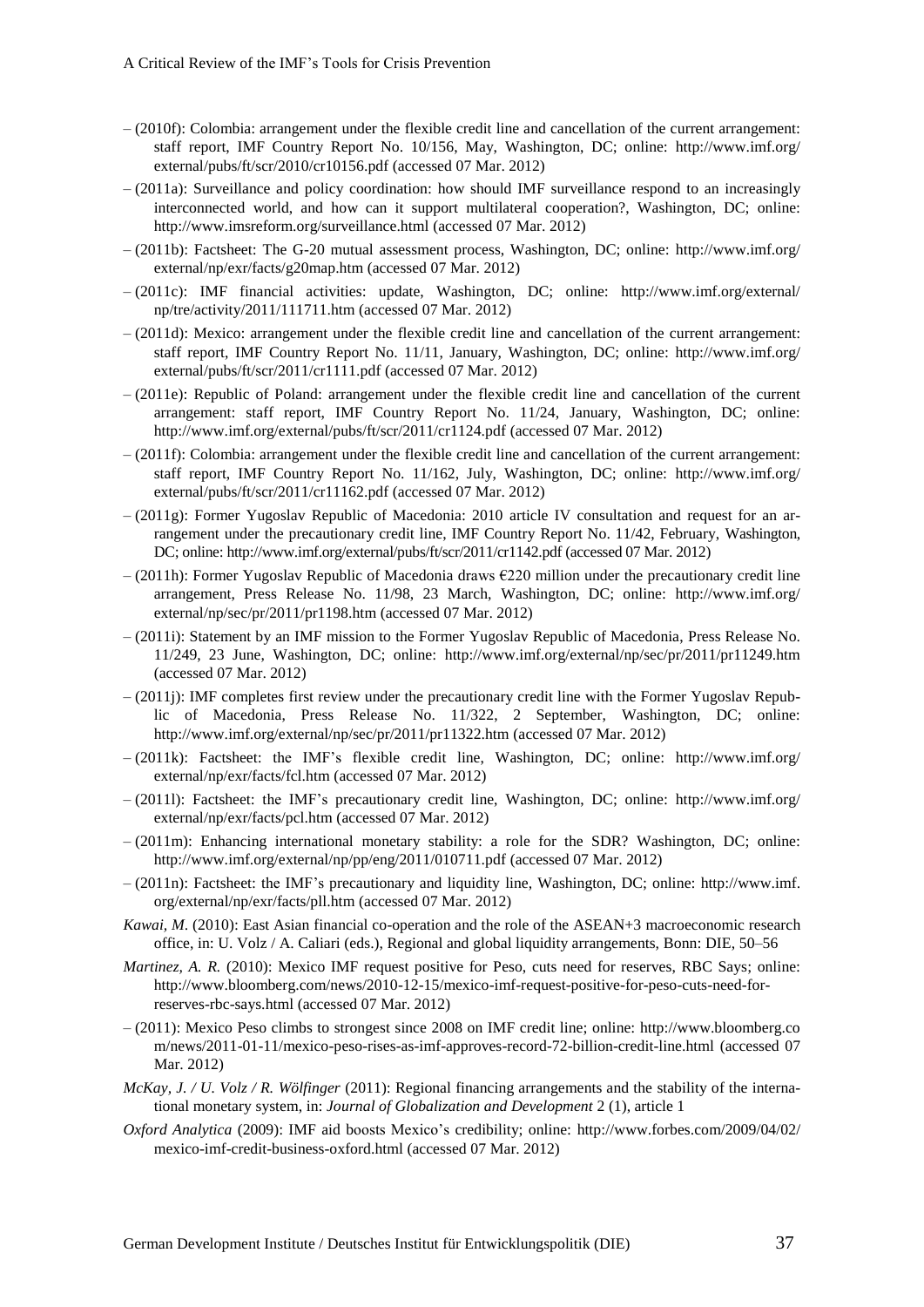- *Rastello, S.* (2010): Poland will use \$20.4 billion IMF credit line as a precautionary step; online: http://www. bloomberg.com/news/2010-07-02/poland-will-use-20-4-billion-imf-credit-line-as-a-precautionary-step.html (accessed 07 Mar. 2012)
- *Sussangkarn, C.* (2010): The Chiang Mai initiative multilateralization: origin, development and outlook, Tokyo: Asian Development Bank Institute (Working Paper 230)
- *The Economist* (2009): The IMF: battling stigma: the IMF is in search of a role, and a happier reputation; online: http://www.economist.com/node/13376215 (accessed 07 Mar. 2012)
- *Truman, E. M.* (2010a): Strengthening IMF surveillance: a comprehensive proposal, Washington, DC: Peterson Institute for International Economics (Policy Brief 10-29); online: http://www.iie.com/ publications/print.cfm?researchid=1730&doc=int (accessed 07 Mar. 2012)
- (2010b): The IMF as an international lender of last resort, in: U. Volz / A. Caliari (eds.), Regional and global liquidity arrangements, Bonn: DIE, 13–16
- *Vaknin, S*. (2011): Macedonia: the case of the abused PCL; online: http://www.globalpolitician.com/26910 macedonia-pcl-imf-credit-budget (accessed 07 Mar. 2012)
- *Volz, U.* (2012): The need and scope for strengthening co-operation between regional financing arrangements and the IMF, Bonn: DIE, mimeo
- *Weber, A.* (2011): The IMF and the international monetary system: lessons from the crisis, Washington, DC: International Monetary Fund; http://www.imf.org/external/np/speeches/2011/092511.htm (accessed 07 Mar. 2012)
- World Bank (2010): The World Bank Group's response to the global economic crisis: phase 1, Washington, DC: World Bank Press; online: http://web.worldbank.org/WBSITE/EXTERNAL/EXTOED/EXTR GFC/0,,contentMDK:22763214~pagePK:64829573~piPK:64829550~theSitePK:7476852,00.html. (accessed 07 Mar. 2012)
- (2011): Boosting investor confidence in Indonesia, Washington, DC: World Bank Press; online: http://treasury.worldbank.org/bdm/pdf/Case\_Study/Indonesia\_DPLDDO.pdf (accessed 07 Mar. 2012)
- (2012): Deferred drawdown option: major terms and conditions, Washington, DC: World Bank Press; online: http://treasury.worldbank.org/bdm/pdf/Handouts\_Finance/DDO\_Major\_Terms\_Conditions.pdf (accessed 07 Mar. 2012)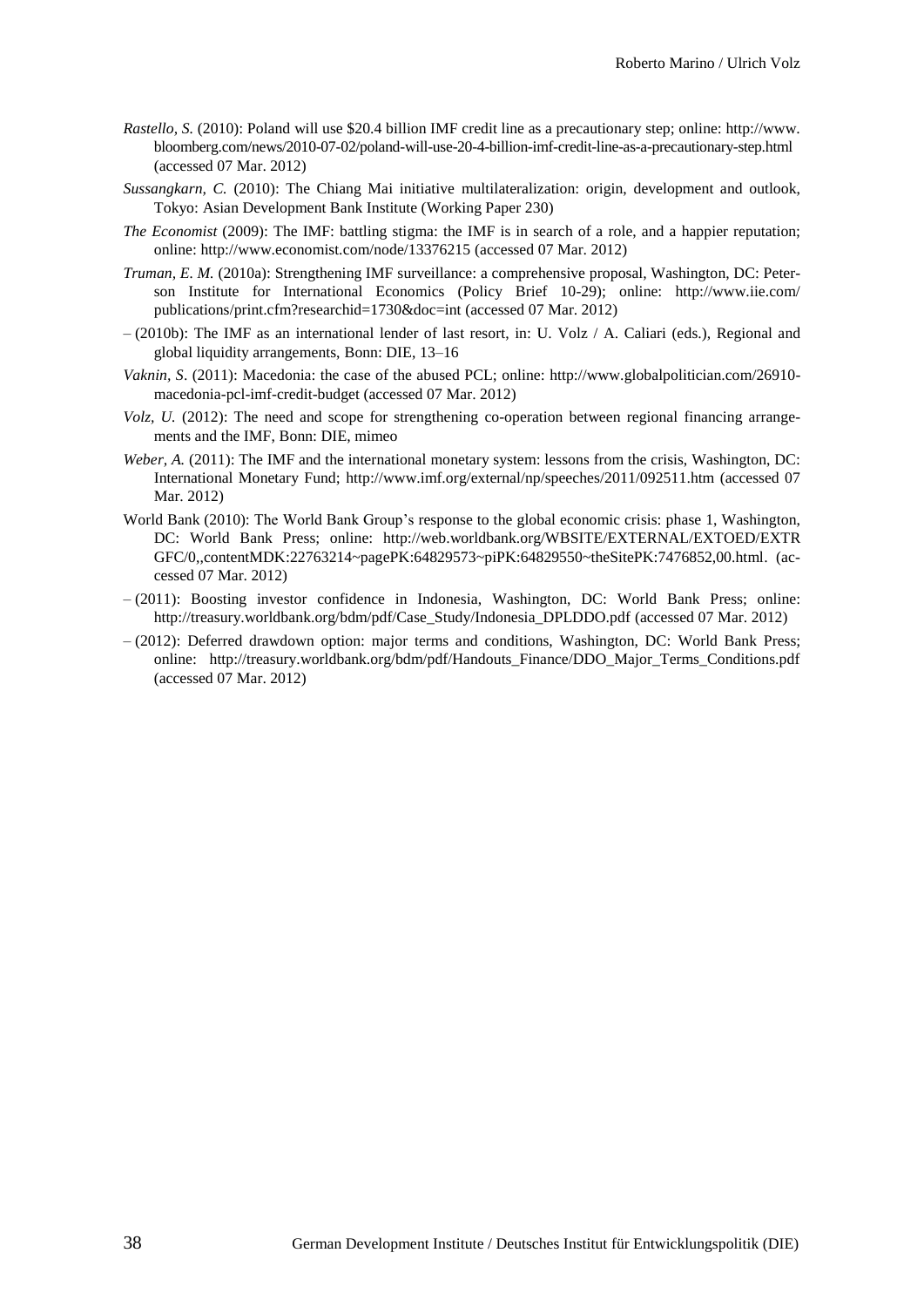# Publications of the German Development Institute

#### Nomos Verlagsgesellschaft

- *Messner, Dirk / Imme Scholz* (eds.): Zukunftsfragen der Entwicklungspolitik, 410 p., Nomos, Baden-Baden 2004, ISBN 3-8329-1005-0
- *Neubert, Susanne / Waltina Scheumann / Annette van Edig, / Walter Huppert (eds.): Inte*griertes Wasserressourcen-Management (IWRM): Ein Konzept in die Praxis überführen, 314 p., Nomos, Baden-Baden 2004, ISBN 3-8329-1111-1
- *Brandt, Hartmut / Uwe Otzen*: Armutsorientierte landwirtschaftliche und ländliche Entwicklung, 342 p., Nomos, Baden-Baden 2004, ISBN 3-8329-0555-3
- *Liebig, Klaus*: Internationale Regulierung geistiger Eigentumsrechte und Wissenserwerb in Entwicklungsländern: Eine ökonomische Analyse, 233 p., Nomos, Baden-Baden 2007, ISBN 978-3-8329-2379-2 (Entwicklungstheorie und Entwicklungspolitik 1)
- *Schlumberger, Oliver*: Autoritarismus in der arabischen Welt: Ursachen, Trends und internationale Demokratieförderung, 225 p., Nomos, Baden-Baden 2008, ISBN 978-3-8329-3114-8 (Entwicklungstheorie und Entwicklungspolitik 2)
- *Qualmann, Regine*: South Africa's Reintegration into World and Regional Markets: Trade Liberalization and Emerging Patterns of Specialization in the Post-Apartheid Era, 206 p., Nomos, Baden-Baden 2008, ISBN 978-3-8329-2995-4 (Entwicklungstheorie und Entwicklungspolitik 3)
- *Loewe, Markus:* Soziale Sicherung, informeller Sektor und das Potenzial von Kleinstversicherungen, 221 p., Nomos, Baden-Baden 2009, ISBN 978-3-8329-4017- 1 (Entwicklungstheorie und Entwicklungspolitik 4)
- *Loewe, Markus*: Soziale Sicherung in den arabischen Ländern: Determinanten, Defizite und Strategien für den informellen Sektor, 286 p., Nomos, Baden-Baden 2010, ISBN 978-3-8329-5586-1 (Entwicklungstheorie und Entwicklungspolitik 7)
- *Faust, Jörg / Susanne Neubert* (Hrsg.): Wirksamere Entwicklungspolitik: Befunde, Reformen, Instrumente, 432 p., Nomos, Baden-Baden 2010, ISBN 978-3-8329-5587-8 (Entwicklungstheorie und Entwicklungspolitik 8)
- [Books may be ordered only through publishing house or bookshops.]

#### Book Series with Routledge

- *Brandt, Hartmut / Uwe Otzen*: Poverty Orientated Agricultural and Rural Development, 342 p., Routledge, London 2007, ISBN 978-0-415-36853-7 (Studies in Development and Society 12)
- *Krause, Matthias:* The Political Economy of Water and Sanitation, 282 p., Routledge, London 2009, ISBN 978-0-415-99489-7 (Studies in Development and Society  $\overline{20}$ )

[Books may be ordered only through publishing house or bookshops.]

#### Springer-Verlag

*Scheumann, Waltina / Susanne Neubert / Martin Kipping* (eds.): Water Politics and Development Cooperation: Local Power Plays and Global Governance, 416 p., Berlin 2008, ISBN 978-3-540-76706-0